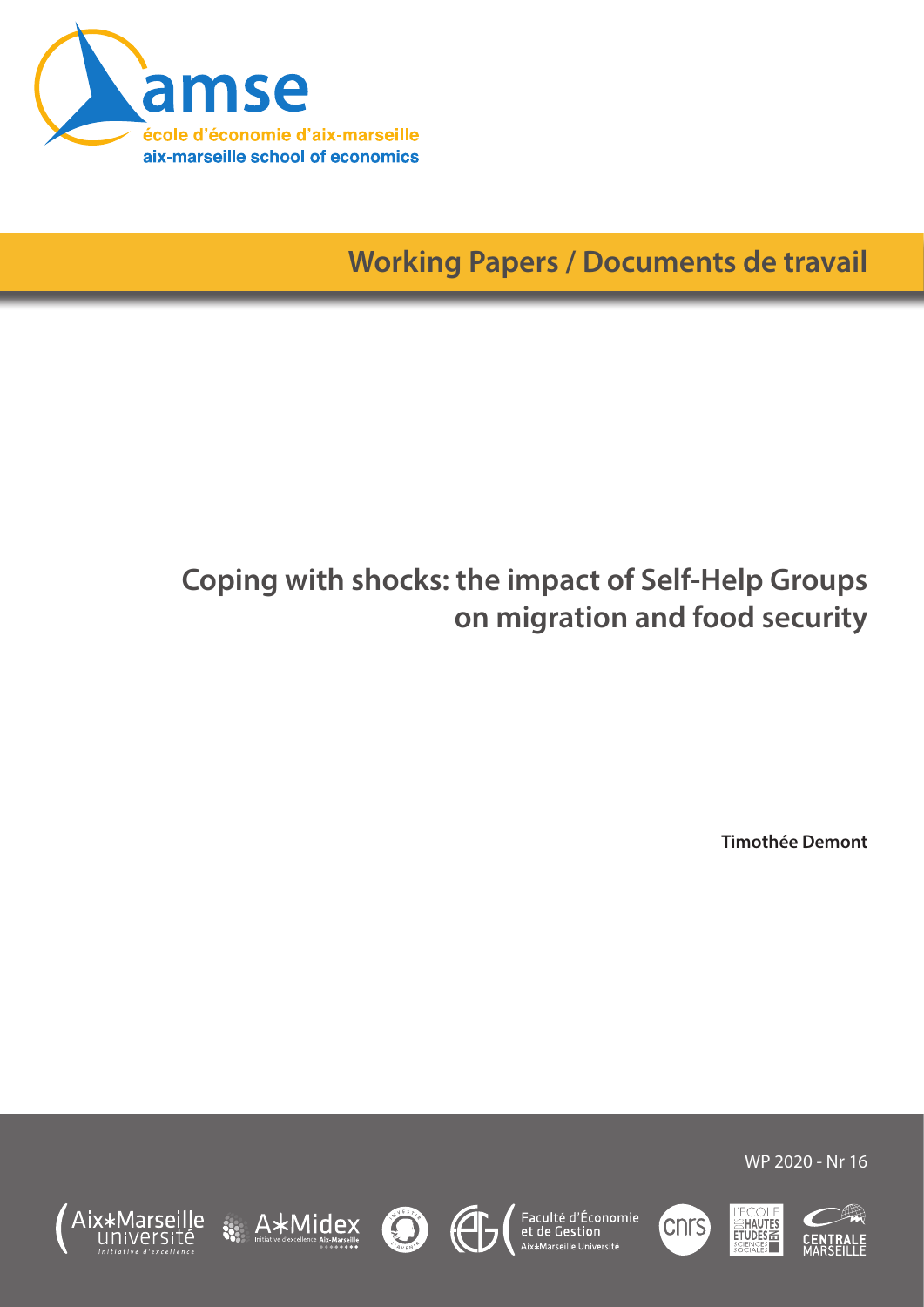# Coping with shocks: the impact of Self-Help Groups on migration and food security

Timothée Demont<sup>∗</sup>

Aix-Marseille Univ., CNRS, EHESS, Centrale Marseille, IRD, AMSE

May 11, 2020

<sup>∗</sup> timothee.demont@univ-amu.fr. I received helpful comments from Jean-Marie Baland, Rohini Somanathan, Xavier Giné, Catherine Guirkinger, Wouter Gelade, Nicolas Berman, Roberta Ziparo, as well as seminar participants at AMSE (Marseille), CRED (Namur), IIES (Stockholm) and ISI (Delhi). I also want to thank the NGO PRADAN (Delhi), and in particular Sanjay Prasad and Amit Kumar, for outstanding assistance in data collection and cleaning. This work was supported by the European Research Council (project AdG-230290-SSD) and the French National Research Agency (grant ANR-17-EURE-0020). This study is registered in the AEA RCT Registry and the unique identifying number is: AEARCTR-0005570.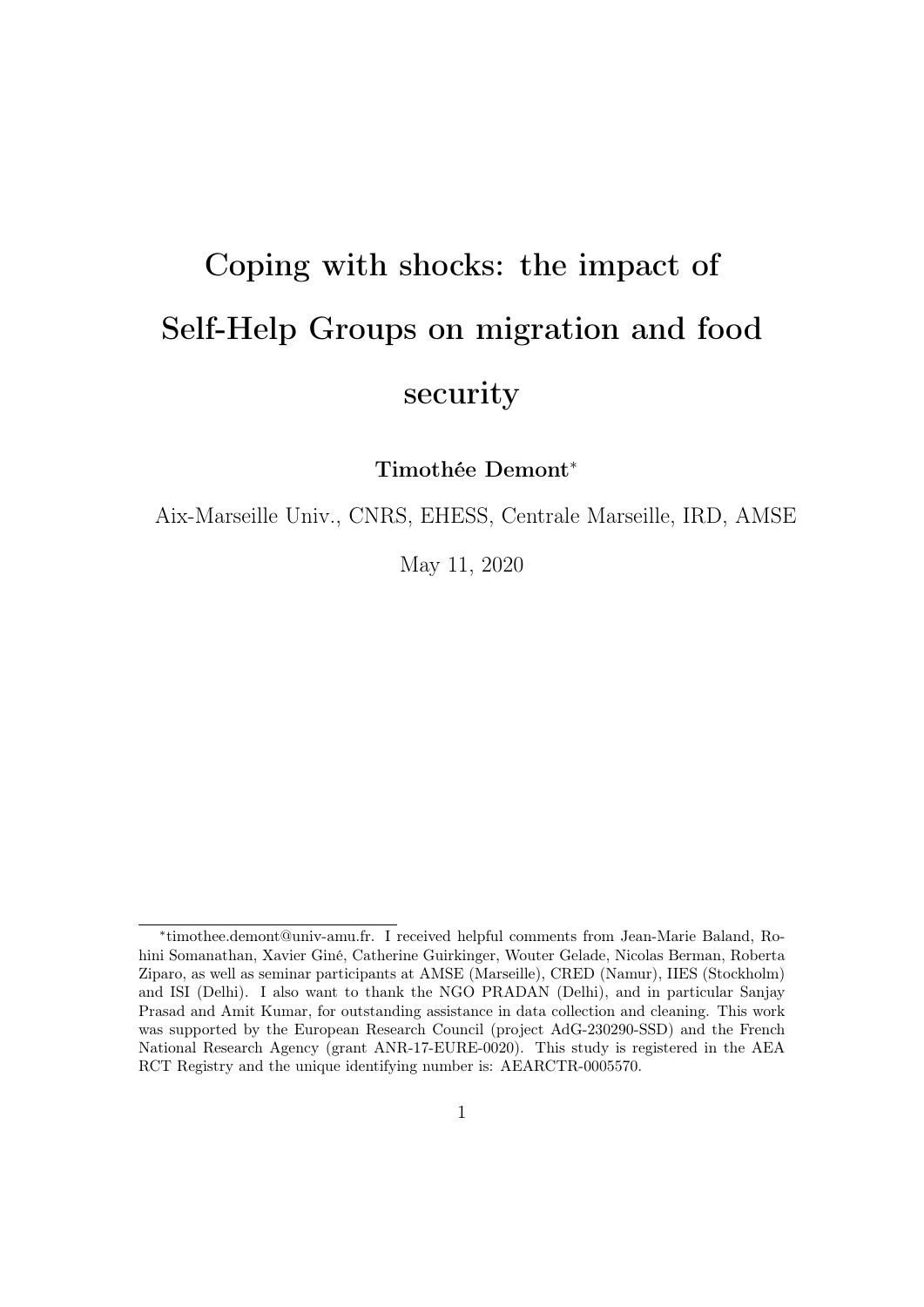Abstract This paper asks whether local savings and credit associations help poor rural households hit by climatic shocks. Combining data from an original field experiment with meteorological data, I investigate how Self-Help Groups (SHGs) allow households to cope with rainfall shocks in villages of East India over a sevenyear period. I show that SHGs withstand large rainfall shocks remarkably, and that credit flows are very stable in treated villages. As a result, treated households experience a higher food security during the lean season following a drought and increase seasonal migration to mitigate future income shocks. These results imply that small-scale financial institutions like SHGs help to finance temporary risk management strategies and to cope with important covariate income shocks such as droughts.

Keywords: Microfinance, weather shocks, risk management, seasonal migration, food security.

JEL Classification Numbers: O13, O15, G21, Q54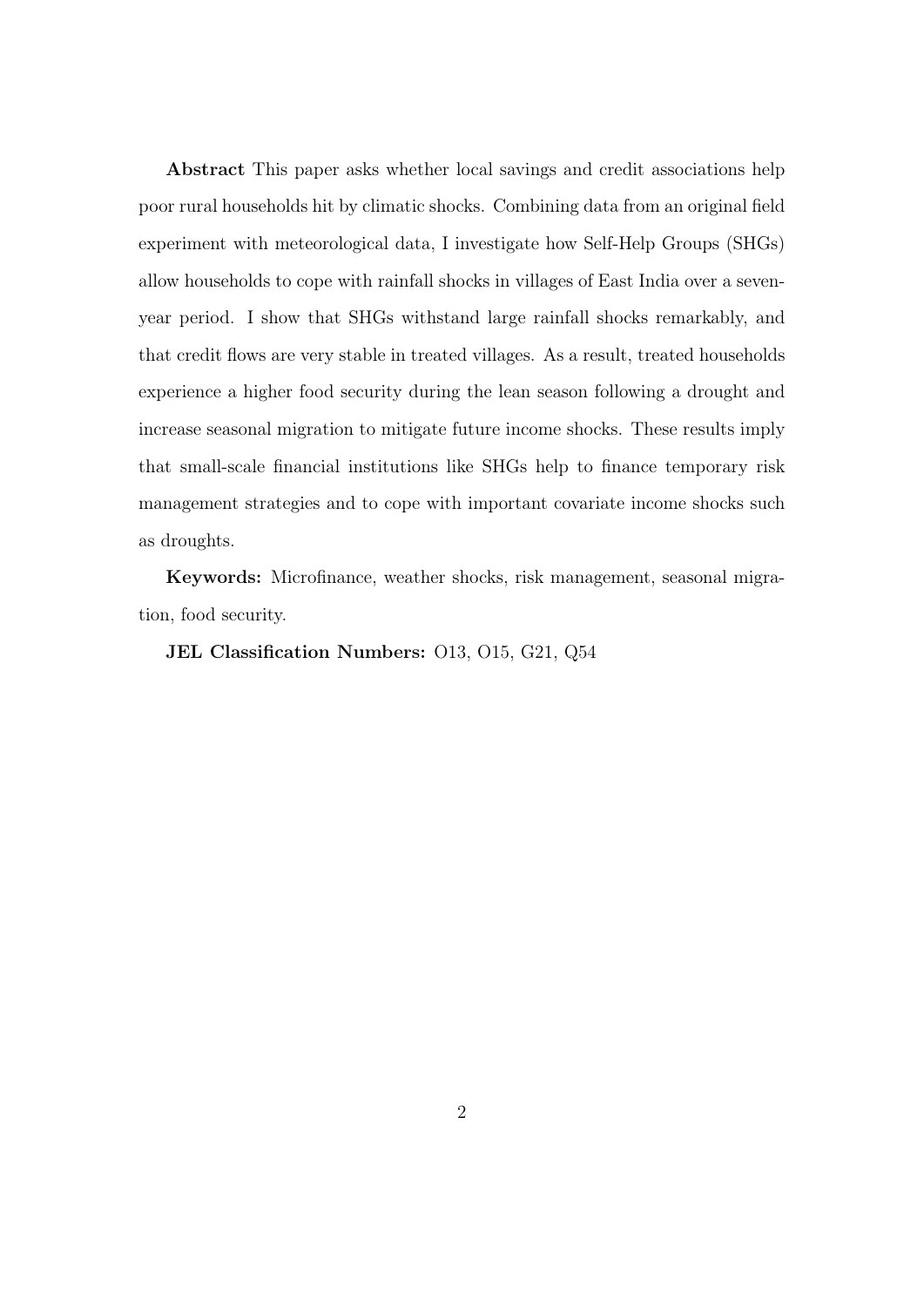## 1 Introduction

Most poor households living in rural areas of developing countries experience strongly volatile income streams due to their large exposure to climatic, economic and policy shocks, combined with a lack of appropriate insurance devices. For instance, the 2017 Global Findex found that about half of households that rely on agriculture as their main source of income reported experiencing a bad harvest or significant loss of livestock in the previous five years. The majority of these households bore the entirety of the loss on their own, with only a minority receiving any kind of compensation (Demirgüç-Kunt et al., 2018). Likewise, the World Bank estimates that 26 million people are falling into poverty each year because of natural disasters (Hallegatte et al., 2017). Moreover, an even larger number of small-holder farmers are caught in poverty traps, as they seek to minimize potential losses by engaging in low-yield, low-variability agriculture practices, with little investment in farm inputs.

This paper studies whether Self-Help Groups (SHGs), a versatile model of local savings and credit associations, can help households to cope with large covariate income shocks such as droughts in villages of East India.<sup>1</sup> SHGs represent one of the most successful and sustainable microfinance instruments in the world, which spread widely throughout rural India and beyond (in stark contrast with more complex microinsurance products, for instance).<sup>2</sup> It is therefore very important to

<sup>&</sup>lt;sup>1</sup>Indian agriculture, which still accounts for 16% of GDP and 49% of employment, is extremely dependent on erratic monsoon rainfall given the low irrigation coverage and the effects of climate change (Gadgil and Gadgil, 2006; World Bank, 2006; Asada and Matsumoto, 2009; Prasanna, 2014; Government of India, 2018). As a consequence, rainfall shocks have been repeatedly documented to significantly affect agricultural profits, wages and ultimately the welfare of rural households in India (e.g. Rosenzweig and Binswanger, 1993; Cruz et al., 2007; Cole et al., 2012, 2013; Gaurav, 2015).

<sup>2</sup>Today, there are about 8.7 million bank-linked SHGs in India (NABARD, 2018). This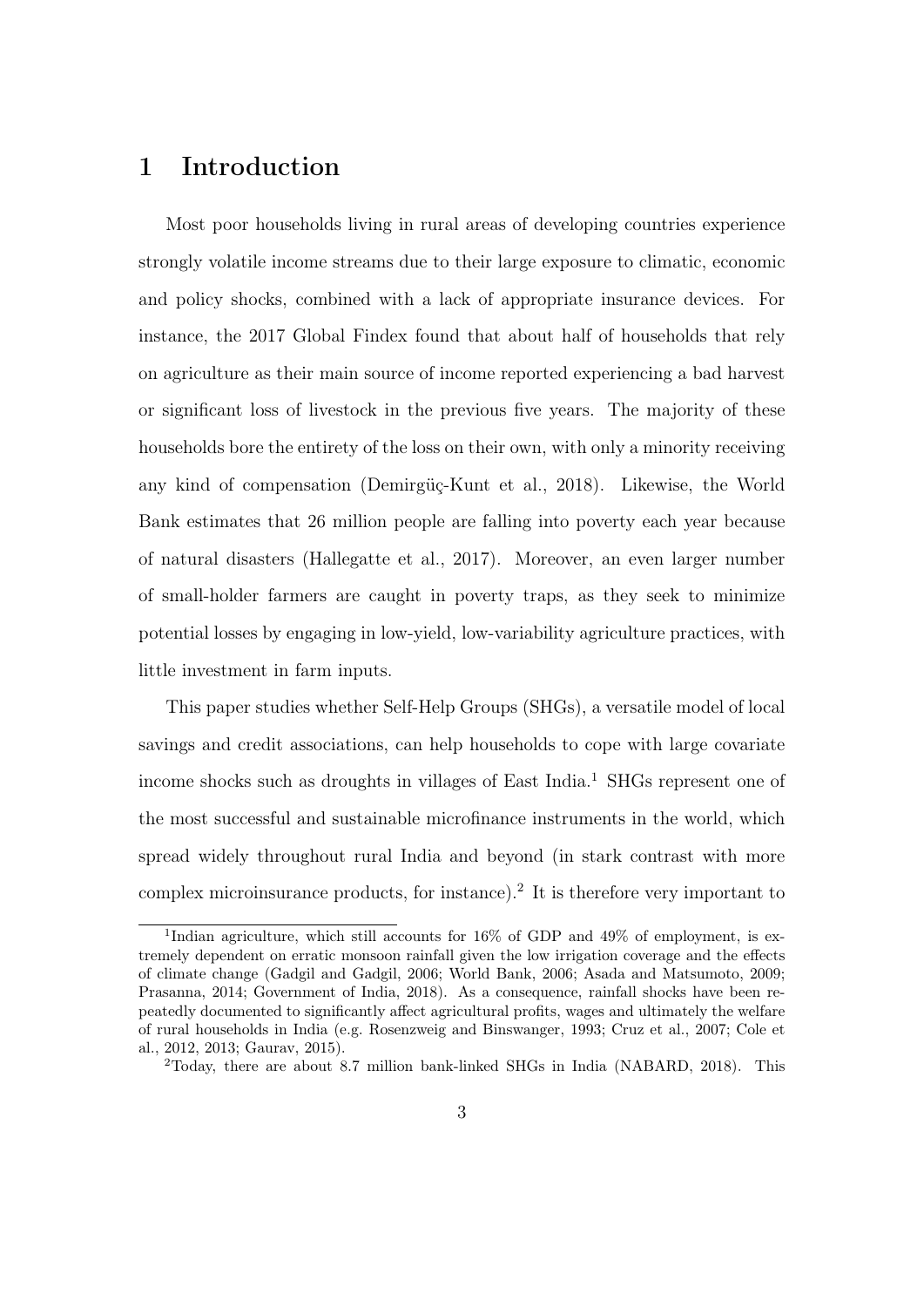understand how far such simple, yet complex, deeply rooted and widely accepted informal institutions can go in 'insuring' poor households against income shock, including when those are largely covariate. By offering relatively cheap and flexible credit, and by combining internal accumulating savings with external credit taken jointly from commercial banks, SHGs present interesting characteristics in this respect.

While risk and income volatility exist everywhere, they are especially problematic for poor populations in developing countries because of a variety of factors. First, risk is costlier for households close to subsistence, because a small negative shock can tip them into malnutrition and underdevelopment traps.<sup>3</sup> Second, poor households are disproportionately likely to lack the necessary human, physical, and financial capital to manage shocks. Third, developing countries and rainfed agriculture are disproportionately vulnerable to global climate change (World Bank, 2010; IPCC, 2014; FAO, 2016). And weather-related income shocks, because of their covariate nature, are particularly difficult to deal with through informal insurance arrangements among local communities.

The rapid expansion of microcredit in many parts of the world could thus be expected to have helped otherwise-constrained poor users to develop ex-post riskcoping or ex-ante risk-mitigating strategies in order to manage weather-related

represents a remarkable achievement, especially given the general acknowledgment that standard microfinance products remain more suited to urban and peri-urban areas than to the rural world. More details about the SHG model are given in section 2.

<sup>3</sup>For instance, even short episodes of child under-nutrition can cause long-lasting damages in health and human capital, not affording school expenses for a prolonged period can lead to school drop-out, and delaying the treatment of illnesses can increase the morbidity and future health costs. Several studies have showed that uninsured income shocks can lead to adverse human development outcomes such as health and education (Jacoby and Skoufias, 1997; Jensen, 2000; Alderman et al., 2006; Maccini and Yang, 2009; Groppo and Kraehnert, 2016) and long-run poverty (Dercon, 2004; Dercon et al., 2005; Premand and Vakis, 2010).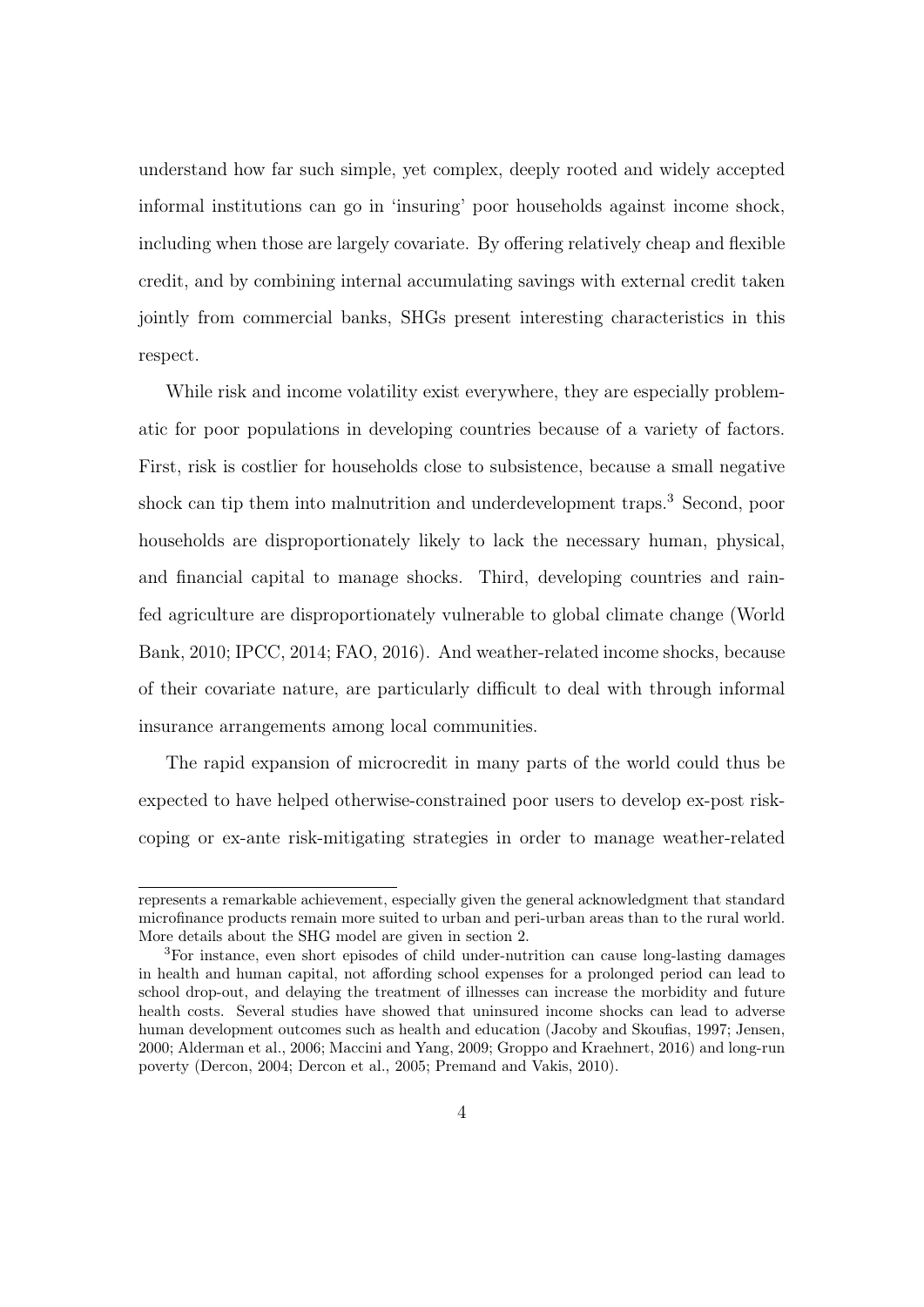income shocks. Despite the importance of the question, there is surprisingly little direct evidence about such 'insurance' aspect of microcredit, partly because it has usually been conceived mostly as a means to start a business or to afford big lump-sum expenses. More recently, microinsurance products, such as indexbased weather insurance, have been developed to address risk directly. However, evidence about the demand and impact of such products has been disappointing, mostly because of the cost, complexity, rigidity and substantial basis risk of most insurance contracts (see Cole et al., 2013; Karlan et al., 2014; Platteau et al.,  $2017$ ).<sup>4</sup>

The present paper exploits data from a long-run field experiment that randomized access to SHGs in villages spread over the entire state of Jharkhand and surveyed a sample of households three times between 2004 and 2009, in order to evaluate the changes in their living standards.<sup>5</sup> Estimating the effect of the treatment at the village level (intent-to-treat framework), I present three main findings. First, I show that, despite being hit as strongly on the agricultural front (with an estimated general 20% drop in rice yields), treated household enjoy a higher food security in case of droughts. On average, they experience a  $50\%$  lower loss of adequate food consumption during the year following a negative monsoon shock. Second, I show that, despite being village-based and small-scale institutions, SHGs are robust sources of credit in presence of covariate shocks. While credit access virtually dries up in control villages one year after a bad monsoon,

<sup>&</sup>lt;sup>4</sup>In last years, the 'microinsurance promise' has been losing impetus even among policy circles. For instance, the Global Index Insurance Facility, a major multi-donor trust fund launched in 2009 to support index-insurance schemes implemented by IFC and the World Bank, has been constantly reducing the number of projects being financed over time, from 7 in 2011 to 4 in 2013 and 2014, 1 in 2015, 2 in 2016, and 0 in 2017.

<sup>5</sup>See Baland et al. (2020) for the original impact evaluation.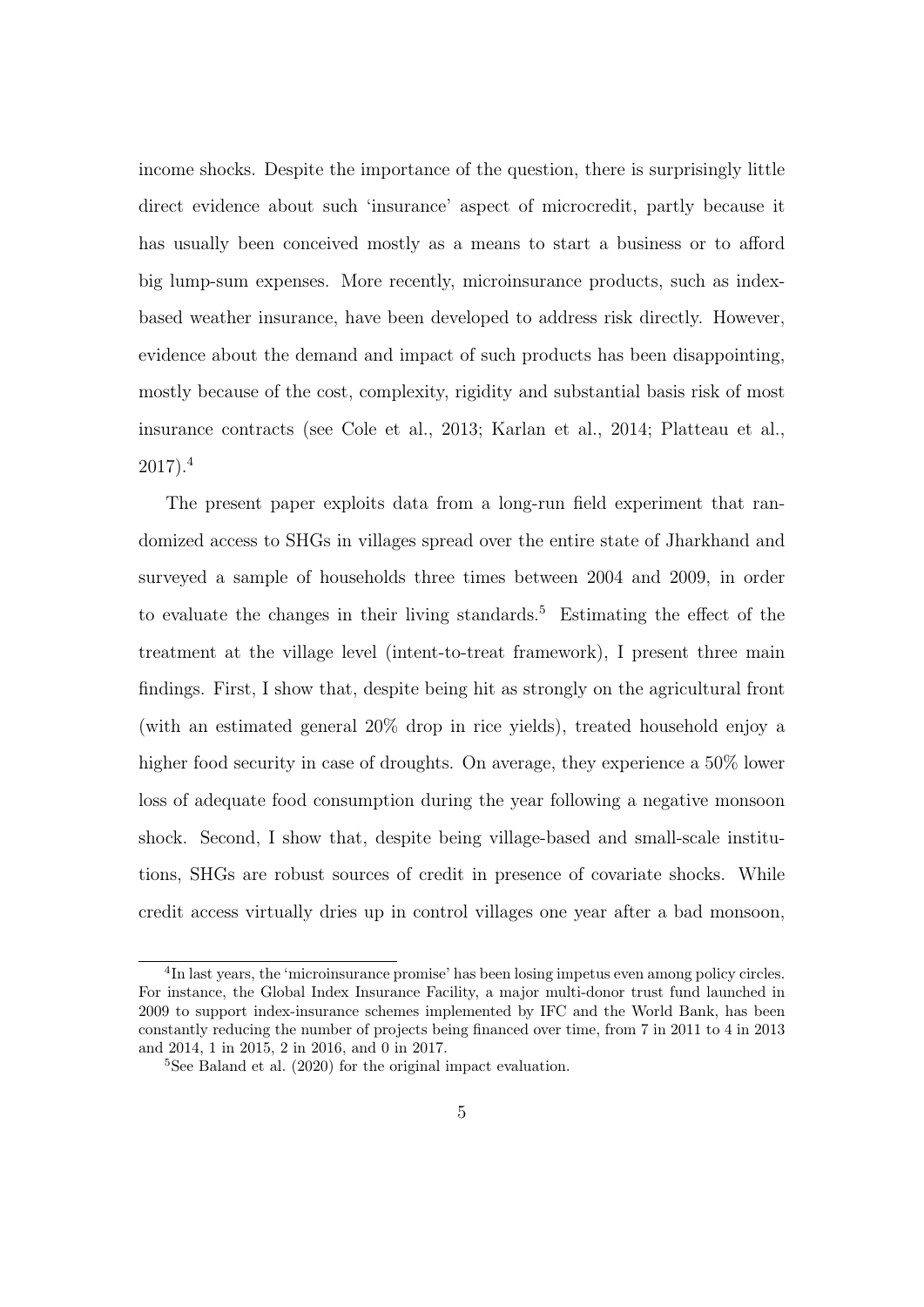reflecting strong credit rationing from informal lenders during the lean season, households in treated villages enjoy a steady access to credit, and are even able to borrow counter-cyclically. They use this credit in part to finance consumption during the lean (or 'hungry') season, thus improving food security through the seasonal adjustment of liquidity. Third, I find that treated households increase seasonal migration immediately after a bad monsoon (by an estimated 35-40%), as a strategy to diversify income and mitigate future shocks. The effect is partly explained by the greater credit availability offered by SHGs, which helps facing the direct costs as well as the income risk of migration. Other aspects of SHGs, such as the expansion of peer networks, are also helping to curb non-monetary costs through support and learning.

To my knowledge, this is the first paper to provide direct causal evidence about how microcredit enables households to react to large, precisely-measured, and exogenous climatic shocks. In particular, it shows that small-scale, local, and poor-oriented credit institutions such as SHGs can contribute to the management of covariate shocks, with very important health and economic consequences. Moreover, this is one of the few papers investigating the impact of microfinance on seasonal migration.

There are, however, several related papers in the literature. First, there is an extensive literature on risk coping and risk management in developing countries. Informal risk-sharing arrangements with neighbors, friends, or family have often been shown to be largely imperfect in smoothing income shocks, especially when those stem from weather events (Dercon and Krishnan, 2000; Fafchamps and Lund, 2003; Kazianga and Udry, 2006; Maccini and Yang, 2009; Groppo and Kraehnert, 2016; Tiwari et al., 2017). Second, some papers studying the impact of microcredit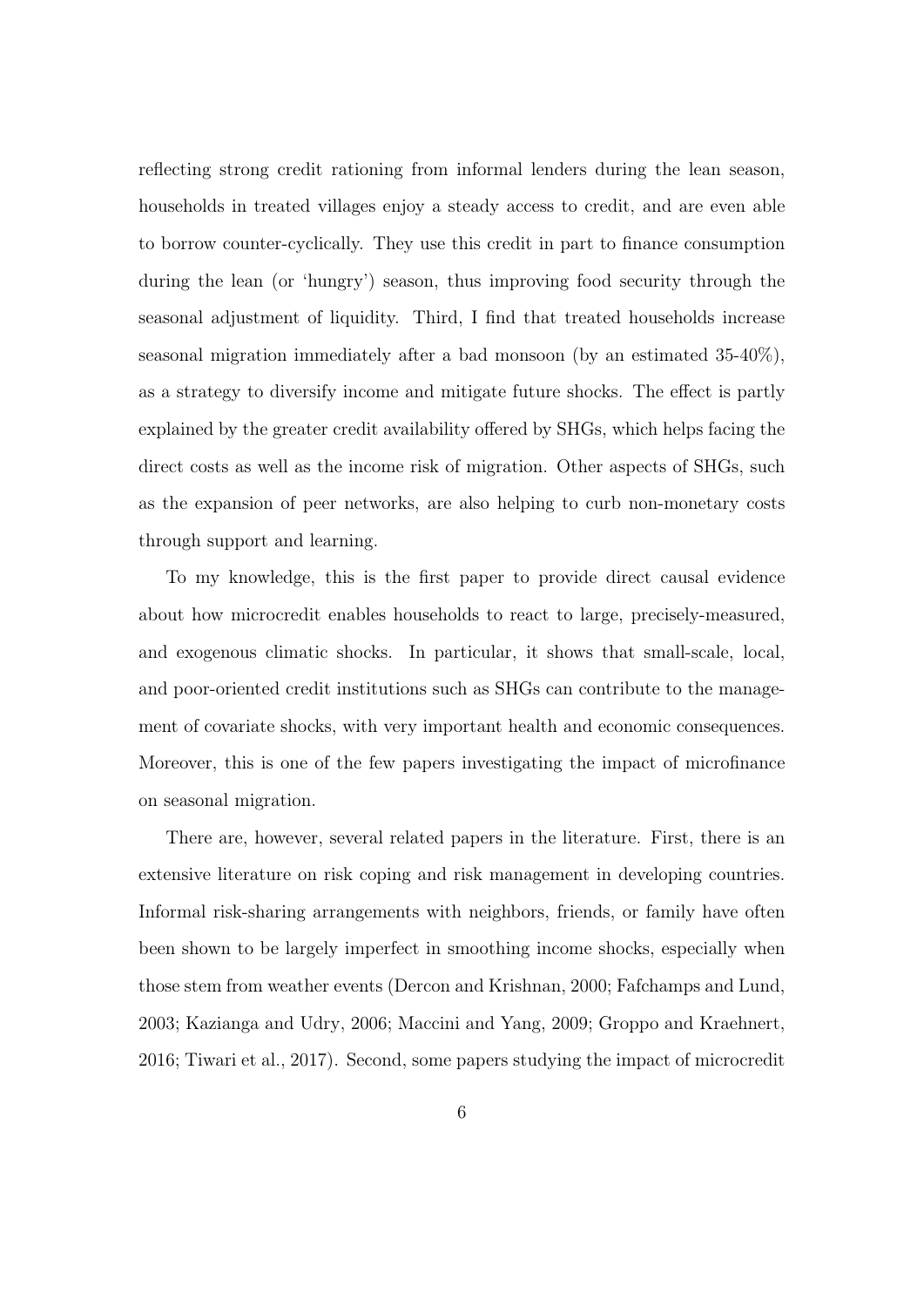provide indirect evidence about the reaction to income shocks. In their randomized evaluation of a high-rate, high-risk consumption loan market in three urban areas of South Africa, Karlan and Zinman (2010) find that treated households were less likely to experience hunger and more likely to retain their job in the 6 to 12 months following the intervention. Beaman et al. (2014) report on another field experiment on savings and credit groups in Mali, which are not too different in their basic functioning from Indian SHGs – with the two big exceptions that groups are never linked to commercial banks and that the pool of money is shared out completely at the end of each yearly cycle (which considerably limits the scope for insurance). They find that households in intervention villages better smooth food consumption over the year, coming mostly from an increase in their livestock holdings. Beegle et al. (2006), exploiting observational panel data from Tanzania, show that households respond to transitory income shocks – a dummy variable indicating a positive self-reported crop loss due to animals and other calamities – by increasing child labor as a buffer, but that this effect is lower when households are richer and have access to credit. Following an instrumental variable approach, Kaboski and Townsend (2005) show that microfinance institutions, providing savings services and emergency consumption loans in Thailand, decrease the likelihood that a household declares to have reduced consumption in what it says was a low-income year. Using a household-level panel dataset from Bangladesh, Islam and Maitra (2012) find that self-declared health shocks are fairly well insured and do not have any significant effect on household consumption, mostly because households use livestock as buffer.<sup>6</sup> Yet, households having access to microcredit are less likely to

<sup>&</sup>lt;sup>6</sup>It is worth noting that health shocks, being idiosyncratic, tend to be relatively better insured through informal means (Townsend, 1994; Kochar, 1995).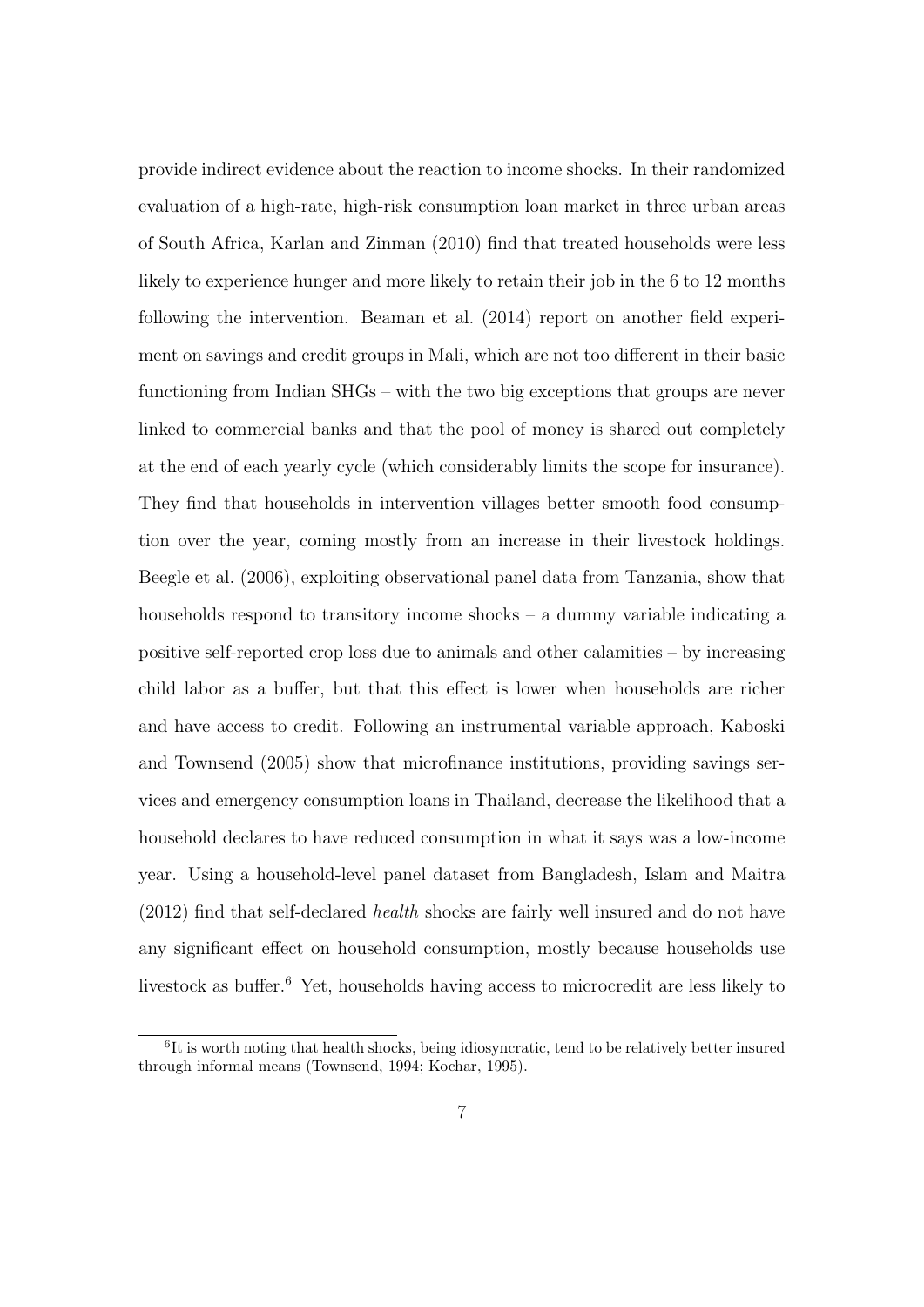sell productive assets in response to health shocks. Finally, in a field experiment that randomly provided access to a bank account to Indian villagers, Somville and Vandewalle (2019) find that treated households smooth food consumption better, thanks to pro-cyclical saving on the account. Third, a few recent papers have studied the link between microfinance and seasonal migration. Contrary to this paper, Khandker et al. (2010), using cross-sectional survey data, show that the probability of seasonal migration and microfinance membership are negatively correlated. By contrast, in a field experiment in rural Bangladesh, Bryan et al. (2014) find that a one-time cash or credit subsidy to cover the cost of migration for work during the lean season increased seasonal migration among rural households, leading to improvements in household consumption and food security.<sup>7</sup> Interestingly, I find similar results, while SHG credit is not earmarked in any way for migration.<sup>8</sup> My results thus indicate that seasonal migration is a well-known mitigation strategy, though it is often unworkable because of the lack of appropriate credit and networks. Moreover, by exploiting a long panel, I am able to link such migration to the occurrence of explicit and objective income shocks.

The remaining of the paper is as follows. I start with some background information in section 2. Sections 3 and 4 describe the data the empirical strategy. I then present the results, starting with agriculture and food security in section 5, followed by credit in section 6, and finally migration in section 7.

<sup>7</sup>A scale-up of the intervention failed to induce migration and replicate such positive effects. The authors argue that the failure is partly explained by administrative changes in the program and the government's strategic reaction, leading to delivery issues and mistargeting.

<sup>&</sup>lt;sup>8</sup>In fact, PRADAN, the partner NGO, was rather expecting the opposite effect (as in Khandker et al., 2010).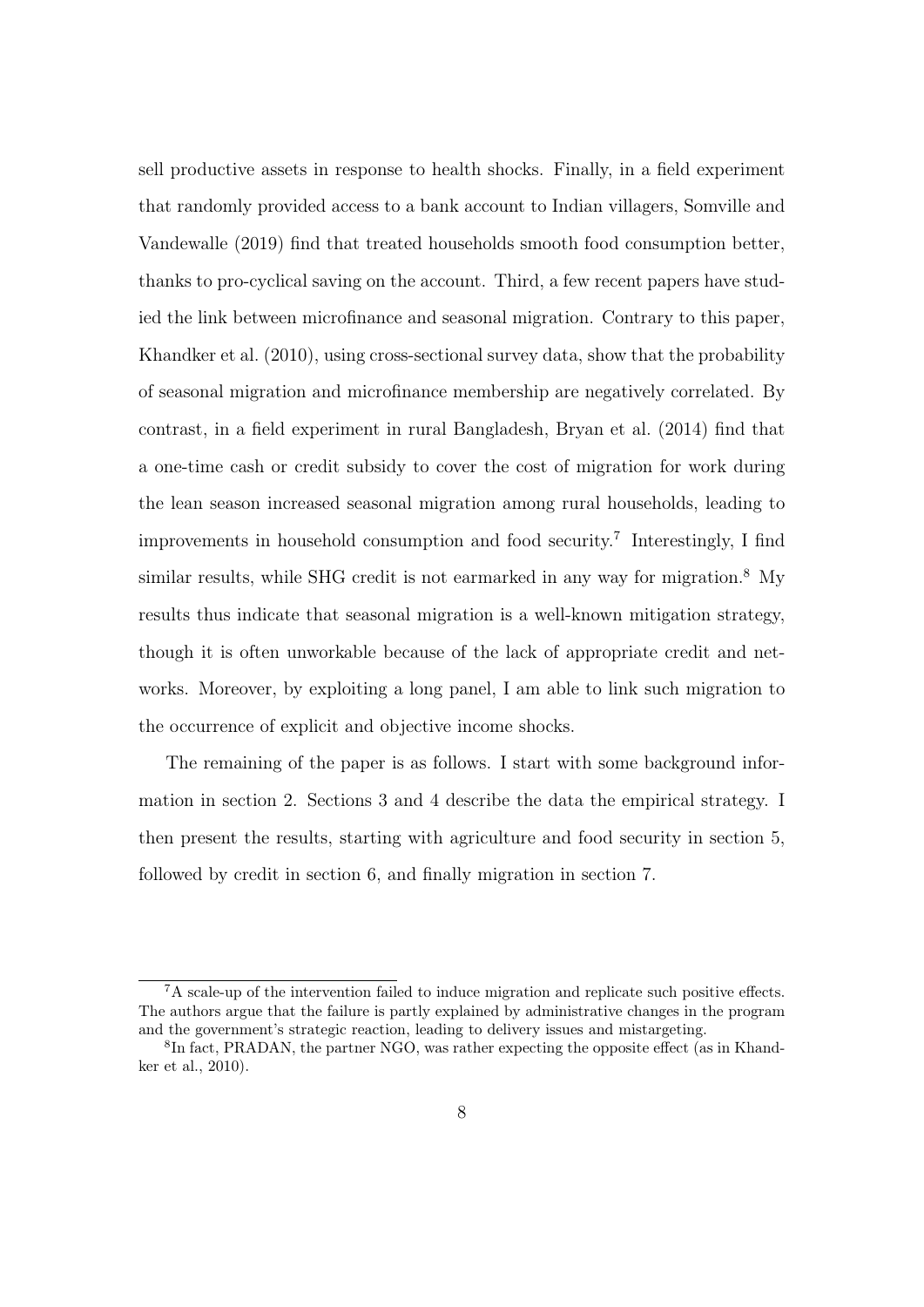## 2 The SHG program and the context

#### 2.1 The context and intervention

This evaluation focuses on the state of Jharkhand, which is one of the poorest Indian states. Rural poverty rate was estimated to be as high as 41% in 2012 by the Planning Commission, and the female literacy rate as low as 55%, ten percentage points below the national average, according to the 2011 Indian census. The state is mostly rural (76% of its 33 millions inhabitants) and its population consists of about 26% tribals and 12% scheduled castes, which are known to be the most vulnerable groups of the Indian society. Villages are very isolated on average, and their inhabitants live mostly out of subsistence agriculture and seasonal labor work. Rain-fed paddy is by far the predominant crop in the state, with average yields around 1,800 kg per hectare  $-25\%$  below the national average according to the Directorate of Economics and Statistics (2016 data).

Statistically, the state of Jharkhand, with an average annual rainfall above 1,000 mm, is not considered as suffering from chronic drought. Nevertheless, it is characterized by high concentration and volatility of rainfall: more than 80% of the rainfall comes during the Southwest monsoon between June and September, and some years can be extremely wet while others can be extremely dry (see section 3). Global warming, in particular, is making monsoon rains increasingly erratic (Singh et al., 2014; Loo et al., 2015). The agriculture in the state suffers from such erratic rainfall, coupled with low irrigation coverage (5.3% of agricultural area in 2014). Those characteristics imply that the food security needs of households can be met through own cultivation for at most six months of the year (Kabeer and Noponen, 2005). As a result, migration to urban centers and to nearby states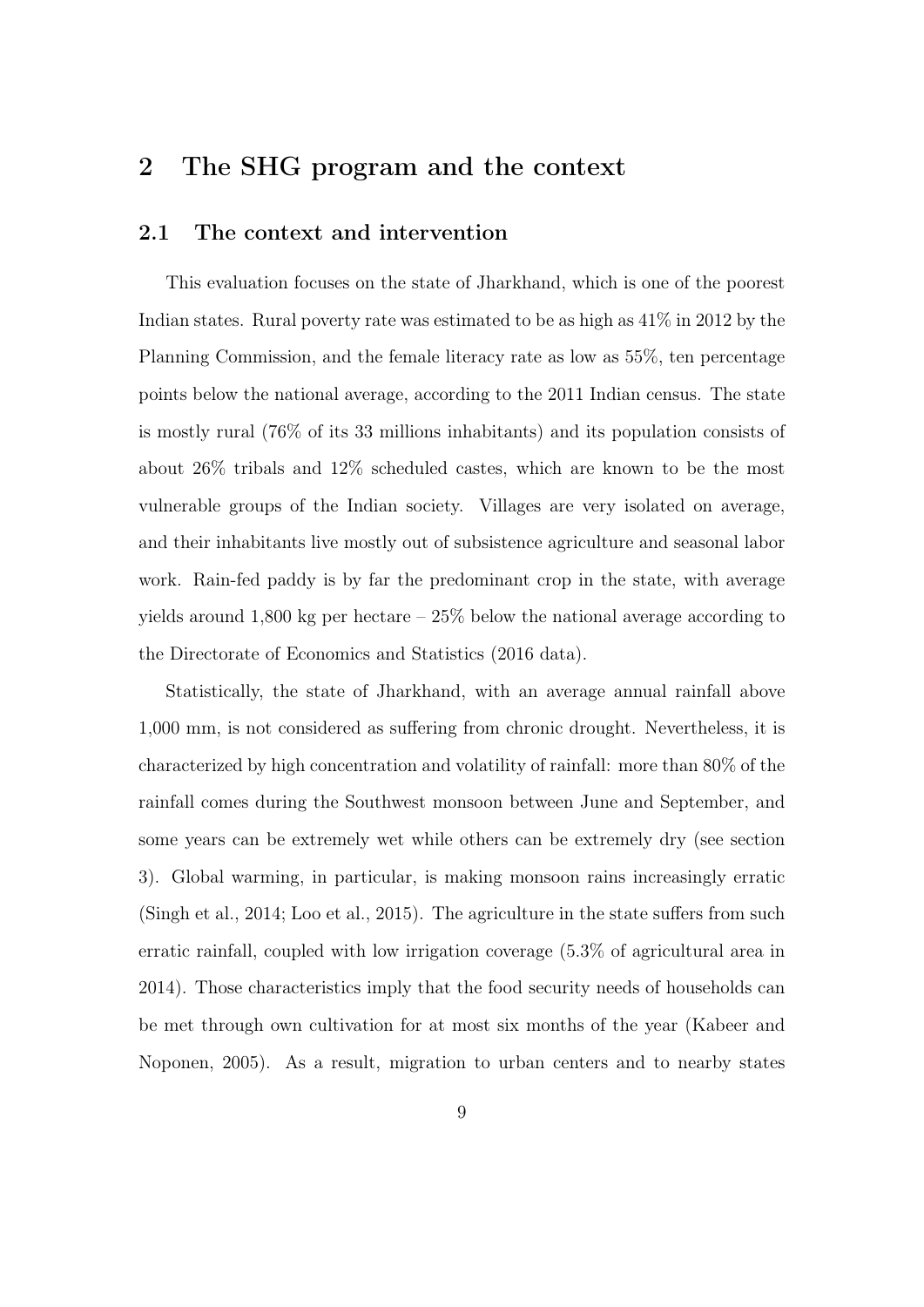in search of seasonal employment is widespread. Other sources of supplementary income are livestock and non-timber forest produce, especially in forest areas. In its 2008 India State Hunger Index, the International Food Policy Research Institute estimated that Jharkhand was suffering from the second highest level of hunger and malnutrition prevalence in India (Menon et al., 2008).

In 2002, the NGO PRADAN launched a large program of creation of womenonly SHGs. It established a list of potential intervention villages (based on their high poverty incidence), located in four geographic clusters covering the entire state of Jharkhand.<sup>9</sup> Among that list, 24 villages were randomly selected to launch PRADAN's SHG program between April and June 2002, and 12 other villages from the same districts were kept as the control group. In treated villages, the program was explained in public village meetings, and groups of between 10 and 20 interested women were formed (one important rule imposed by PRADAN is that there may be only one member per household). By January 2004 (when the first survey wave took place), there were between 1 and 10 (4 on average) active SHGs in treated villages and none in control villages. Over time, some of those initial SHGs went defunct and some others were created, including a limited number in control villages. However, by the last survey wave (January 2009), treated villages were still much more likely to have SHGs, with an average of 5 groups against 1 in control villages. Likewise, in the last round, 47.5% of the households in treated villages had borrowed from an SHG over the last two years, against 18.4% in control villages.

<sup>9</sup>Within geographical clusters around the local offices, PRADAN chooses to work with relatively disadvantaged communities and poor villages, where no other NGO has worked before. A study by CGAP (2007) found that PRADAN had deeper-than-average outreach: almost all SHG members are tribal people or members of scheduled castes, 85% have no homestead land or only marginal nonagricultural land and almost 90% live in thatched huts or are squatters.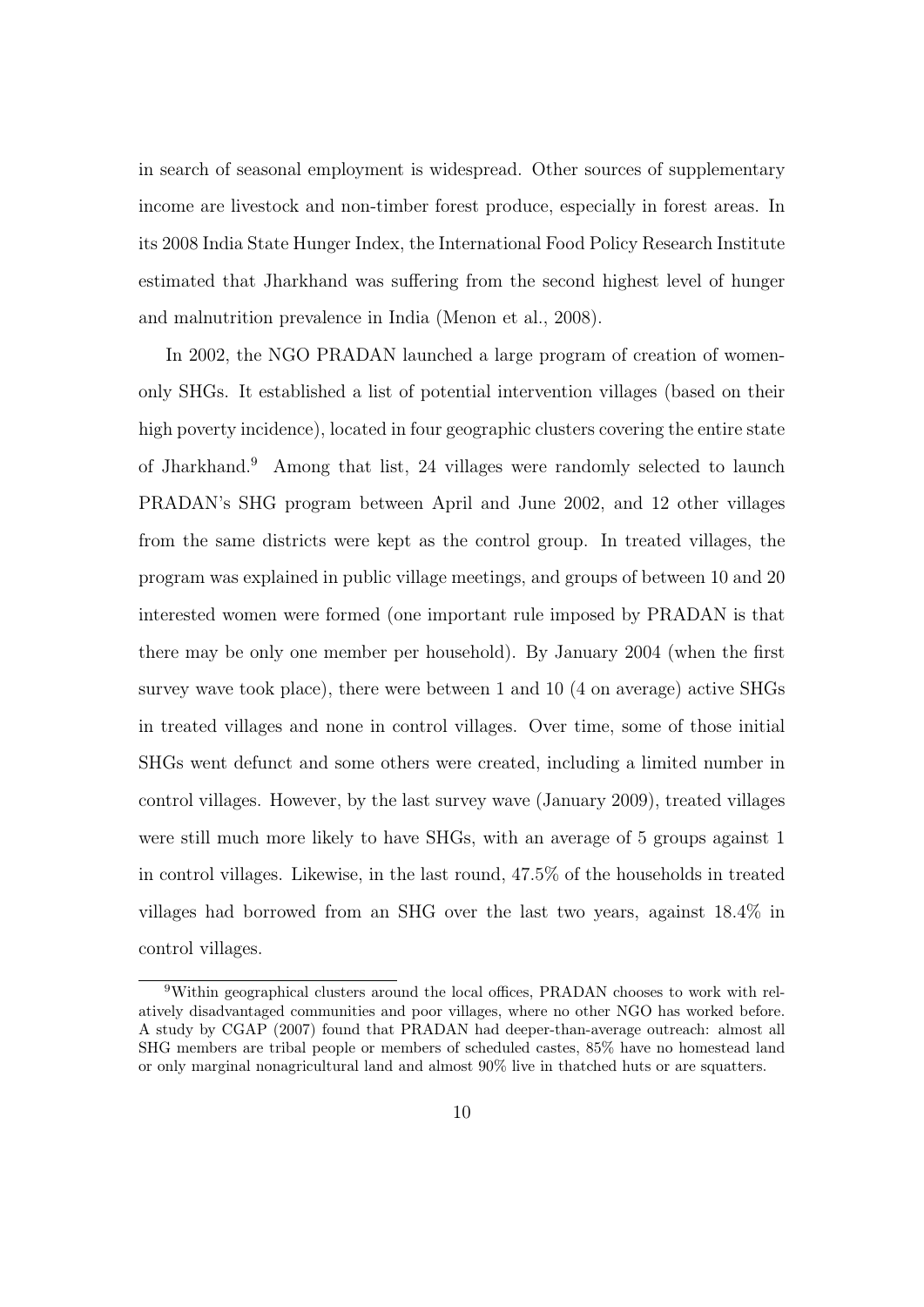# 2.2 How do SHGs work and what role can they play in presence of weather shocks?

SHGs are groups of women from the same village and homogeneous backgrounds, who voluntarily come together to save and borrow small amounts on a regular basis. The formation of the groups starts by some initial training and capacity building from the NGO. Each group then chooses a name and distributes the roles of president, secretary, cashier, and accountant.<sup>10</sup> It also sets the rules such as weekly meeting times, minimum contributions per member at each meeting (usually 5 or 10 INR, i.e. 0.5-1 USD per month), the interest rate charged on loans that are given to group members<sup>11</sup>, and potential sanctions for non-attendance or late payment.

After several months of smooth functioning, a savings account is opened at a commercial bank near the village to deposit group savings, and, usually after about two years, groups showing mature financial behavior are enabled to access bank loans (the group is then said to be *linked*). At that point, groups are autonomous and the intervention of the NGO is only required to solve occasional problems (though PRADAN keeps track of the financial records of all SHGs through regular reports by accountants). Bank loans are always made to the group as a whole, without collateral and at subsidized interest rates.

At a typical meeting, each member deposits the agreed minimum weekly savings or more, pays the interest on the loan she has taken (if any) and possibly pays

 $10$ The roles of president, secretary, cashier usually rotate; the role of accountant can be external.

<sup>&</sup>lt;sup>11</sup>In practice, I observe virtually no deviation from the interest rate of  $2\%$  monthly, which is suggested by the NGO. However, interest rates can sometimes be higher for very large amounts because they require extra group borrowing from the bank.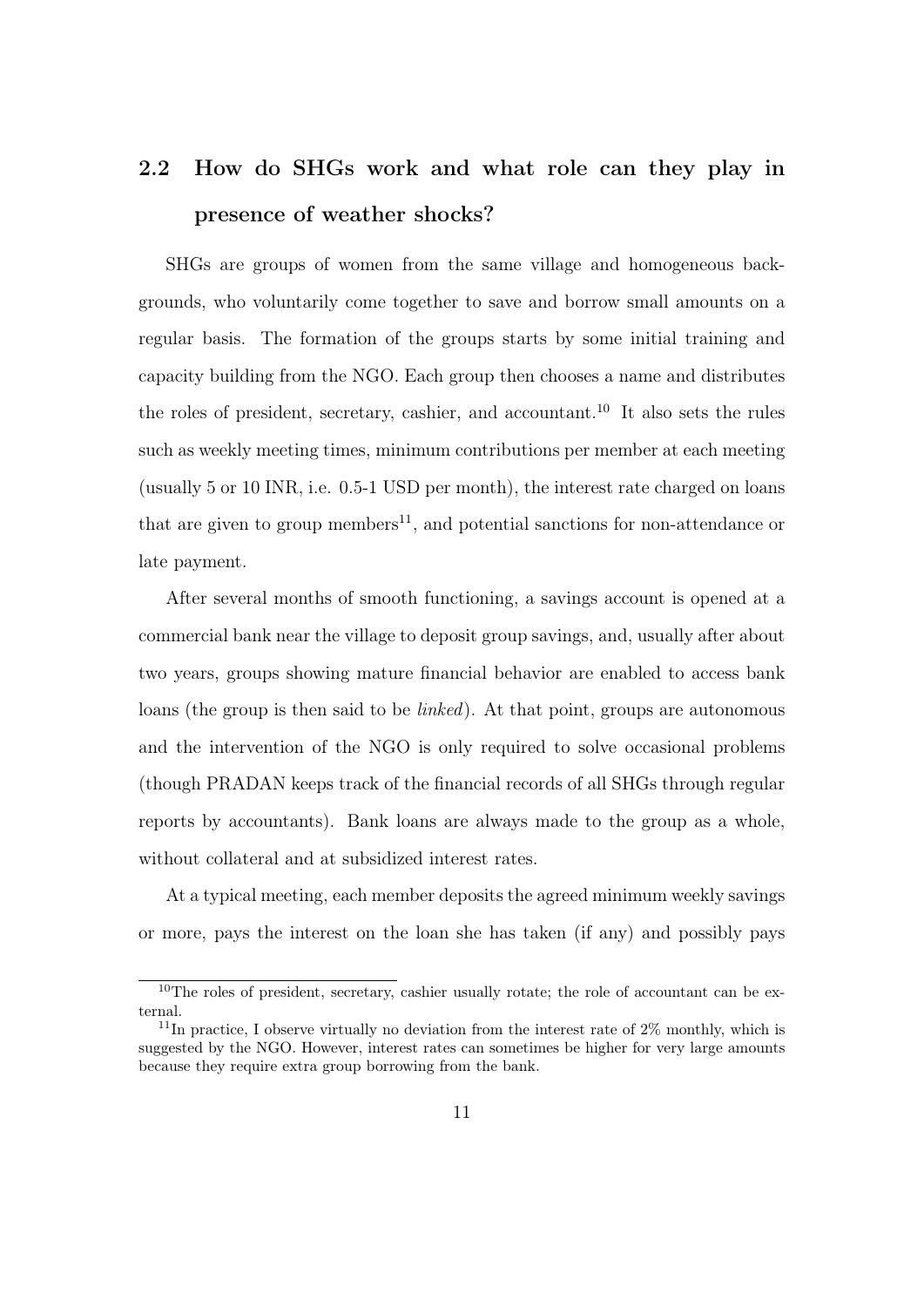back part of the principal. Interests earned on internal loans remain within the group and become part of its pool of funds. Members who do not have a loan yet can require one to the group. Loans are individual but they have to be agreed on by the group and repayment is public. There is a strong peer pressure ensuring due repayment, in order to preserve the group's resources. Yet, there is generally a lot of flexibility and understanding within the group when a member is not able to pay the weekly installment and asks for a delay.<sup>12</sup> The savings and interest revenues of the group help to cushion irregular cash flows and adjust to urgent and unexpected situations, while keeping with the repayment of bank loans. If a member fails to repay or to come to meetings for a prolonged period, group representatives will visit her house in order to get her back paying. In (rare) cases of actual default, the group absorbs the loss with the defaulting member's savings and, if needed, the collective pool of funds.

In short, the bank-linked SHG model can provide access to savings and credit services in remote rural areas (as well as other potential benefits from the group structure, such as peer support and other social services), in a relatively cheap and sustainable way.<sup>13</sup> In particular, SHGs can allow members to borrow in response to

<sup>&</sup>lt;sup>12</sup>A study by CGAP (2007) found that the average Portfolio at Risk  $> 90$  days of PRADAN SHGs was over 20%. They explain that, "although this level of loan delinquency would be disastrous for most microcredit providers, SHGs are surviving despite this. This has to do with the fact that a significant part of the SHG loans are used for crop cultivation and livestock rearing, neither of which offer a monthly cash flow. Yet, loan installments remain fixed at monthly [or even weekly] intervals, [...] sometimes out of a desire to keep a discipline of 'repaying something in each meeting'. Thus the high level of late repayments in SHGs does not always translate into defaults." As a matter of fact, we observe extremely few outright defaults in our data.

<sup>13</sup>CGAP (2007) estimated that the average cost of promoting and supporting SHGs in India is around 18 USD per group member (20 USD for PRADAN groups), and that the average return on assets (ROA) after adjusting for loan loss provisions is around 9% (16% for PRADAN groups). Deducting the costs supported by the promoting NGO, SHGs break even on average. The study concludes that "The Indian SHG model can work sustainably in well-managed programs. Compared to other microfinance approaches, the SHG model seems to be producing more rapid outreach and lower cost." A similar conclusion is reached by Dave and Seibel (2002), who compute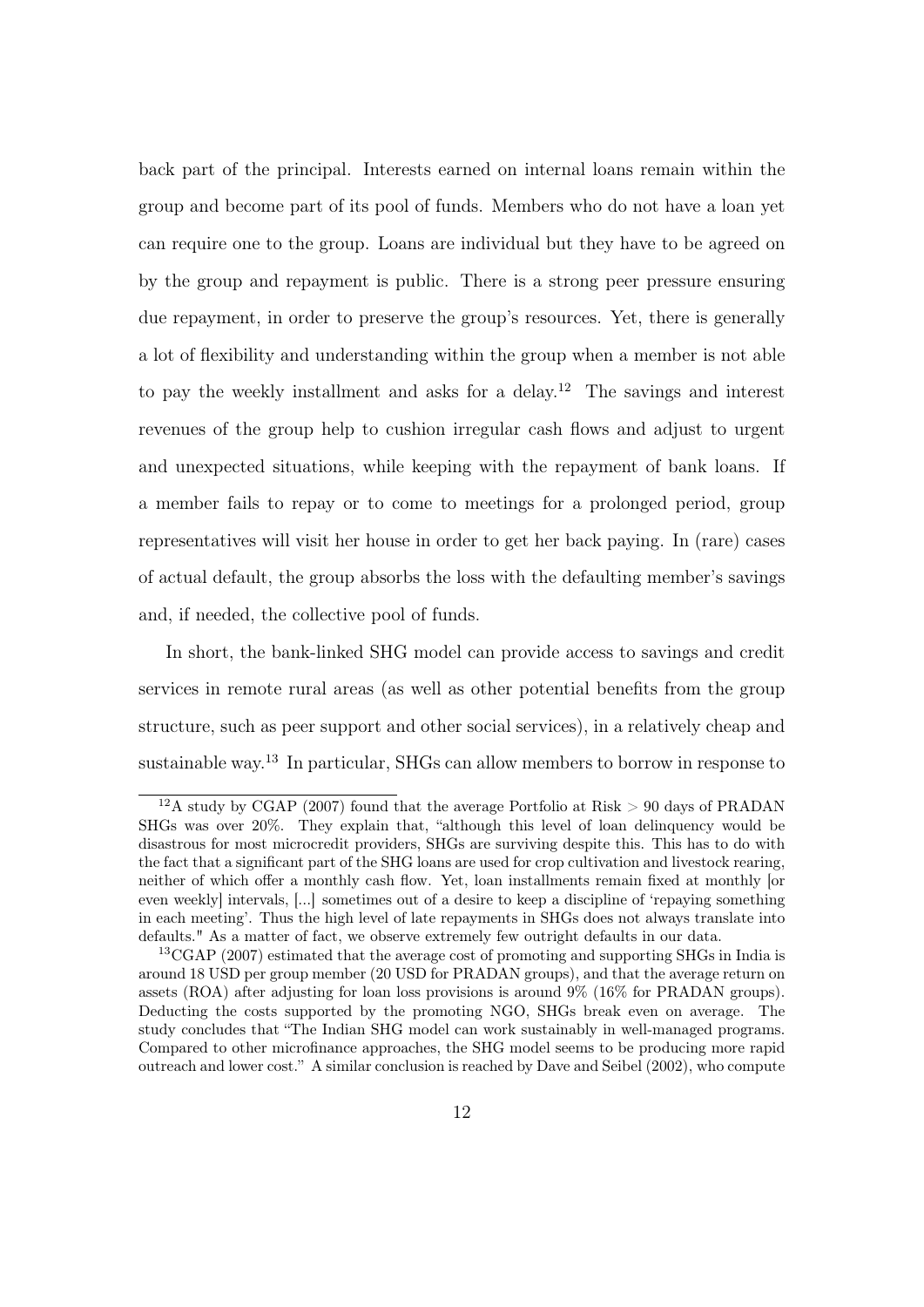negative income shocks, in order to manage inter-temporal liquidity and/or finance risk-mitigating strategies. Several features of SHGs are important to underline in this respect. First, SHGs are meeting weekly and there is no fixed order in loan taking (unlike ROSCAs for instance). That is, members can ask any amount at any time - with the important restrictions that (i) the group needs to agree and (ii) the money needs to be available. Second, as already explained, repayment is somewhat flexible. Third, SHGs lend out of a pool of accumulated savings and external bank loans. As a consequence, several members can take loans simultaneously and SHGs are potentially able to insure at least partially against all sorts of income shocks, including covariate weather shocks.<sup>14</sup> Finally, SHGs certainly go beyond mere credit and savings activities. They constitute strong groups of peers meeting regularly, which constitute powerful information, support, and collective-action networks (see for instance Desai and Joshi, 2013; Casini et al., 2015; Baland et al., 2020).

#### 3 Data

#### 3.1 Household data

The sample selection occurred at the end of 2003, i.e. about one year and a half after the creation of the first SHGs, s.t. all groups were stabilized and fully operational. In each treated village, 18 SHG member households were randomly

ROAs ranging from 1.4 to 7.5% for a sample of SHGs in Andra Pradesh and Karnataka. Several studies confirm the longevity and high rate of socia inclusion of SHGs, such as Gaiha and Nandhi (2008) and Baland et al. (2019).

<sup>&</sup>lt;sup>14</sup>Note that even large rainfall shocks are certainly not fully covariate, since there exists important heterogeneity among members regarding land ownership (from no land to relatively big plots), main occupation, assets, family structure, etc.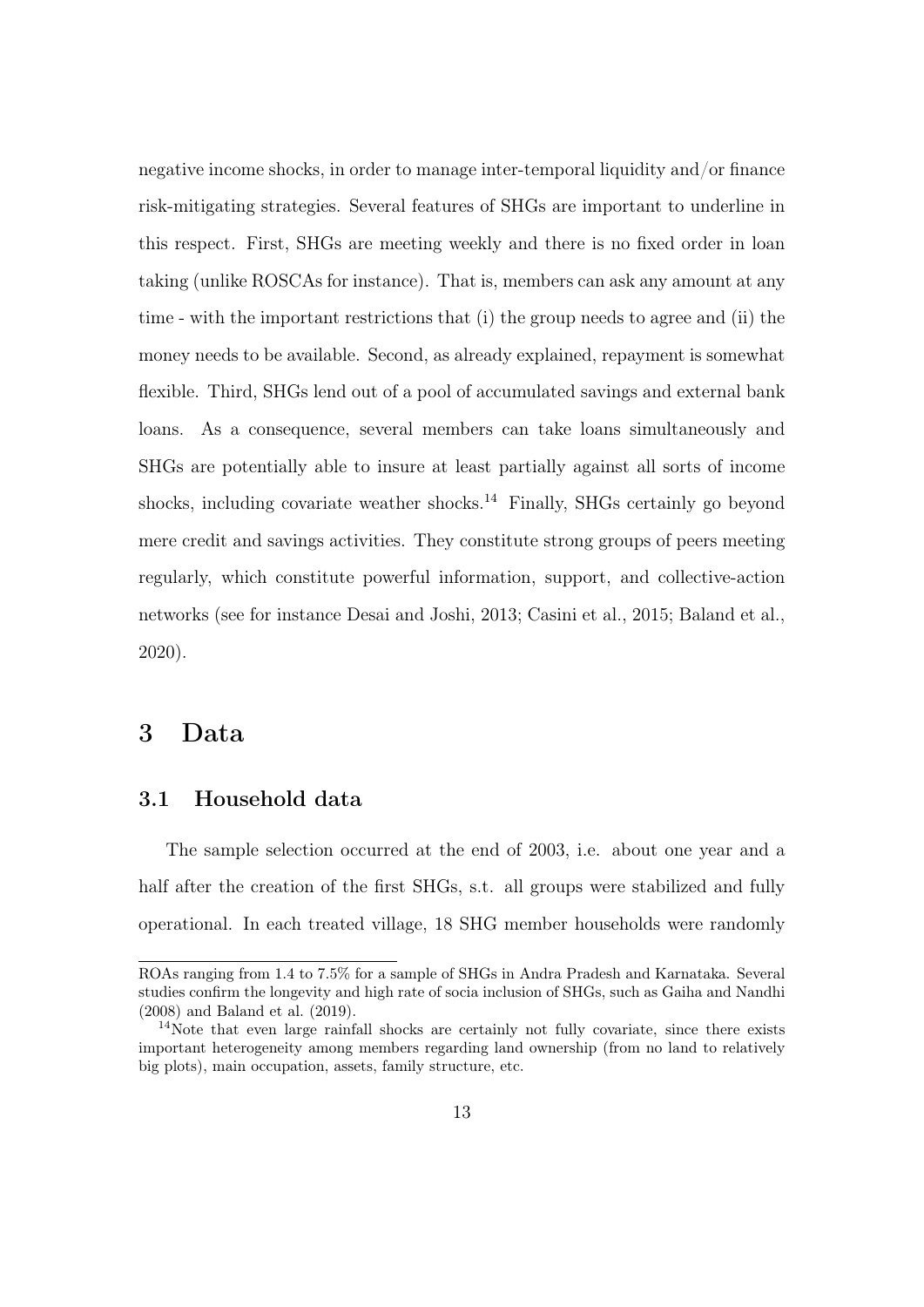selected from PRADAN's lists, together with 18 nonmembers. In the control villages, 18 households were randomly selected.<sup>15</sup> The full sample therefore consists in 1080 households, which were surveyed three times, in 2004, 2006, and 2009.

The questionnaire took the form of Living Standards Measurement Survey, recording detailed information about household demographics, consumption, asset ownership, credit, labor market participation and self-employment, migration, land ownership and agriculture, among other items. All surveys were carried during the same period of the year, namely January-March, which corresponds to the pre-harvest period of the winter season. Appendix A provides the full list of villages that were surveyed, as well as basic descriptive statistics at the village and household levels. It shows that there is no statistically-significant difference between treated and control villages (and that point estimates are very similar), which validates the randomization of villages.

The overall attrition rate across rounds is very limited, at  $6.7\%$ <sup>16</sup> The vast majority (77%) of the households have been interviewed in all survey rounds and 90% have been interviewed at least twice.

#### 3.2 Rainfall

I retrieve historical rainfall data from the Global Precipitation Climatology Center, which provides monthly precipitation at 0.25-degree spatial resolution ( $\sim$  $25km^2$ ). I compute two measures of monsoon quality, which, when interacted with

<sup>15</sup>Nonmember and control households were selected following a standard random-walk procedure.

<sup>&</sup>lt;sup>16</sup>One of the reasons for this attrition is the Naxalite rebellion in the region, which prohibited the survey team from visiting a treated village for security reasons in the last survey wave. Excluding that village, the average attrition rate is only 5%. Results are fully robust to its exclusion.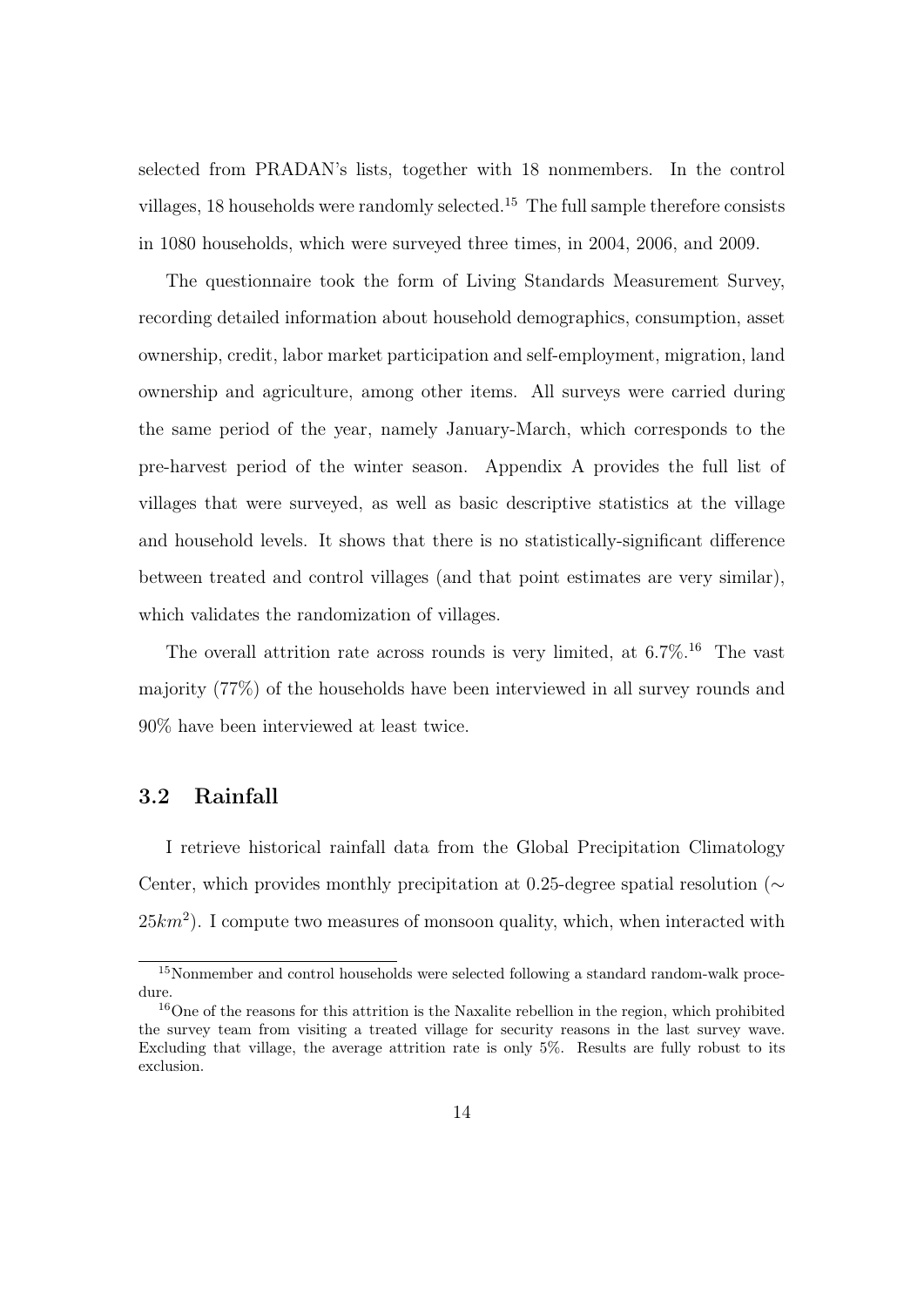treatment, will be the key explanatory variables in the empirical analysis. They both focus on the rain between June and August, which corresponds to the core monsoon period and concentrates more than 70% of yearly rainfall on average. It is also the period that is crucial for (rain-fed) agriculture, residual rain being scattered over the rest of the year.<sup>17</sup>

The first measure  $(Rain)$  is simply the natural log of the cumulative monsoon rainfall in every village-year. Given the presence of village or household fixed effects in the regression equation (see below), this measure can be interpreted (roughly speaking) as the percentage *deviation* from the mean village rainfall.<sup>18</sup> Second, I construct a rainfall shock indicator  $(Rain \; shock)$  in the following way. I start by computing a z-score measure of standardized precipitation deficit for each village-year, i.e. the monsoon precipitation deficit from the long-term village average divided by the long-term village standard deviation<sup>19</sup>:

$$
Rain\_def_{vy} = \frac{Precip\_{avg_v} - Precip_{vy}}{\sigma(Precip)_v}
$$

<sup>&</sup>lt;sup>17</sup>The most important rains for the cultivation of rice - the main staple food - in the study area come in June-July, when rice needs to be transplanted in flooded fields. Asada and Matsumoto (2009) find a significant correlation coefficient of 0.36 between the rainfall in July and kharif rice production in Bihar and Jharkhand, higher than for any other month. Gadgil and Rupa Kumar (2006) confirm that the monsoon onset (June-July) has a large and significant influence on kharif rice production, but explain that if rain picks up in August, the damage to output can still be limited through delayed sowing. In my data, I find a very strong and significant raw correlation of 0.45 between cumulative rainfall in the June-August period and annual rice yields.

<sup>18</sup>This continuous rainfall 'shock' measure is used for instance in Maccini and Yang (2009) and Vanden Eynde (2018).

<sup>19</sup>Village means and standard deviations of monsoon precipitation are calculated over a rolling window corresponding to the twenty years immediately preceding each round, which is considered as the relevant rainfall history for farmers. This measure is close to the "Standardized Precipitation Index" (the most commonly used indicator worldwide for detecting and characterizing meteorological droughts) developed by McKee et al. (1993), and is used for instance in Cole et al. (2012).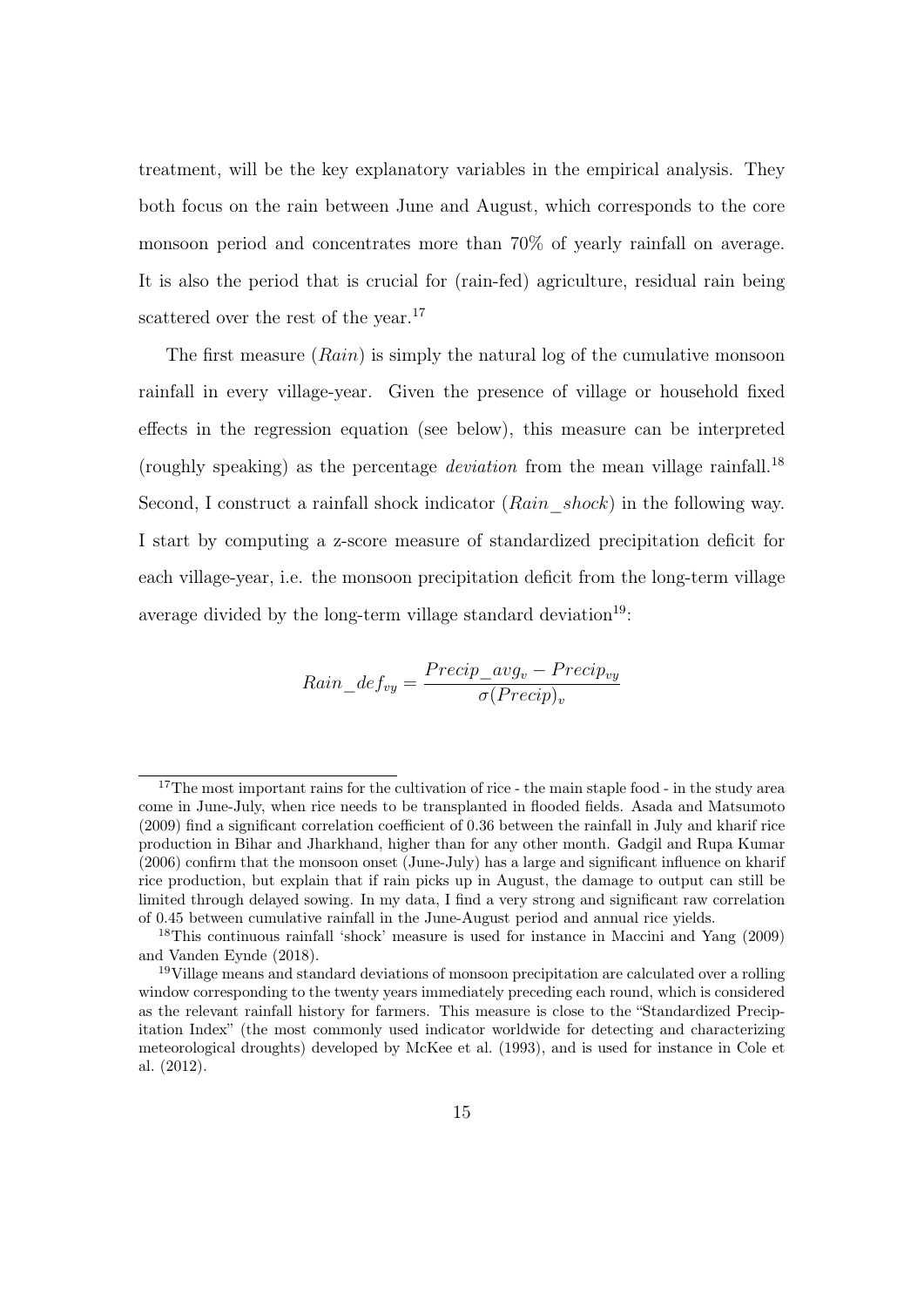where v and y stand for village and year, respectively. Then, I define

$$
Rain\_shock_{vy} = \mathbb{1}(Rain\_def_{vy} \ge 0.5).
$$

That is,  $Rain \; shock$  takes value 1 if the monsoon is at least 0.5 standard deviation below the village's historical norm, corresponding to a (mild) drought happening once every 3 years on average, and 0 otherwise.<sup>20</sup>

Figure 1 shows substantial variation in the sample distribution of the Rain  $\det$ variable, both across villages and over time. Roughly speaking, 2009, 2005, and 2002 were bad monsoon years (2009 and 2005 being officially recognized ex-post as a drought year for the whole state of Jharkand), while 2006 and 2008 received relatively generous rainfall (though, as the graph makes it clear, this was not the case for all villages). During the other years of the survey period, average precipitations were closer to average, though with important inter-village variation. Indeed, thanks to the stratification strategy, the sample includes villages in all agro-climatic zones composing the state of Jharkhand.

## 4 Empirical strategy

Although average rainfall is predictably different from place to place, the deviation of each year's rainfall from its local mean is serially uncorrelated and largely

<sup>20</sup>One standard deviation of the sample distribution of monsoon rainfall corresponds to about 25 cm on average. The maximum and minimum standardized precipitation deficits observed over the sample period are respectively 2.61 and -3.27, see figure 1. In appendix C, I show that all results are qualitatively robust to using a more restrictive definition of a drought, namely a rain deficit larger than 1 standard deviation (corresponding to severe droughts happening once every 5 years on average). Yet, the lower variation in this restrictive shock variable (see figure 1) implies generally less precise estimates.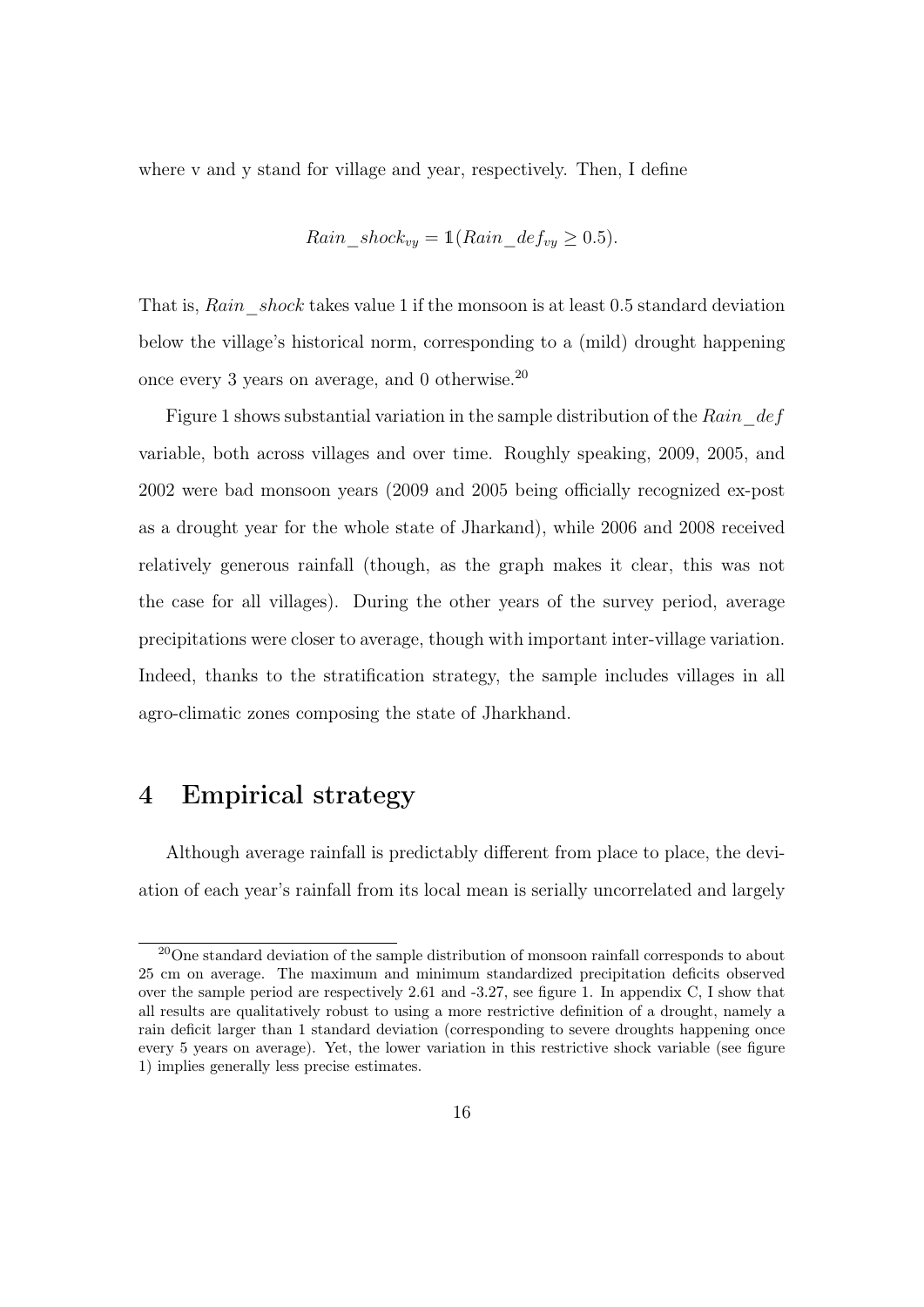

Figure 1: Village-level standardized deficit of monsoon rainfall (z-scores) during study period

Data: GPCC. Dashed lines indicate rain shocks (deficits larger than 0.5 and 1 std deviation).

unpredictable at the start of the season.<sup>21</sup> Thus, rainfall shocks are exogenous and unanticipated, spread over space, and their incidence is balanced between treated and control villages thanks to the stratified randomization of villages. Figure 2 sketches the timing of events over the year as well as their potential consequences on outcomes of interest. The strongest income shock is expected to hit one year

 $^{21}$ As Morduch (1995) points out, if an income shock can be predicted beforehand, then households might side-step the problem by engaging in costly ex ante smoothing strategies (e.g. diversifying crops, plots and activities). The data in such a situation would (incorrectly) reveal that income shocks do not matter. However, rainfall in Jharkhand is relatively important on average but is erratic. Hence it is the delay in the onset of the monsoon and the distribution of rainfall that mainly matter. Moreover, rainfall does not appear to be serially correlated (using a Q test, I was unable to reject the hypothesis that rainfall follows a white-noise process over the period 1980-2010 for all villages).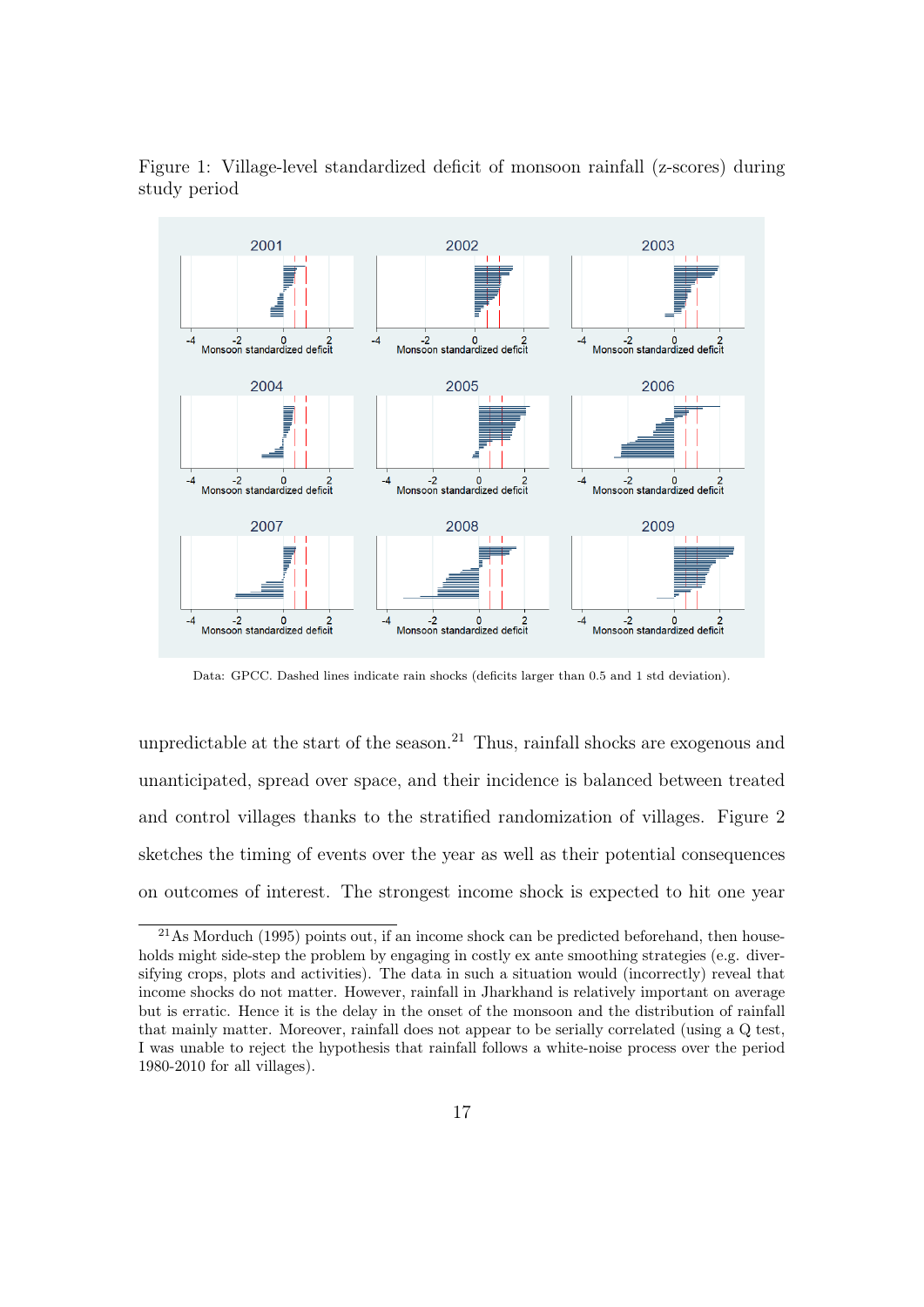after a bad monsoon, when stocks are depleted and farmers still have to wait several months before the new harvest. By contrast, expectations about future shocks are formed immediately after a bad monsoon. Hence, some outcomes – e.g. agriculture, migration – are expected to react to the last monsoon  $(t)$ , while others – e.g. food security, transfers – are expected to react to the monsoon before  $(t-1)$ .

Figure 2: Timing of events over the year



My approach is to estimate the impact of SHGs at the village level, irrespective of households' actual membership (intention-to-treat estimates, or ITT), following a simple difference-in-difference strategy. I compare the average reaction to shocks of the households living in treated villages (in which SHGs were created in 2002) to the same reaction in control villages, from potentially different baseline levels. This ITT approach, while it gives the impact of SHG access and not participation, has the advantages of avoiding any bias stemming from self-selection of SHG members, and to factor in potential spillovers from member to non-member households within treated villages.<sup>22</sup>

 $^{22}$ Because of self-selection into SHGs, member and non-member households will tend to represent different sub-samples of the village population, thus confounding the estimated effect of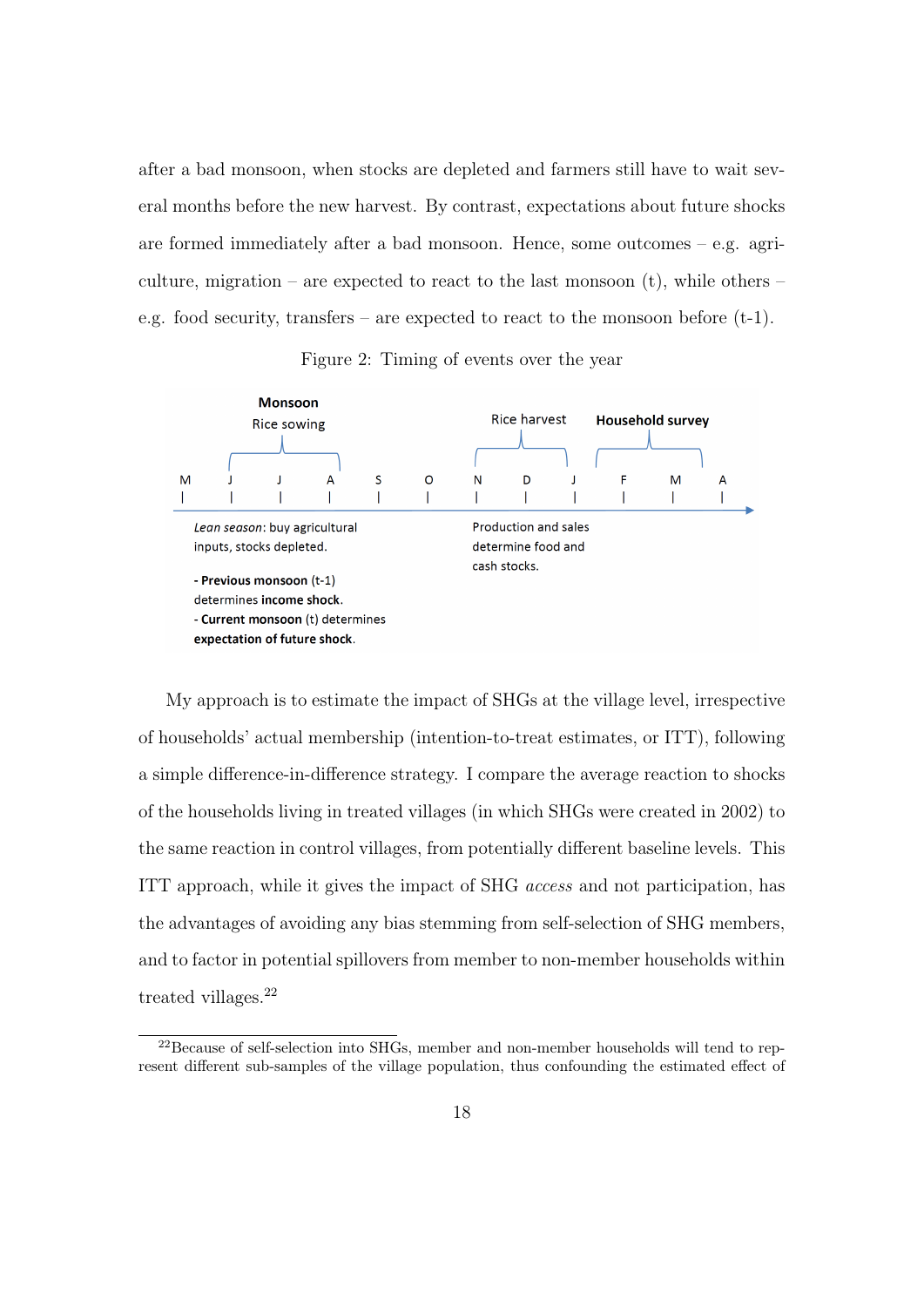My baseline specification takes the following form:

$$
Y_{ivt} = \alpha + \rho Rain_{vt} + \beta(Rain_{vt} * Treat_v) + \gamma H_{it} + \lambda_t + \eta_{v/i} + \epsilon_{ivt},
$$
 (1)

where  $Y_{ivt}$  is the outcome of interest (agricultural production, food security, credit, transfers, migration) for household i in village v and year t,  $Rain_{vt}$  are the measures of monsoon quality, defined in the previous section, for village v and year t or t-1 (as explained above, the relevant rainfall might be t or t-1 depending on outcomes), and  $Treat_v$  is a dummy variable taking value one if household i lives in a treatment village (given that this measure is time-invariant, the base level is absorbed by the village or household fixed effects). The coefficient  $\beta$  is the main coefficient of interest, measuring the relative difference between households in treated and control villages in case of rainfall shocks (controlling for any normal-time difference). This coefficient therefore estimates the average effect of having access to SHGs at the village level, taking into account that part of the population does not directly participate in the intervention (70% on average).  $\boldsymbol{H}_{it}$ is a vector of control variables at the household level, including the household size in equivalent adults<sup>23</sup>, official scheduled caste or tribe and below-poverty-line statuses, head's education and age (in a quadratic fashion), and land ownership category (land size between the  $25^{th}$  and the  $75^{th}$  percentile or larger than the  $75^{th}$ percentile of the district-round distribution). Finally,  $\lambda_t$  are round (year) fixed

the treatment on the treated. Moreover, I do not compute the LATE estimator for direct participation given the likely crowding-in or -out effects on the non-participants in treated villages.

 $23I$  use the equivalence scale proposed by Townsend (1994), who computes adult male equivalent consumption according to the following age-sex weights (estimated from a dietary survey in rural Andhra Pradesh and Maharastra): for adult males, 1.0; for adult females, 0.9; for males and females aged 13-18, 0.94 and 0.83, respectively; for children aged 7-12, 0.67 regardless of gender; for children 4-6, 0.52; for toddlers 1-3, 0.32; and for infants 0.05. Hence this measure reacts very slowly to fertility decisions, but could change quickly over time through migration.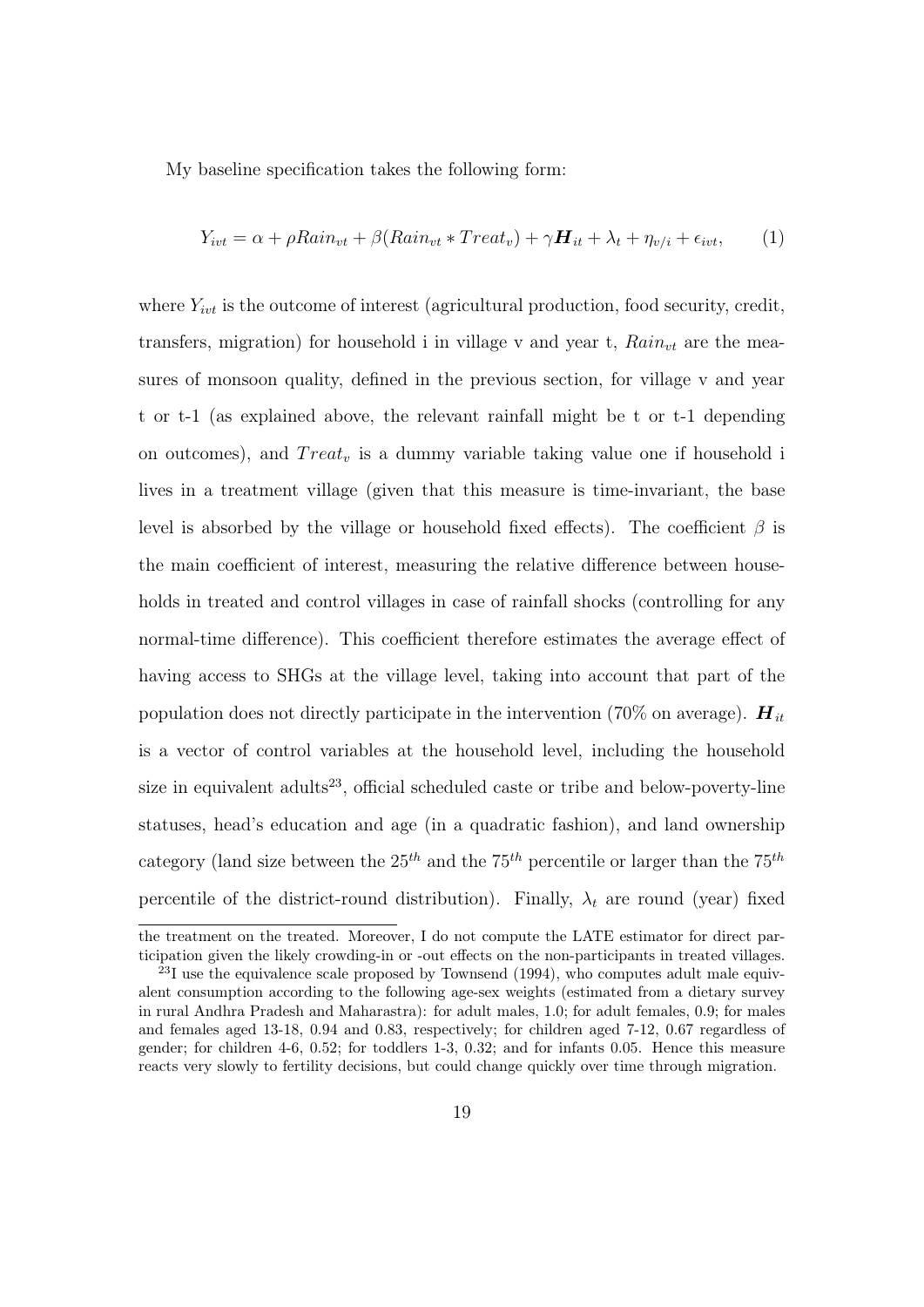effects that account for economy-wide shocks and  $\eta_{\nu/i}$  are village or household fixed effects (all results are presented using both specifications), which account for villages' fixed characteristics or households' fixed characteristics (including at the village level) and average behavior. In the specification with household fixed effects,  $\boldsymbol{H}$  is replaced by the household size in equivalent adults only. Throughout, standard errors are clustered at the household level in order to account for the correlation of standard errors and potential heteroskedasticity. In order to adequately represent the village population from which they are drawn, observations are weighted in order to control for the different sampling probabilities between SHG and non-SHG households in treated and control villages.

## 5 Agriculture and food security

Most of the households in the sample are small landholders (94% own some land, of average size below 2 acres), who by and large practice a subsistence agriculture with limited marketable surplus. Rice, in particular, often represents the main source of food and agricultural income. In our sample, it represents 80% of households' total agricultural production on average (50% of agricultural income) and is cultivated by virtually all (95%) agricultural households (76% of all households). By contrast, the second crop most frequently cultivated, potato, concerns only 32% of the sample. In the region, only kharif rice is cultivated, which is planted during the monsoon and is harvested in November-December, i.e. just before the survey.<sup>24</sup>

 $^{24}$ By contrast, rabi crops are harvested in Spring and do not rely directly on monsoon rains. In Jharkhand, rabi crops cultivation is relatively limited and is unequally distributed geographically, mainly because of underinvestment in irrigation facilities. For instance, wheat, the main rabi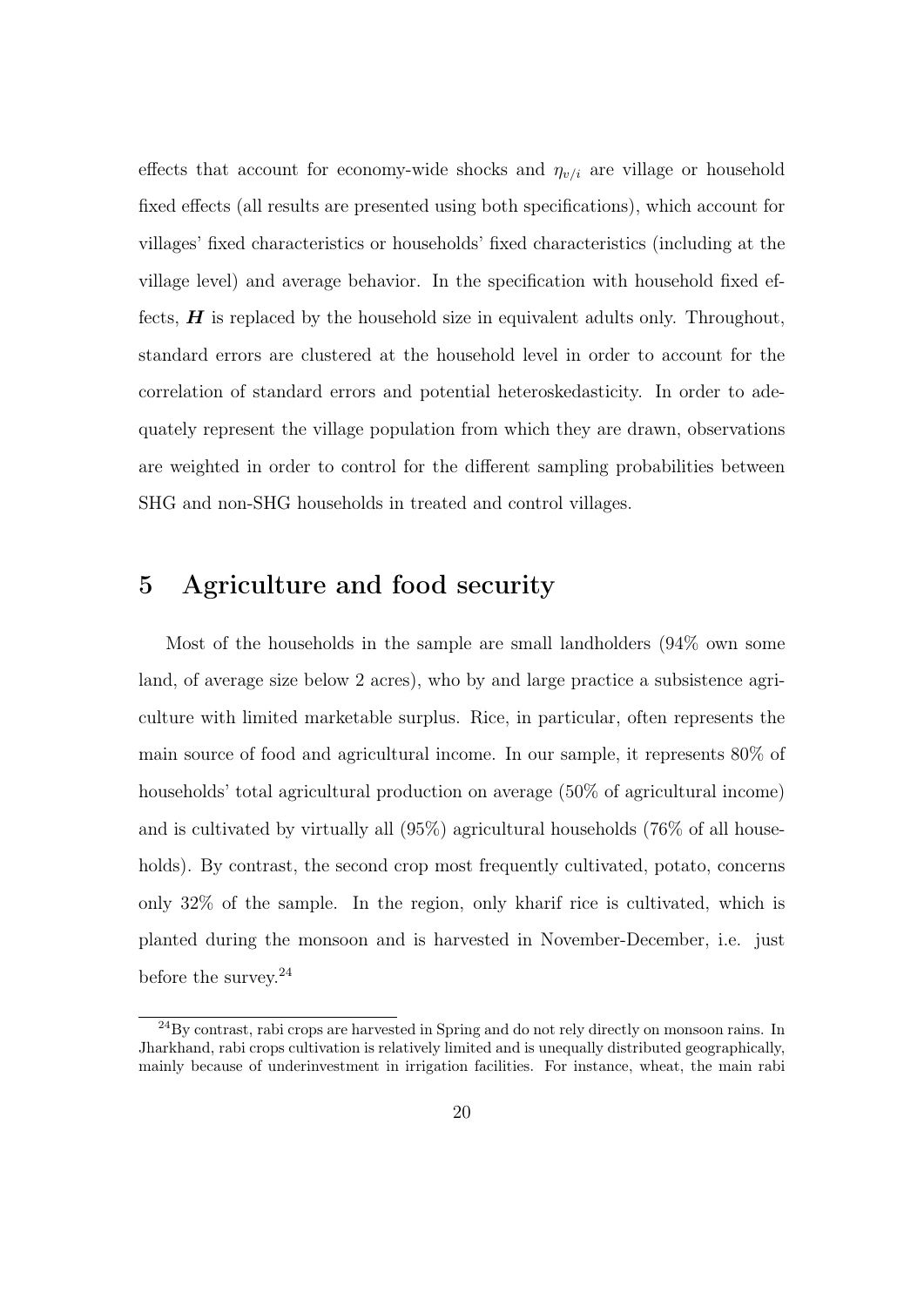I first provide descriptive statistics about rice production following a good or a bad monsoon. It appears clearly that rice production and income depends heavily on the relative monsoon abundance. Average yields and sales drop by respectively one third and more than half in bad years. There does not seem to be much riskmitigation adaptation at the intensive margin (e.g. in sown area). Rice production is overwhelmingly aimed at home consumption in all years (though even more so after a negative shock).

|                                              | Means in case of                              |       |      |  |  |
|----------------------------------------------|-----------------------------------------------|-------|------|--|--|
|                                              | good monsoon bad monsoon P-value <sup>†</sup> |       |      |  |  |
| Yields (kg/acre)                             | 851.8                                         | 582.0 | 0.00 |  |  |
| Total production (kg)                        | 817.3                                         | 527.2 | 0.00 |  |  |
| Probability of producing a positive quantity | 0.82                                          | 0.74  | 0.00 |  |  |
| Probability of a complete crop failure       | 0.01                                          | 0.05  | 0.00 |  |  |
| Total sown area (acres)                      | 1.29                                          | 1.16  | 0.03 |  |  |
|                                              |                                               |       |      |  |  |

Total sown area if  $>0$  (acres) 1.57 1.53 0.56 Probability of selling on the market if prod.  $>0$  0.15 0.07 0.00<br>Total quantity sold if prod.  $>0$  (kg) 76.2 31.4 0.00

Production for home consumption  $(\%)$  96.3 98.3 0.00

Observations 1197 1996

Total quantity sold if prod.  $>0$  (kg)

Table 1: Rice production descriptive statistics

Good and bad monsoons refer to June-August rainfall in year t respectively above and below the historical district average.  $\,$   $^\dagger$  2-sided t-test for differences in means.  $^\dagger$  2-sided t-test for differences in means.

Table 2 confirms that rice production in the area of study is very sensitive to the monsoon quality, and that my rain (shock) variables are indeed identifying important productivity or income shocks.<sup>25</sup> In columns 1 and 2, I estimate a  $0.33$ -0.36 elasticity of rice yields  $-10\%$  more rain leading to a 3-4% increase in yields. Looking at the interaction term, I find that treated villages are equally affected,

crop, is only cultivated by 23% of the sample. As a result, rabi production has only very limited capacity to mitigate shocks to the main kharif production. It also implies a longer recall in the survey and a more complicated shock identification, as rabi crops rely on residual soil moisture from the monsoon season and are partly irrigated.

<sup>&</sup>lt;sup>25</sup>In appendix C, I also provide a specification test, in which I replace rain of the current year (t) by rain of the next year  $(t+1)$  and show that future rain has no effect on current agricultural outcomes.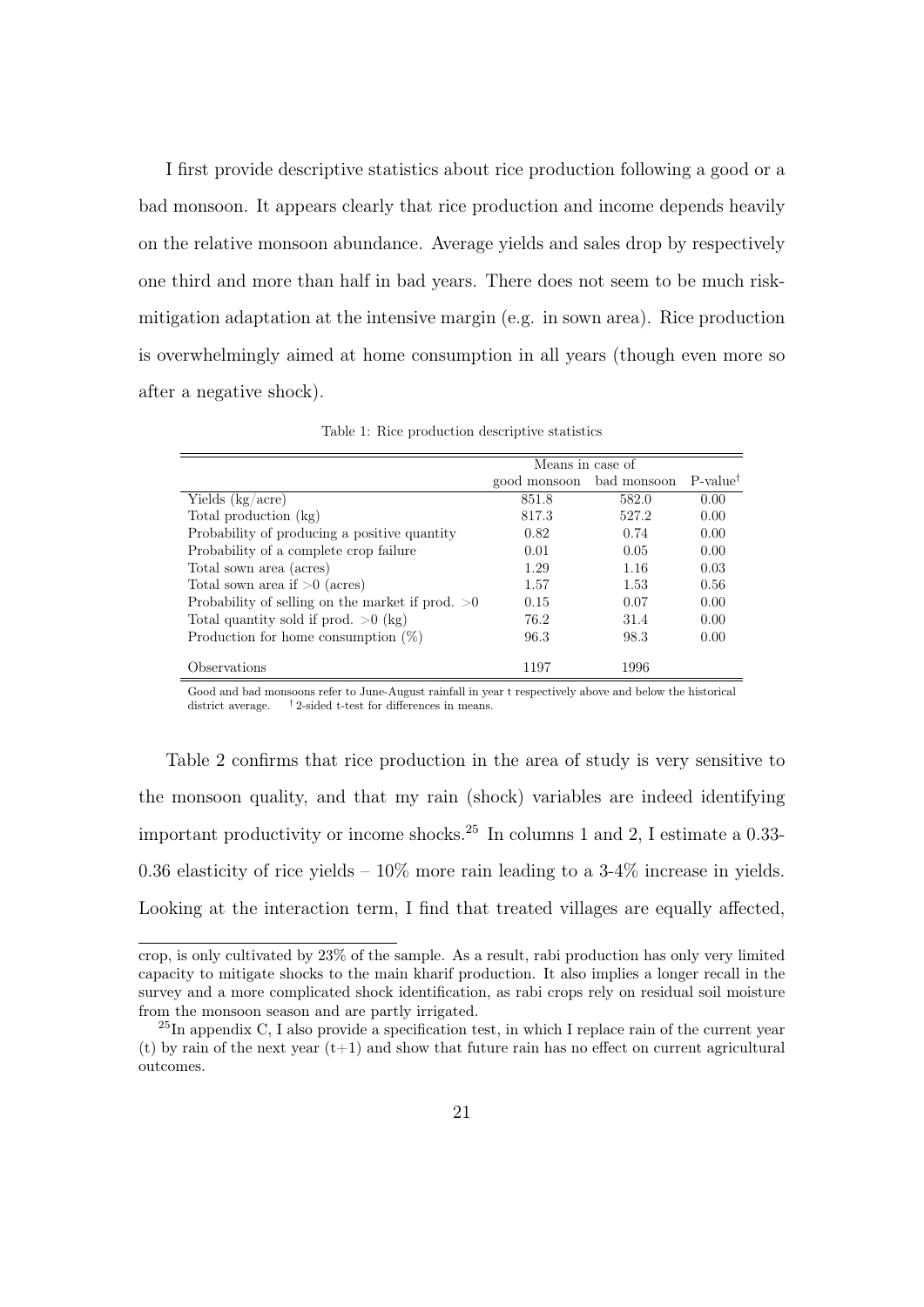which was expected given that there is not much one can do against bad rain when cultivating rain-fed rice (except, of course, carrying out risk-mitigating investments such as irrigation, which are too complex and costly given the size and scope of SHGs). Focusing on negative shocks, panel B shows that a monsoon deficit of at least one standard deviation leads to a very large and significant drop in yields of more than 20%, implying a big income shock. Recalling that home-grown rice represents the basis of food consumption in the sample villages, columns 3 and 4 look at the distance to 'self-sufficiency' in rice.<sup>26</sup> I find that a rainfall shock leads to a loss of self-sufficiency of about 5 percentage points, or 12%. Finally, a bad monsoon also affects negatively market participation (from already very low levels in normal times), implying lower cash earnings. In columns 5 and 6, I find that rainfall shocks lead on average to a reduction of 1.5 percentage points, or 75%, in the proportion of rice home production sold on the market.

All in all, the above results confirm that most households in the sample are net buyers and strongly negatively affected by a bad monsoon.<sup>27</sup>

<sup>&</sup>lt;sup>26</sup>In rural India, the minimum nutritional requirement for a typical adult is usually set at 2,400 calories per day (though some studies set it as low as 1,800), out of which about 70% come from cereals and rice in particular (Deaton and Drèze, 2009). Therefore, beyond a yearly per-capita production of 135 kg of raw rice (corresponding to a daily per-capita consumption of 0.4 kg, or about 1,300 calories), a household can be roughly considered self-sufficient and net seller. In practice, I compute a measure of rice production per capita, normalizing household size by the equivalence scale suggested by Townsend (1994). I then construct a sufficiency gap ratio for each household as:  $\max\left(0;\frac{135-per\_capita\_rice\_production}{135}\right)$ . On average, households in the sample are 44% below the self-sufficiency threshold.

 $^{27}$ In appendix B, I show that local agricultural prices react mildly to local rain conditions, reflecting the relatively low integration of food markets in the study area, as well as the fact that most of the small farmers in our sample lack both the surplus and the infrastructure to store rice from one year to the next. Following a 10% decrease in local monsoon rainfall, the local farm-gate price of rice (received by producers) increases by 3% on average (its market price – measured several weeks later – increasing by a lower 0.4%), while the local market prices of tomatoes and onions decrease by  $4\%$  and  $1\%$  respectively – reflecting the fact that rice and vegetables are complement and that vegetables are superior goods in the context (see table 15). However, it is clear that these modest price effects will far from compensate the large quantity variations, even for the few net sellers in the sample.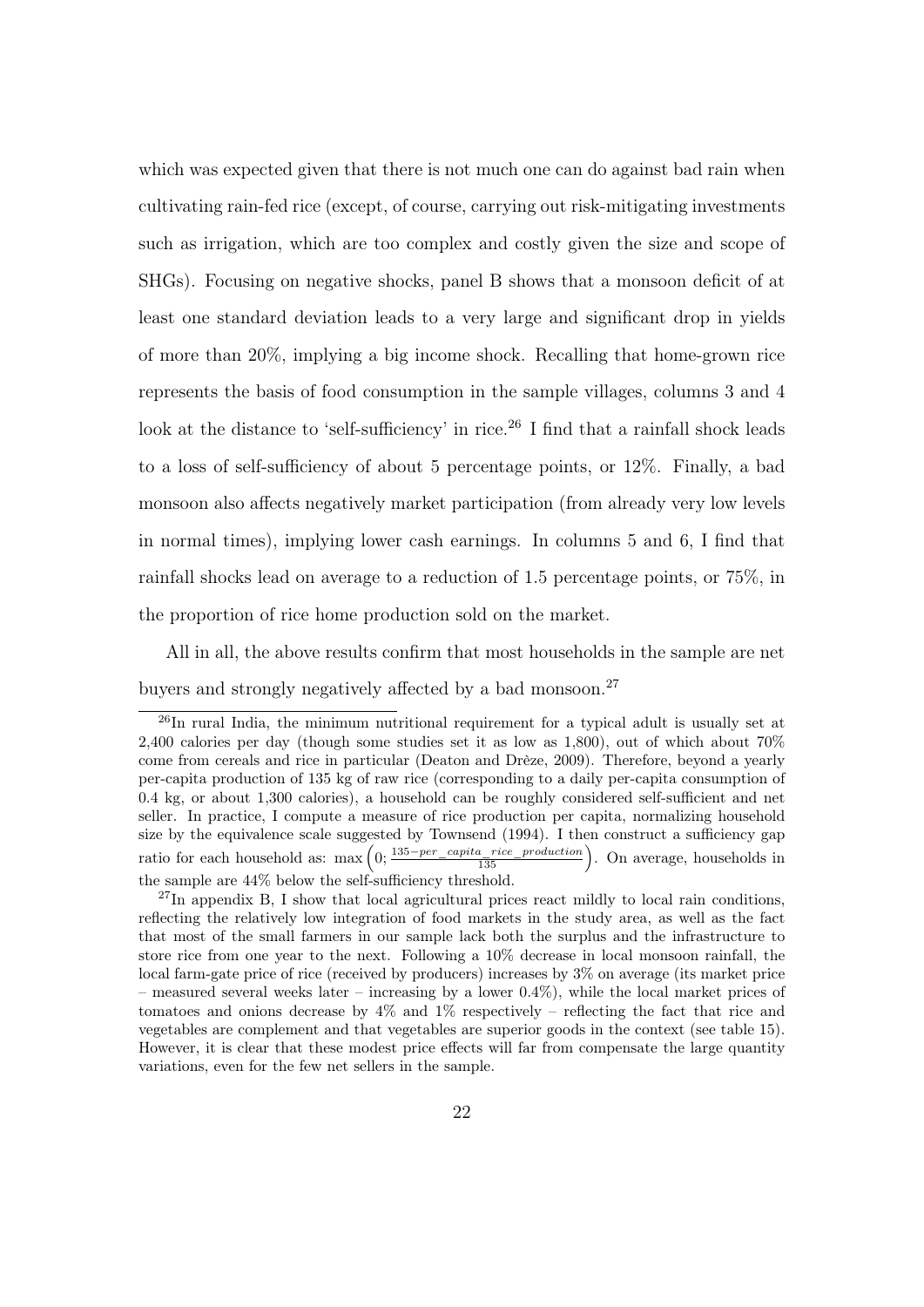|                                      | (1)          | (2)                      | (3)        | (4)                   | (5)         | (6)             |
|--------------------------------------|--------------|--------------------------|------------|-----------------------|-------------|-----------------|
|                                      |              | $Log$ yields $(kg/acre)$ |            | Sufficiency gap ratio |             | Proportion sold |
| Relevant monsoon episode:            |              |                          |            | t.                    |             |                 |
| A. Log rainfall                      |              |                          |            |                       |             |                 |
| Rain                                 | $0.329**$    | $0.355**$                | $-0.0398$  | $-0.0429$             | 0.0184      | 0.0220          |
|                                      | (0.148)      | (0.156)                  | (0.0466)   | (0.0476)              | (0.0145)    | (0.0150)        |
| $Rain * Treat$                       | $-0.116$     | $-0.115$                 | $-0.0432$  | $-0.0287$             | $-0.0109$   | $-0.0145$       |
|                                      | (0.167)      | (0.177)                  | (0.0527)   | (0.0544)              | (0.0151)    | (0.0157)        |
| B. Negative rainfall shock (drought) |              |                          |            |                       |             |                 |
| Rain shock                           | $-0.204***$  | $-0.210***$              | $0.0500**$ | $0.0439*$             | $-0.0145**$ | $-0.0151**$     |
|                                      | (0.0752)     | (0.0790)                 | (0.0225)   | (0.0236)              | (0.00685)   | (0.00714)       |
| Rain shock * Treat                   | 0.121        | 0.118                    | 0.00968    | 0.0102                | 0.00237     | 0.00340         |
|                                      | (0.0879)     | (0.0928)                 | (0.0265)   | (0.0276)              | (0.00738)   | (0.00787)       |
| Village FE                           | yes          | $\mathbf{n}$             | <b>ves</b> | no                    | yes         | no              |
| Household FE                         | $\mathbf{n}$ | yes                      | no         | yes                   | no          | yes             |
|                                      |              |                          |            |                       |             |                 |
| Observations                         | 2421         | 2424                     | 3189       | 3193                  | 2444        | 2448            |
| Mean of dep. var. in control group   | 741          | 741                      | 0.41       | 0.41                  | 0.02        | 0.02            |
| Mean of dep. var. in treated group   | 671          | 671                      | 0.45       | 0.45                  | 0.03        | 0.03            |

Table 2: Rice production

OLS estimation. Std errors clustered at the household level in parentheses (\*p<0.10, \*\*p<0.05, \*\*\*p<0.01). Observations are weighted in order to account for different sampling probabilities.

All equations include a constant, round (time) fixed effects, and household controls / family size (with hh. FE). sufficiency gap ratio is calculated for each household as:  $\max\left(0; \frac{135-per\_capita\_rice\_production}{135}\right)$ .

Building on the previous discussion, and remembering that Jharkhand is the Indian state with the second highest level of hunger and malnutrition prevalence (Menon et al., 2008), a key dimension of household welfare in case of rain shocks is food security. Ideally, in order to study intra-year variation of food security, weekly or at least monthly food consumption – especially regarding the lean season – would be needed. Unfortunately, given that the three surveys took place once year in January-March, i.e. right after the kharif harvest, the food consumption data of this study are not really able to capture those effects. Yet, the questionnaire did ask about food security throughout the year: for each month of the year preceding the survey, households were asked if there was enough to eat, s.t. all members could enjoy 3 meals per day. Households declare having enough food during 10.7 months per year on average, with 34% of them suffering hunger for at least one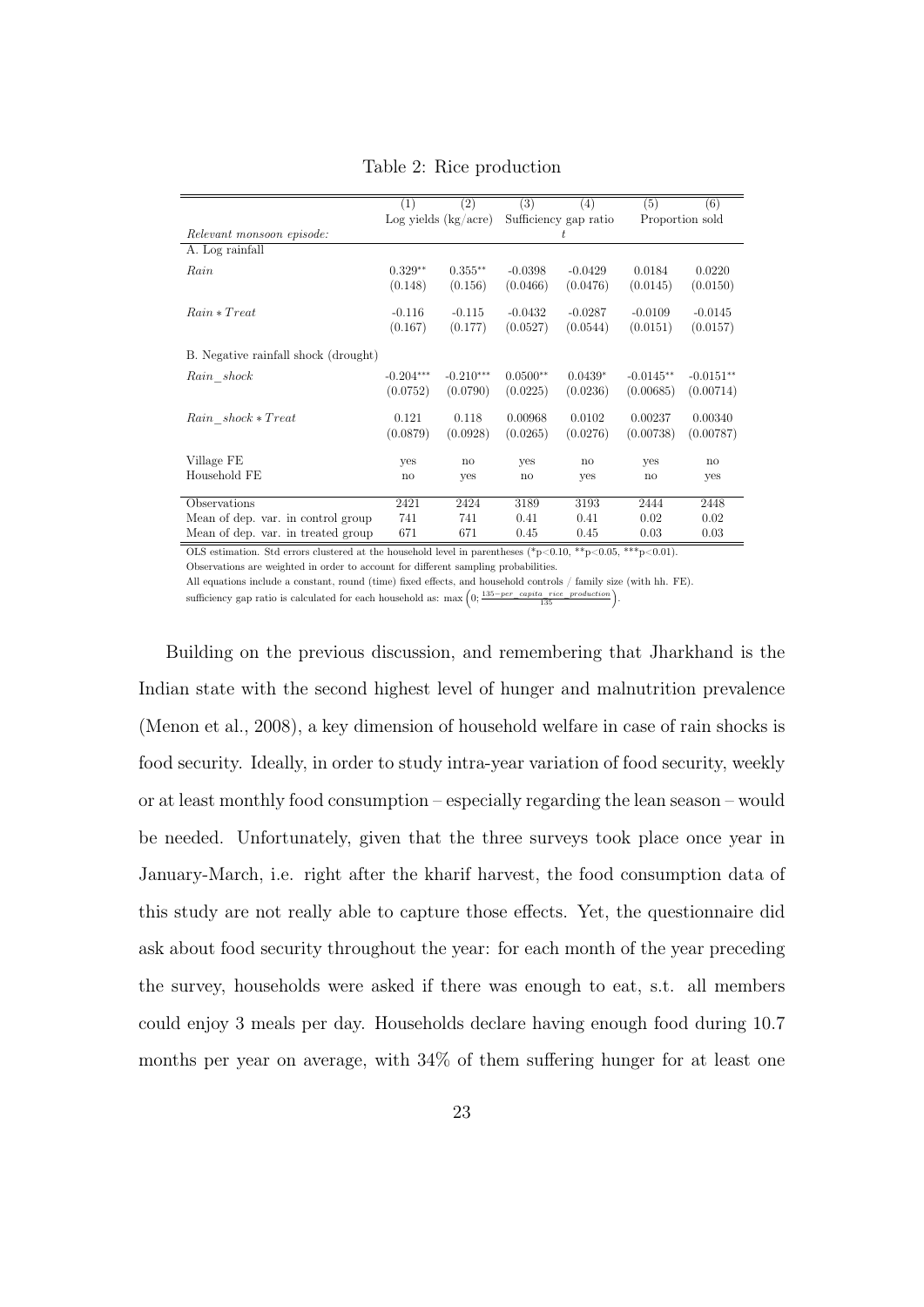month. As can be seen clearly from figure 3, food security decreases gradually with the time since the last rice harvest, reaching its lowest in the June-September period – which, as explained above, corresponds to the bridge period where the income shock is expected to hit the strongest.





Data: own household survey (3 waves pooled).

Table 3 shows that food security depends heavily on monsoon abundance, with an estimated average elasticity of 0.5. However, it is significantly more stable for treated households, who are suffering about half less variation of food consumption on average. After a negative shock in particular, control households lose on average 1.6 months of adequate food, while the loss is limited to about 0.9 month for treated households (a 59% reduction). Columns 3 and 4 report on the consumption of animal proteins during the week before the survey. $28$  Unlike staple (rice) consumption, such superior goods can be expected to be affected even a few weeks after harvest, through harvest-determined cash earnings from rice sales

 $^{28}$ Animal proteins include eggs, fish and different types of meat. I compute the monetary value of aggregate consumption using village median of reported prices.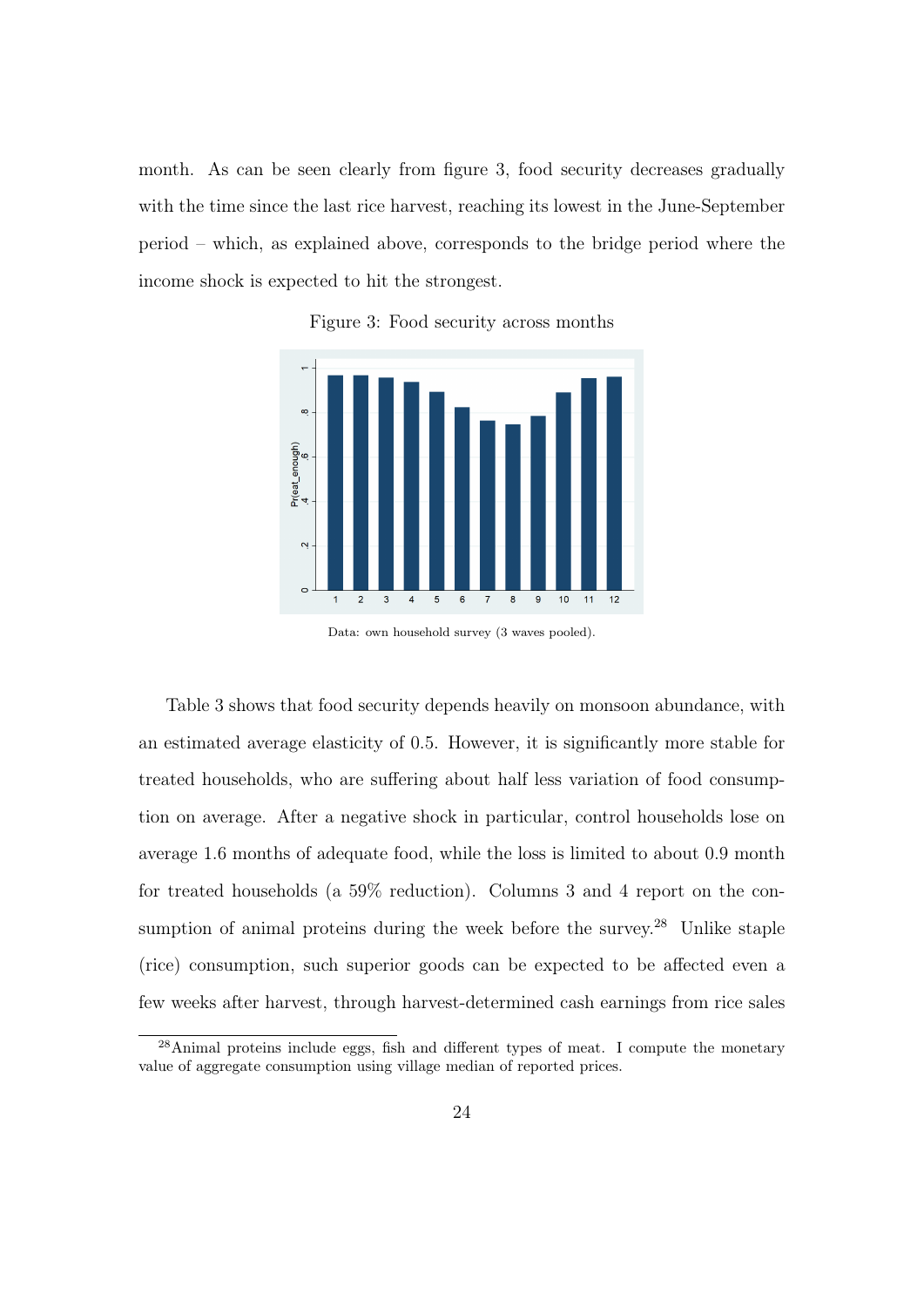or expectations of lower future income (future need to buy cereals on the market). Animal protein consumption is low in the sample, with only 35% reporting a positive quantity. I find that it strongly depends on monsoon, with an estimated elasticity of almost 2. This is likely to have important impacts on nutritional status (though I have no data to check the persistence of such consumption over the year). Here again, treated households enjoy a much more stable consumption, especially after a negative shock.

Hence, it appears that SHGs help households to ensure an adequate and smoother level of food consumption across months when harvests are low and prices high. This in turn can have large health and economic benefits over the long-run given the adverse consequences of food consumption volatility (e.g. Branca et al., 1993; Alderman et al., 2006; Dercon and Sanchez, 2008; Maluccio et al., 2009; Rao et al., 2009; Ampaabeng and Tan, 2013). The next sections are devoted to explaining how treated households manage to smooth food consumption after a drought, despite suffering as severe agricultural losses.

#### 6 Credit

This section focuses on credit, which is expected to be an important channel through which the consumption-smoothing effect of SHGs materializes. I thus want to test the hypothesis that SHGs bring easier access to credit, even in periods of bad rain.

The survey collected data about all loans taken during the two years preceding each survey wave, including the date of borrowing, which will be useful to identify mechanisms.Indeed, credit might be taken 'immediately' after rain shocks, for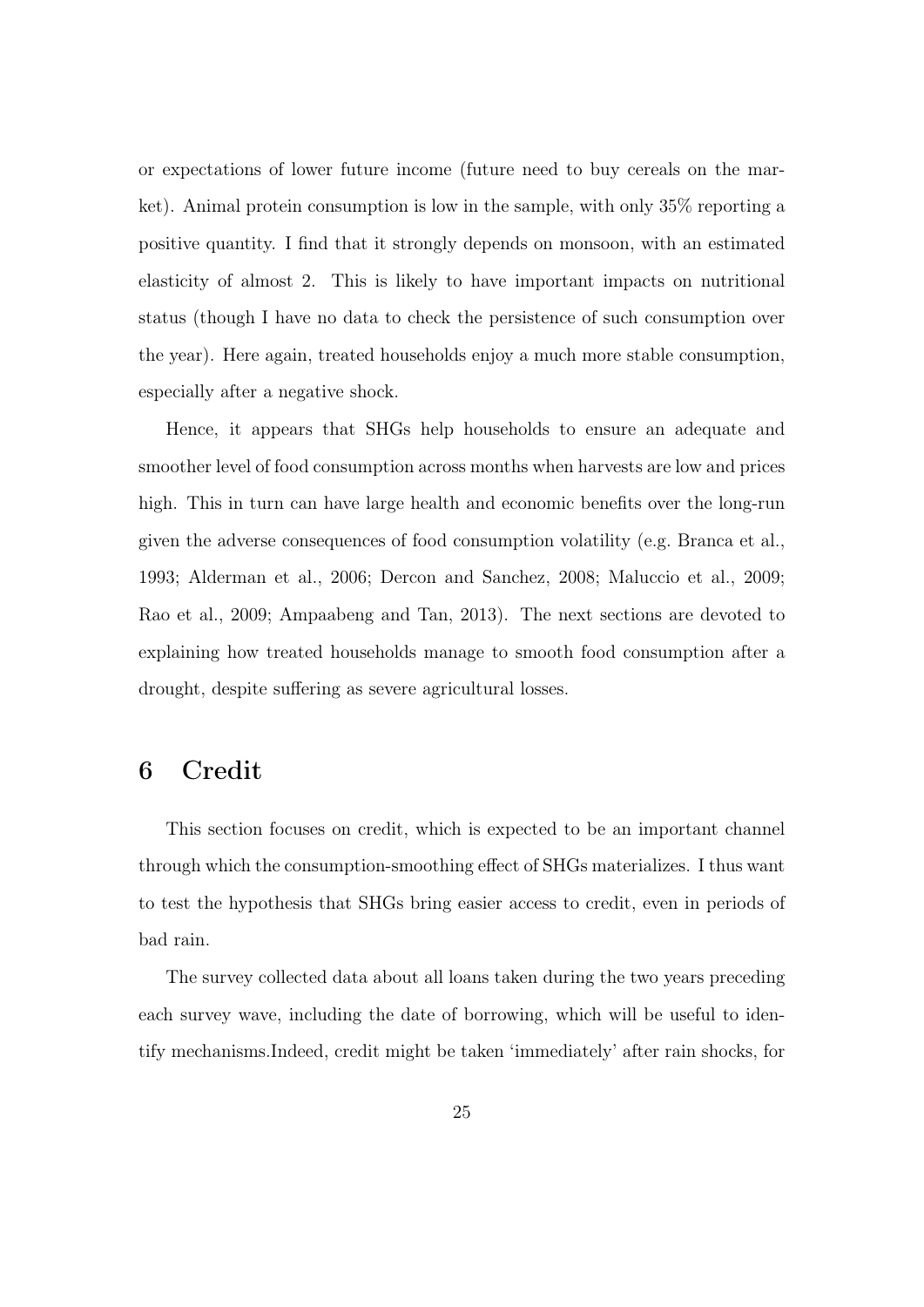|                                      | (1)          | (2)                    | (3)         | (4)                                                     |
|--------------------------------------|--------------|------------------------|-------------|---------------------------------------------------------|
|                                      |              |                        |             | Months with enough food Log animal protein cons. $(+1)$ |
| Relevant monsoon episode:            |              | $t-1$                  |             | t                                                       |
| A. Log rainfall                      |              |                        |             |                                                         |
| Rain                                 | $4.518***$   | 4.706***               | $1.965***$  | 1.741***                                                |
|                                      | (0.786)      | (0.812)                | (0.505)     | (0.508)                                                 |
| $Rain * Treat$                       | $-1.847**$   | $-2.319***$            | $-0.984*$   | $-0.842$                                                |
|                                      | (0.863)      | (0.885)                | (0.577)     | (0.585)                                                 |
| B. Negative rainfall shock (drought) |              |                        |             |                                                         |
| Rain shock                           | $-1.564***$  | $-1.554***$            | $-0.963***$ | $-0.844***$                                             |
|                                      | (0.267)      | (0.268)                | (0.269)     | (0.270)                                                 |
| Rain shock * Treat                   | $0.559**$    | $0.636**$              | $0.627**$   | $0.578*$                                                |
|                                      | (0.282)      | (0.282)                | (0.315)     | (0.320)                                                 |
| Village FE                           | yes          | $\mathop{\mathrm{no}}$ | yes         | $\mathbf{n}$                                            |
| Household FE                         | $\mathbf{n}$ | yes                    | no          | yes                                                     |
|                                      |              |                        |             |                                                         |
| Observations                         | 3169         | 3173                   | 3189        | 3193                                                    |
| Mean of dep. var. in control group   | 10.6         | 10.6                   | 1130        | 1130                                                    |
| Mean of dep. var. in treated group   | 10.8         | 10.8                   | 1180        | 1180                                                    |

Table 3: Food security

OLS estimation. Std errors clustered at the household level in parentheses  $(*p<0.10, **p<0.05, **p<0.01)$ . Observations are weighted in order to account for different sampling probabilities.

All equations include a constant, round (time) fixed effects, and household controls / family size (with hh. FE). Animal protein consumption is the annualized monetary value of eggs, fish and meat consumption.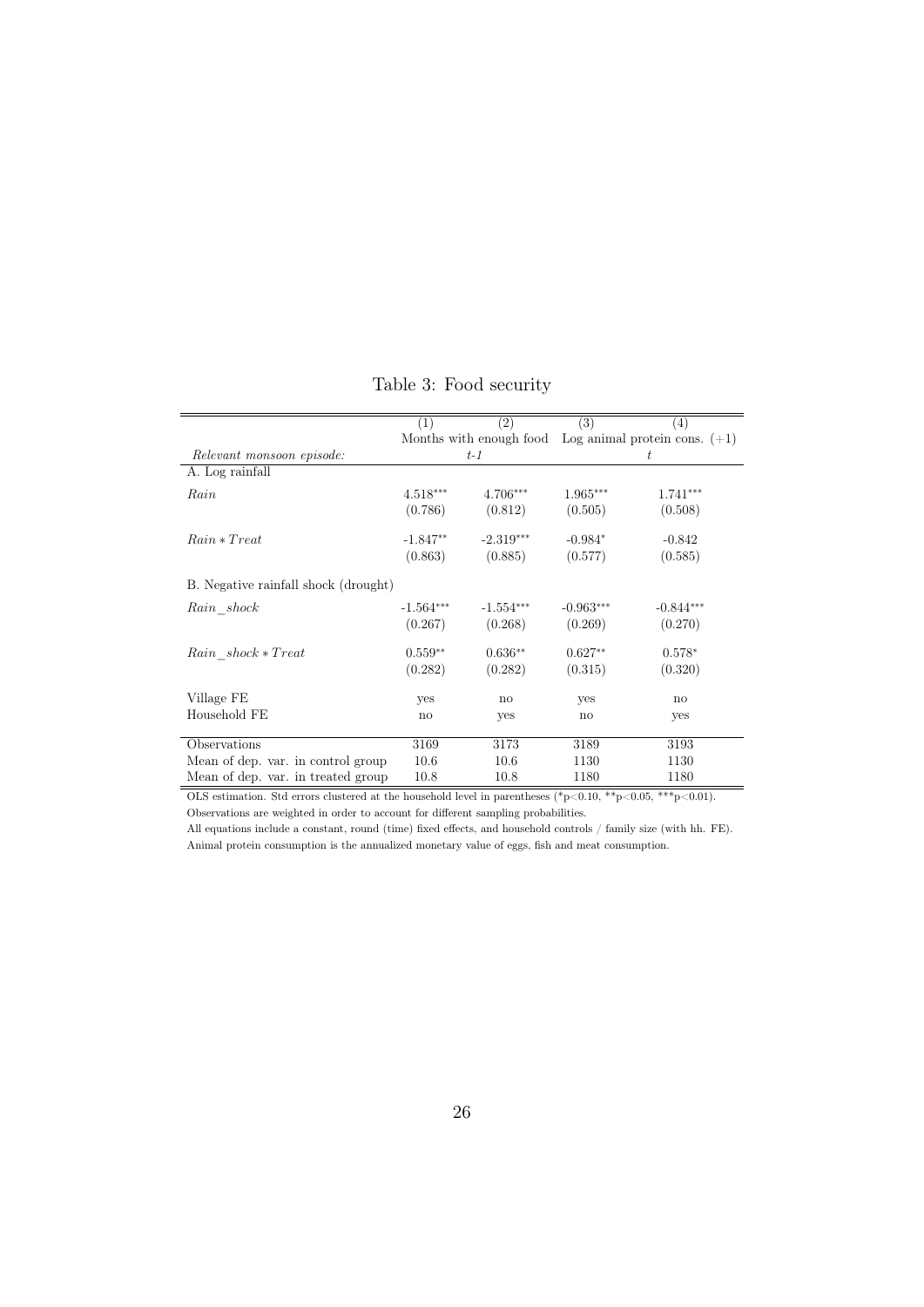instance in order to finance agricultural expenditures to take advantage of a good monsoon or, to the contrary, in order to finance risk-mitigation strategies in anticipation of a bad harvest (e.g. seasonal migration). On the other hand, lenders might be reluctant to grant credit if they expect lower future incomes for borrowers or themselves. Moreover, credit can be very useful one year after, i.e. during the following lean season. As explained above, it corresponds to the hungry period in rural Jharkhand, when the relative scarcity is the highest, and households are expected to seek credit in order to make the two ends meet before the new harvest, especially following a negative rain shock. At the same time, it might be a period of acute shortage of credit if traditional lenders suffered bad harvests themselves, given that the major traditional sources of credit are relatives and bigger farmers from the same community. Moreover, given that traditional lenders often require to start repaying immediately, it might be harder to take credit after a bad shock.

As a consequence, households are expected to need more credit in the second half of the year, at least in reaction to rainfall shocks. In the data, the average probability to borrow between January and May is 28%, against 47% between June and December. The analysis below will therefore focus on that relevant period. On average, households take 1,230 INR of credit between June and December, corresponding to about 6% of total annual income (the sum of all remunerations received plus the net value of agricultural production over the year).

Table 4 displays immediate and lean-season treatment effects for both the probability to borrow and the total amount borrowed (both outcomes deliver similar insights, indicating that most of the action takes place at the extensive margin).<sup>29</sup>

 $^{29}$ Because the distribution of credit is right-skewed and presents an important mass at zero, I regress the log of amounts plus one. Alternative estimation techniques, such as a Poisson regression on levels, give very similar results. In appendix C, I show that results are virtually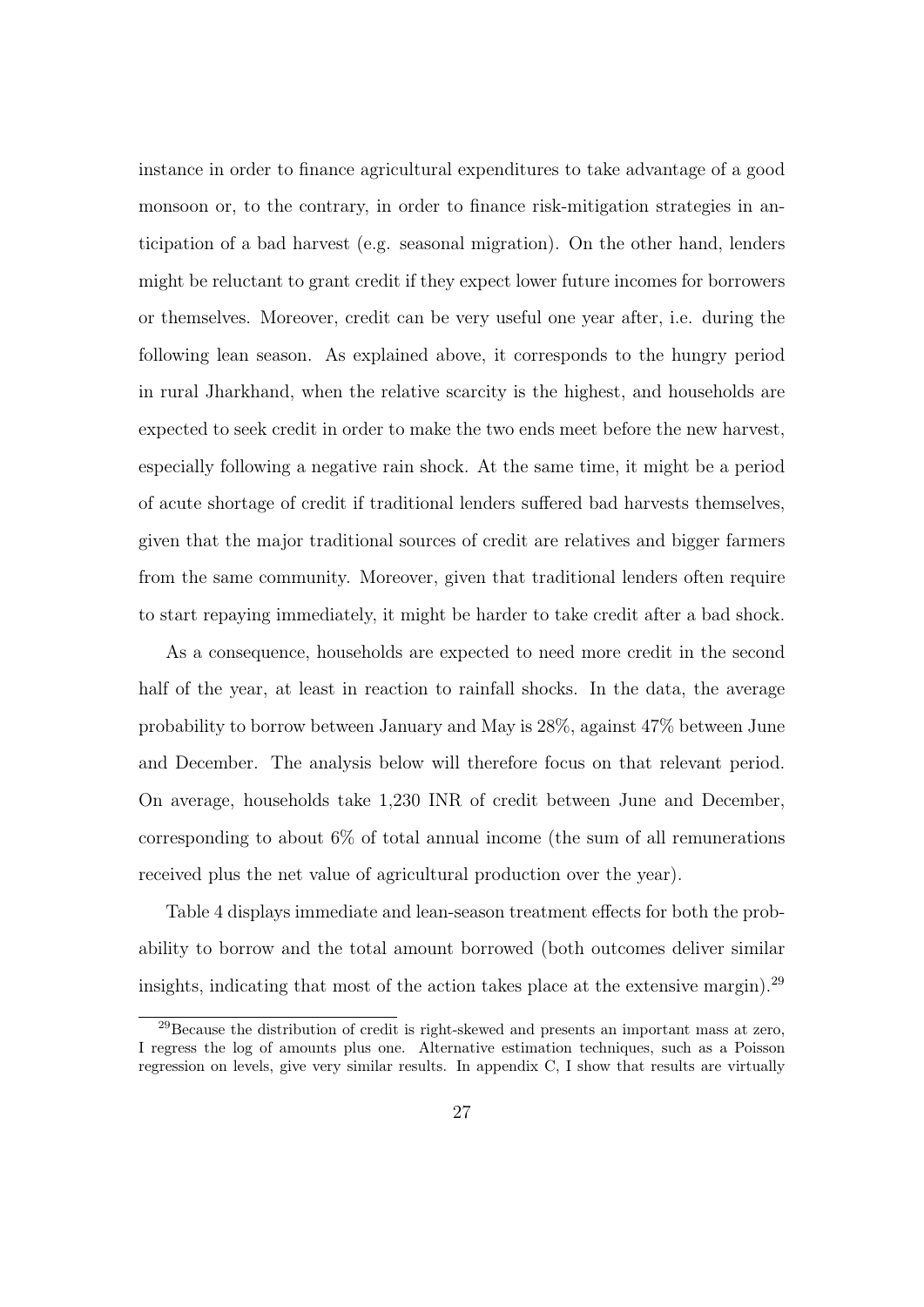What comes out very clearly is that access to credit is extremely volatile for control households and stable for treated households, and that the effects are, as expected, much stronger for the lean-season period. For control households, I estimate a 1.4 elasticity between rainfall and amounts borrowed in the immediate period, which doubles to 3 in the lean season – indicating that credit is divided by 3 one year after a monsoon that was just 20% below average. By contrast, treated households appear to enjoy a very stable, slightly countercyclical, access to credit, as their coefficient more than compensates controls'. When focusing on negative shocks, I estimate that a drought leads one year later to a probability of borrowing that is 18 percentage points (more than 40%) lower for control households and 4 percentage points higher for treated households.

|                                      | $\left( 1\right)$ | (2)                    | (3)                   | (4)          | (5)                 | (6)                     | (7)         | $\overline{(8)}$ |
|--------------------------------------|-------------------|------------------------|-----------------------|--------------|---------------------|-------------------------|-------------|------------------|
|                                      |                   |                        | Borrowing probability |              |                     | Log total credit $(+1)$ |             |                  |
|                                      |                   | Immediately            |                       | Lean season  |                     | Immediately             |             | Lean season      |
| Relevant monsoon episode:            |                   | t                      |                       | $t-1$        |                     | t                       |             | $t-1$            |
| A. Log rainfall                      |                   |                        |                       |              |                     |                         |             |                  |
| Rain                                 | $0.214***$        | $0.218***$             | $0.544***$            | $0.495***$   | $1.453**$           | $1.449**$               | $3.359***$  | $2.908**$        |
|                                      | (0.0798)          | (0.0810)               | (0.164)               | (0.168)      | (0.600)             | (0.605)                 | (1.146)     | (1.159)          |
| $Rain * Treat$                       | $-0.221**$        | $-0.220**$             | $-0.584***$           | $-0.559***$  | $-1.698***$         | $-1.636**$              | $-3.731***$ | $-3.423***$      |
|                                      | (0.0861)          | (0.0879)               | (0.168)               | (0.172)      | (0.642)             | (0.651)                 | (1.155)     | (1.166)          |
| B. Negative rainfall shock (drought) |                   |                        |                       |              |                     |                         |             |                  |
| Rain shock                           | $-0.145***$       | $-0.143***$            | $-0.182***$           | $-0.183***$  | $-0.958***$         | $-0.917***$             | $-1.183***$ | $-1.176***$      |
|                                      | (0.0419)          | (0.0423)               | (0.0578)              | (0.0588)     | (0.315)             | (0.318)                 | (0.422)     | (0.430)          |
| Rain shock * Treat                   | $0.139***$        | $0.137***$             | $0.218***$            | $0.223***$   | $0.970***$          | $0.919***$              | $1.414***$  | $1.414***$       |
|                                      | (0.0462)          | (0.0468)               | (0.0546)              | (0.0553)     | (0.344)             | (0.347)                 | (0.385)     | (0.389)          |
| Village FE                           | yes               | $\mathop{\mathrm{no}}$ | yes                   | $\mathbf{n}$ | yes                 | $\mathbf{n}$            | yes         | no               |
| Household FE                         | $\mathbf{n}$      | yes                    | no                    | yes          | $\operatorname{no}$ | yes                     | no          | yes              |
| Observations                         | 3189              | 3193                   | 3189                  | 3193         | 3188                | 3192                    | 3188        | 3192             |
| Mean of dep. var. in control group   | 0.396             | 0.396                  | 0.396                 | 0.396        | 1340                | 1340                    | 1340        | 1340             |
| Mean of dep. var. in treated group   | 0.488             | 0.488                  | 0.488                 | 0.488        | 1203                | 1203                    | 1203        | 1203             |

Table 4: Credit (June to December)

OLS estimation. Std errors clustered at the household level in parentheses (\*p<0.10, \*\*p<0.05, \*\*\*p<0.01).

Observations are weighted in order to account for different sampling probabilities.

All equations include a constant, round (time) fixed effects, and household controls / family size (with hh. FE).

unchanged when rain in t and t-1 are included in the same equation ('horse-race' specification).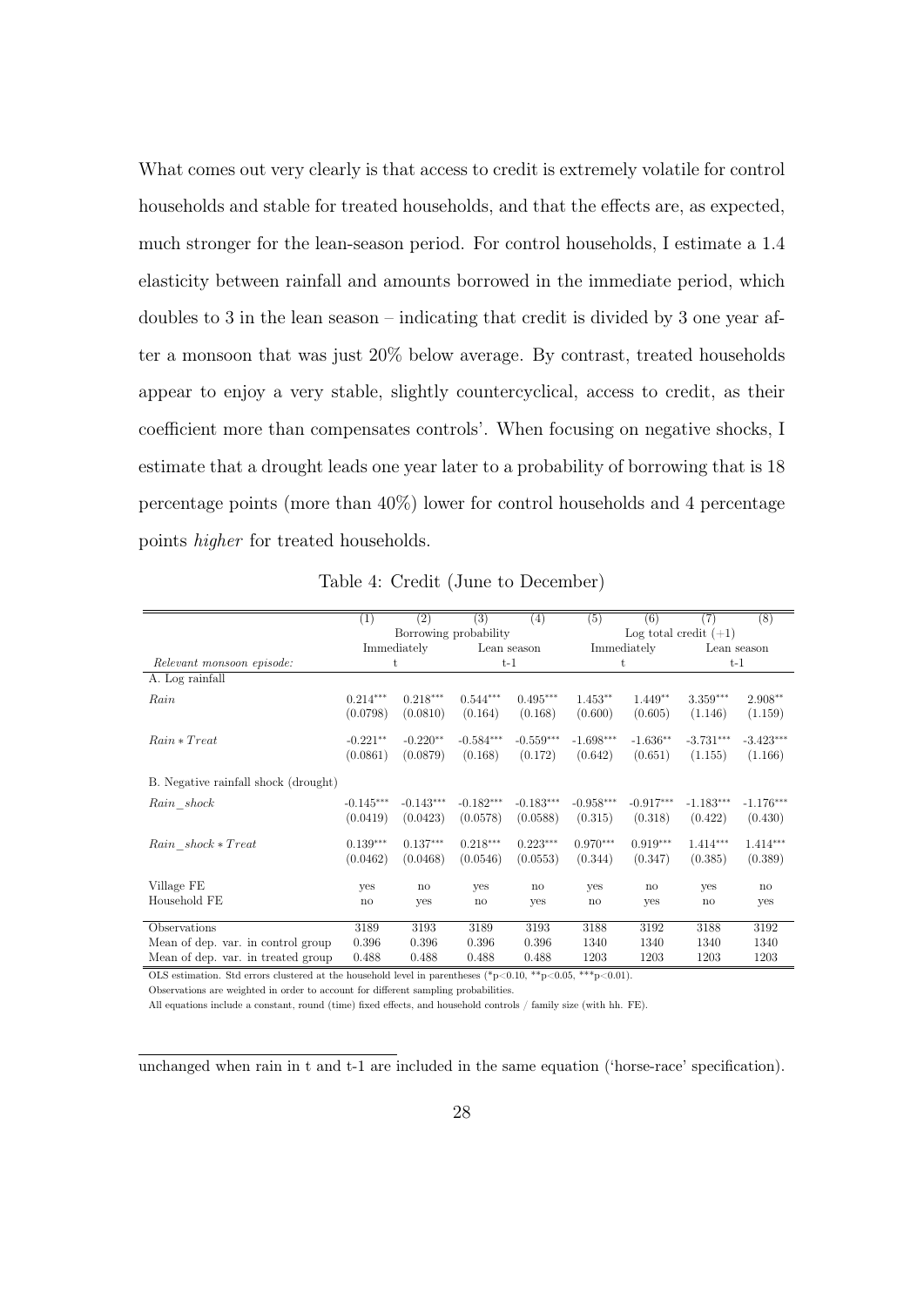In sum, while the access to credit is strongly pro-cyclical for poor households in Indian villages, the presence of SHGs ensures a stable, potentially countercyclical, access. Given that the need for credit is theoretically inversely related to last year's rainfall quantity, the observed relation in control villages suggests credit rationing from informal lenders. As a matter of fact, more than half of the loans to non-SHG members come from neighbors and relatives (see table 16 in B), who are likely to be affected by the same rain shock. In fact, even their most important source of credit, moneylenders, are often larger farmers living in the same village or its neighborhood and are therefore not insulated against local rain shocks in most cases. Moreover, those lenders might anticipate lower repayment rates and be more reluctant to lend after a shock. By contrast, SHG members take the overwhelming majority of their loans from SHGs, and their credit availability is unaffected by rain shocks. This is remarkable, given that the basic concept underlying SHGs is the pooling of local resources, which could have been expected to dry up in case of adverse rainfall shocks.

There are different reasons that can explain why SHGs are able to keep lending in case of important and largely covariate shocks. As mentioned in section 2, the main reasons are that SHG members do not lend to each other out of their current money but out of a pool of accumulated savings that has been growing over time, and that such pool is being complemented by external loans from commercial banks.<sup>30</sup> That is, while the scope for risk pooling is certainly not infinite due to the limited scale of operation, SHGs work as micro-financial intermediaries that

<sup>&</sup>lt;sup>30</sup>In appendix B, I provide further evidence about the resilience of SHGs. First, I show that, even after a bad monsoon, members keep saving regularly and the modal behavior remains taking out roughly the same amount of annual credit than one's own annual savings. Second, I show that repayment rates on SHG loans keep being high after shocks, but that there is higher flexibility in the form of delays.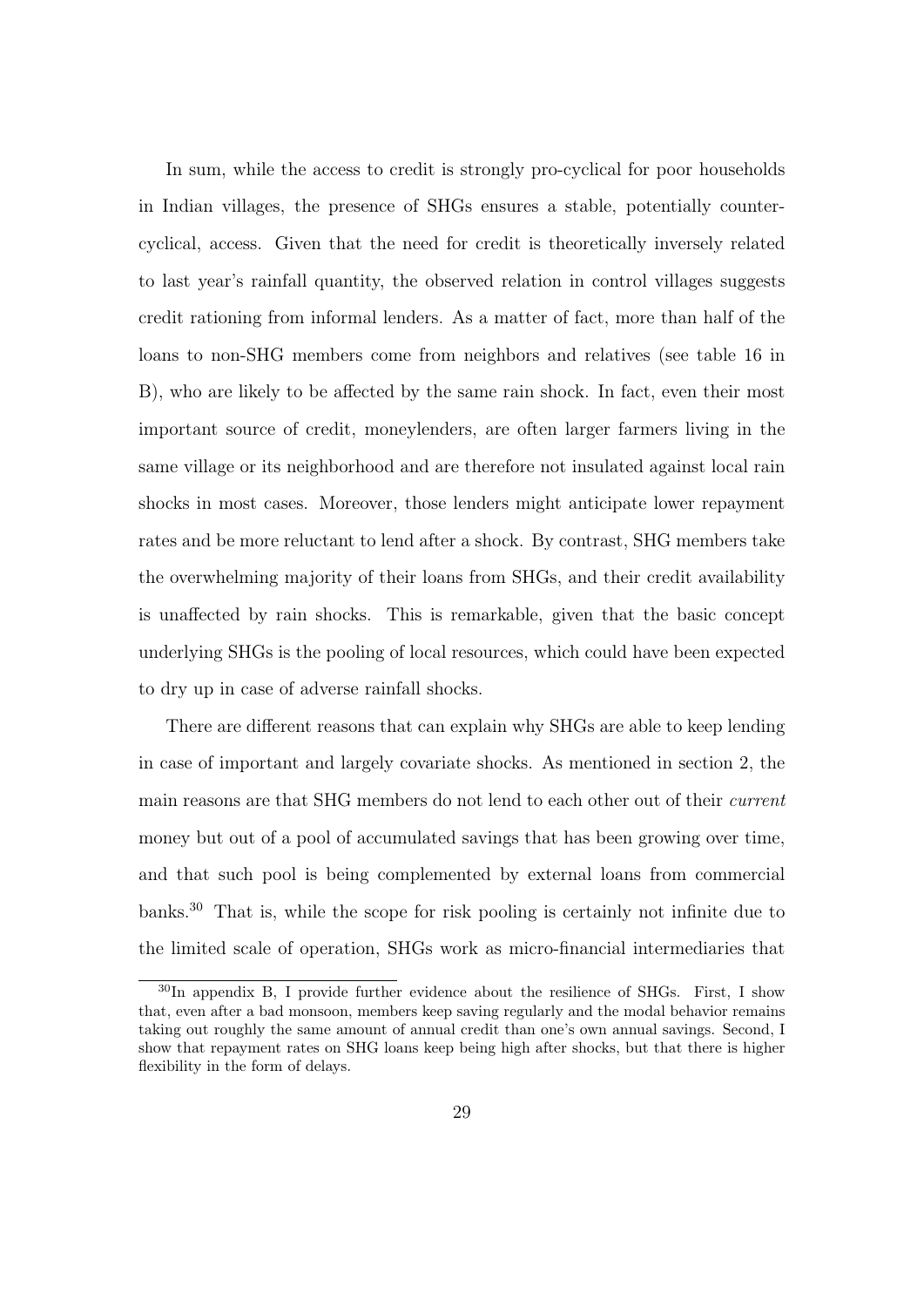can meet most individual credit needs thanks to the collection of regular deposits and borrowing from commercial banks.

The availability of credit in periods of covariate income shocks is all the more important that private transfers also dry up in those periods. The questionnaire asked about all transfers received and given, in cash or kind, from/to any other household. In table 5, I show that, during the year starting 6 months and ending 18 months after a bad monsoon, all households in the sample receive significantly less transfers, with an average loss of 30%. Transfers given, lower to start with, shrink even more, by 70% on average. This is strongly indicative evidence that informal insurance mechanisms fail to cope with such shocks in the villages of the sample, which is expected since most households are affected. Moreover, the fact that treated households are as affected as control households seem to suggest that there is neither crowding out nor crowding in of informal insurance in this context.

|                       | Means in case of                       |       |                      |  |  |  |
|-----------------------|----------------------------------------|-------|----------------------|--|--|--|
|                       | no rain shock in t-1 rain shock in t-1 |       | P-value <sup>†</sup> |  |  |  |
| A. All households     |                                        |       |                      |  |  |  |
| Transfers received    | 3,116                                  | 2,314 | 0.008                |  |  |  |
| Transfers given       | 897                                    | 283   | 0.000                |  |  |  |
| Net transfers         | 2,215                                  | 2,030 | 0.578                |  |  |  |
| Observations          | 2314                                   | 872   |                      |  |  |  |
| B. Treated households |                                        |       |                      |  |  |  |
| Transfers received    | 3,008                                  | 2,277 | 0.024                |  |  |  |
| Transfers given       | 906                                    | 241   | 0.000                |  |  |  |
| Net transfers         | 2,088                                  | 2,040 | 0.895                |  |  |  |
| Observations          | 1850                                   | 694   |                      |  |  |  |

Table 5: Private transfers

<sup>†</sup> Two-sided t-test for difference in means.

I now try to link explicitly credit availability and food security after income shocks. First, although credit is of course fungible, the questionnaire recorded borrowing purposes, grouped into 6 broad categories: consumption, business /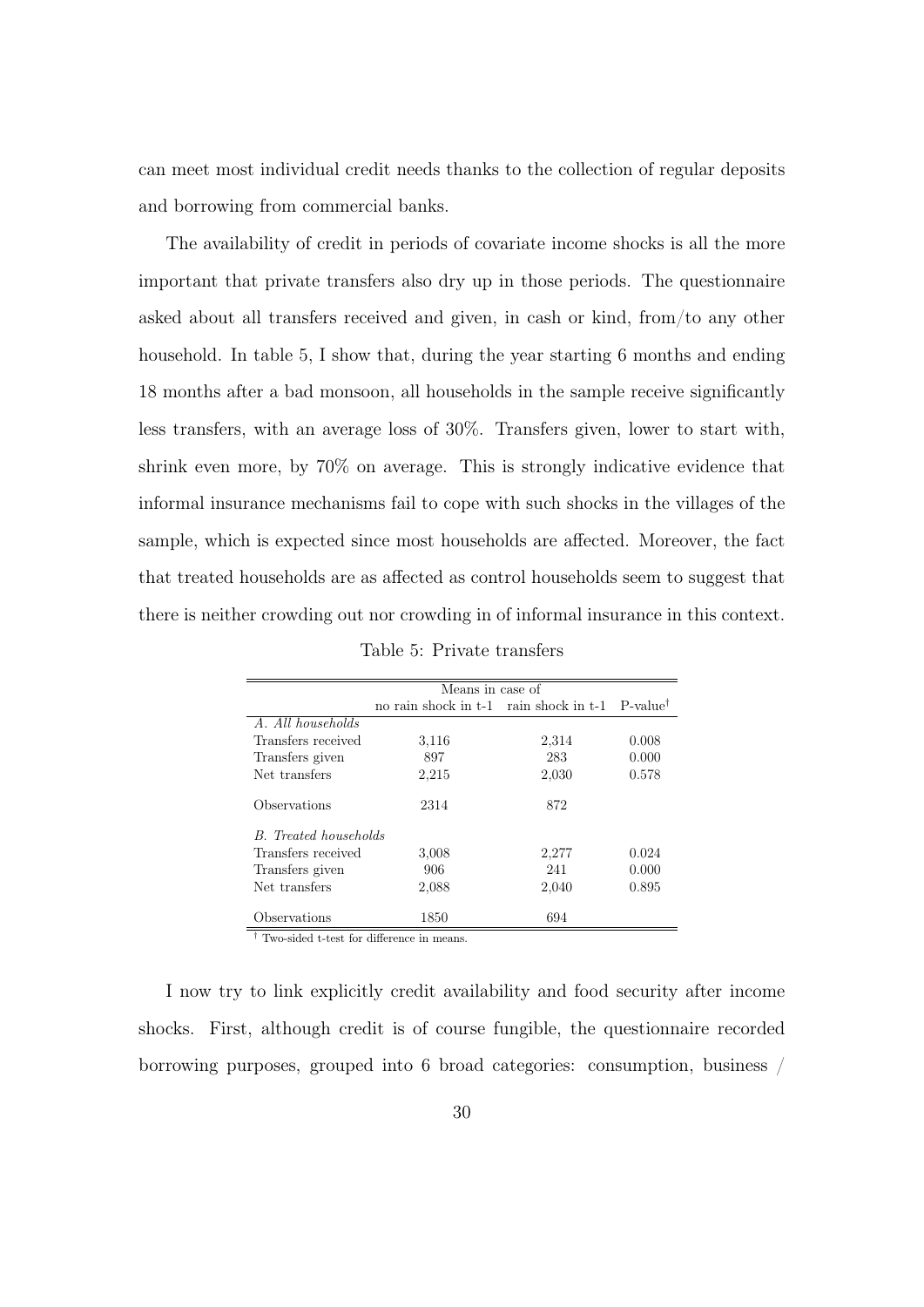work, health, education, social events, other. The three first categories represent the bulk of declared purposes. It is interesting to note that the proportion of credit for consumption purpose (out of total credit) goes up very significantly one year after a drought, from 23 to 34%, well above any other category (see table 6). That is, in case of shocks, households borrow mostly to finance consumption, which becomes the first motive.

|                             | Means in case of                                                 |       |       |  |  |
|-----------------------------|------------------------------------------------------------------|-------|-------|--|--|
|                             | no rain shock in t-1 rain shock in t-1 $\,$ P-value <sup>†</sup> |       |       |  |  |
| Proportion of credit for    |                                                                  |       |       |  |  |
| consumption                 | 0.228                                                            | 0.339 | 0.000 |  |  |
| business / work             | 0.303                                                            | 0.296 | 0.771 |  |  |
| health                      | 0.331                                                            | 0.282 | 0.054 |  |  |
| $eduction + social + other$ | 0.129                                                            | 0.077 | 0.002 |  |  |
| Observations                | 1037                                                             | 457   |       |  |  |

Table 6: Distribution of loan purposes

† Two-sided t-test for difference in means.

Second, in appendix B, I replicate table 4 focusing only on credit for a consumption purpose (see table 18). The estimated treatment effect for the lean season increases (and disappears for the immediate period, during which food security is not an issue). Finally, despite obvious endogeneity concerns, I plug credit in the food security equation. In order to be as close as possible to the causal mechanism, I focus on negative shocks and credit taken between June and September, i.e. the hungry months identified in figure 3. The two first columns of table 7 show that credit significantly helps achieving higher food security after a drought. Columns 3 and 4 show that the estimated treatment effect is lower once controlled for credit, suggesting that at least part of it indeed goes through this credit channel. Yet, there remains an independent treatment effect, which indicates that there are other channels at play.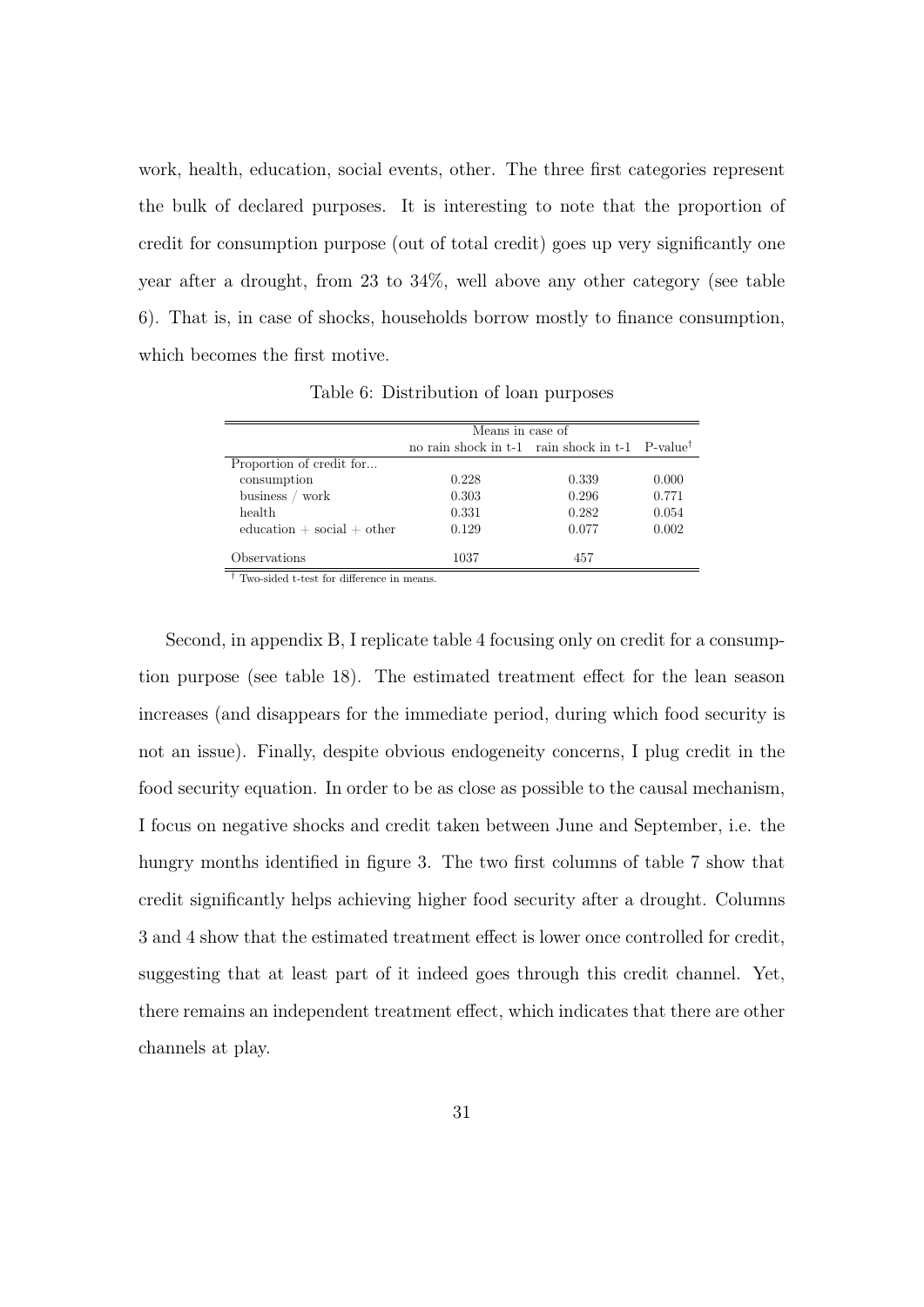|                                    | (1)          | (2)          | (3)         | (4)          |
|------------------------------------|--------------|--------------|-------------|--------------|
| Relevant monsoon episode:          |              |              | $t-1$       |              |
| Rain shock                         | $-1.659***$  | $-1.850***$  | $-2.046***$ | $-2.273***$  |
|                                    | (0.283)      | (0.306)      | (0.338)     | (0.355)      |
| Rain shock * Treat                 |              |              | $0.531*$    | $0.603**$    |
|                                    |              |              | (0.283)     | (0.283)      |
| Credit junsep                      | $-0.0379**$  | $-0.0710***$ | $-0.0388**$ | $-0.0726***$ |
|                                    | (0.0183)     | (0.0249)     | (0.0183)    | (0.0249)     |
| $Credit$ $junsep * Rain$ shock     | $0.123**$    | $0.181***$   | $0.116**$   | $0.171***$   |
|                                    | (0.0483)     | (0.0548)     | (0.0486)    | (0.0554)     |
| Village FE                         | yes          | no           | yes         | $\mathbf{n}$ |
| Household FE                       | $\mathbf{n}$ | yes          | no          | yes          |
|                                    |              |              |             |              |
| Observations                       | 3168         | 3172         | 3168        | 3172         |
| Mean of dep. var. in control group | 10.6         | 10.6         | 10.6        | 10.6         |
| Mean of dep. var. in treated group | 10.8         | 10.8         | 10.8        | 10.8         |

Table 7: Food security and credit

OLS estimation. Std errors clustered at the household level in parentheses (\*p<0.10, \*\*p<0.05, \*\*\*p<0.01). Observations are weighted in order to account for different sampling probabilities.

All equations include a constant, round (time) fixed effects, and household controls / family size (with hh. FE).

*Credit* junsep is the log of the sum of all amounts borrowed in June to September last year  $(+1)$ .

Such additional channels might include the adoption of risk-mitigating strategies. As a matter of fact, credit needs to be repaid and is therefore only a temporary solution, offering liquidity during the most constrained season. Hence, alternative income-generating activities must be developed in order to sustain a higher level of consumption. In this respect, it is interesting that credit for business /work purposes, unlike consumption credit, responds much more strongly immediately after a bad monsoon than during the lean season (see table 19 in appendix B). Such credit might help financing risk-mitigating activities in expectation of the future income shock.

# 7 Labor supply and seasonal migration

This section focuses on labor supply decisions as a way to diversify sources of income and mitigate expected agricultural income shocks. Many households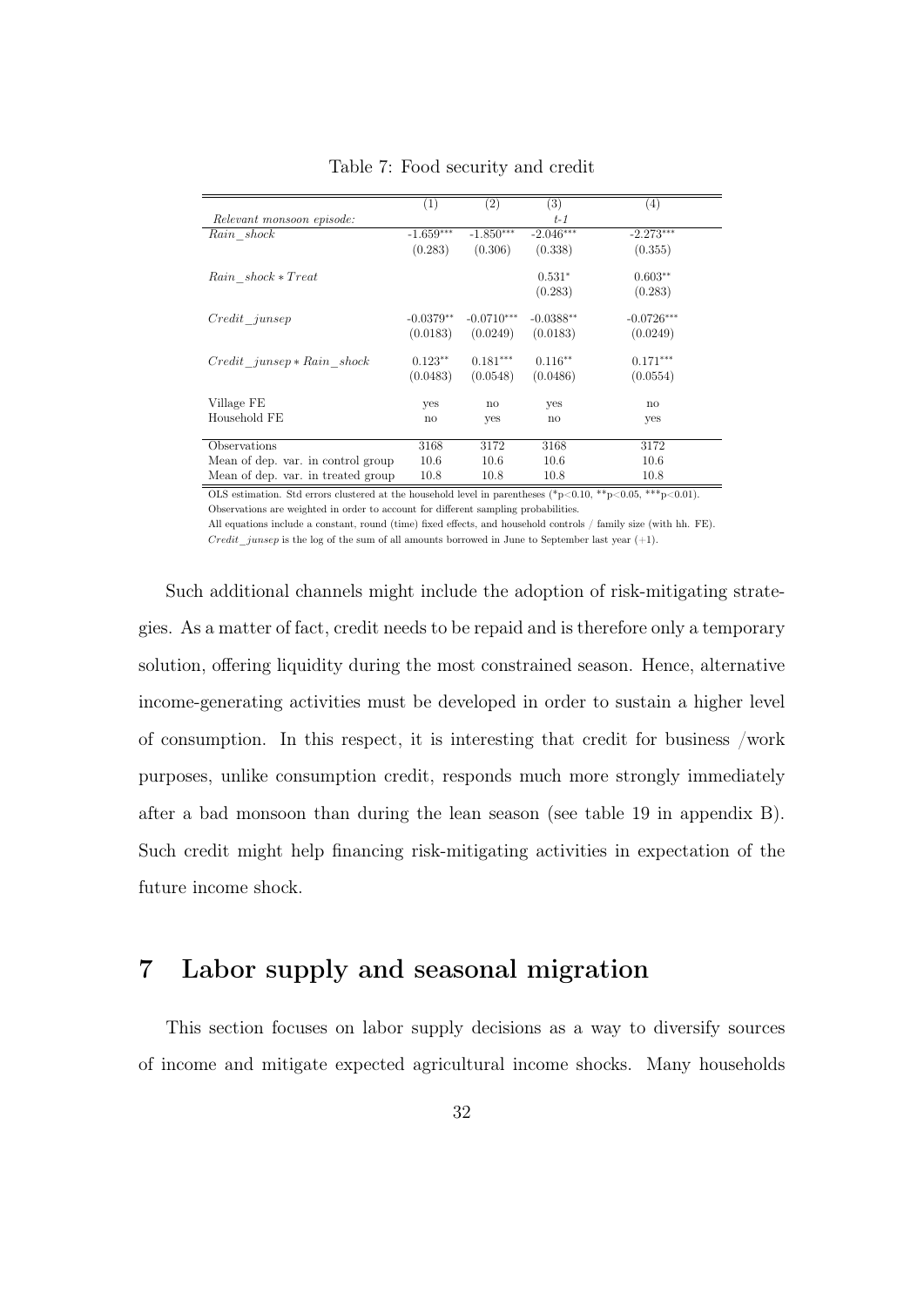complement agricultural income with some kind of off-season labor activity, such as casual labor or handicraft. In my sample, only 10% of households perform exclusively a farming activity. Given the limited options at home, casual labor activities often have to take place away from the village, through seasonal migration. Therefore, the two issues of labor supply and migration are closely linked.

Seasonal migration in Jharkhand mostly takes place in post-monsoon winter months (September-November) and/or in the post-harvest summer months (March-June). It can be distress migration, especially in winter months one year after a bad monsoon, when food availability is lowest as food stock is depleted and the next harvest is still several months away (ex-post coping strategy). For some households, it can also be a recurrent, planned strategy to complement agricultural income (ex-ante risk-mitigating strategy). Yet, many households of our sample do not migrate: on average, only 14% of the households send at least one migrant in any year.

The foremost reason is that migration involves many different costs. There are direct, monetary costs that are both fixed, such as transportation costs, and variable, such as living costs (Gollin et al., 2014; Angelucci, 2015; Bryan and Morten, 2019). There are also indirect, opportunity costs, such as not being able to cultivate one's own agricultural land – though, as explained above, seasonal migration in the study area mostly happens during the off-season. Another source of utility cost associated with migration is income risk: migrants may not find work at destination or may have to work for lower wages than expected (Harris and Todaro, 1970; Bryan et al., 2014). Finally, there are non-monetary cost for migrants, reflecting a preference for staying in the village because of material reasons (e.g. safety, comfort, collective support, control over household members) or psycholog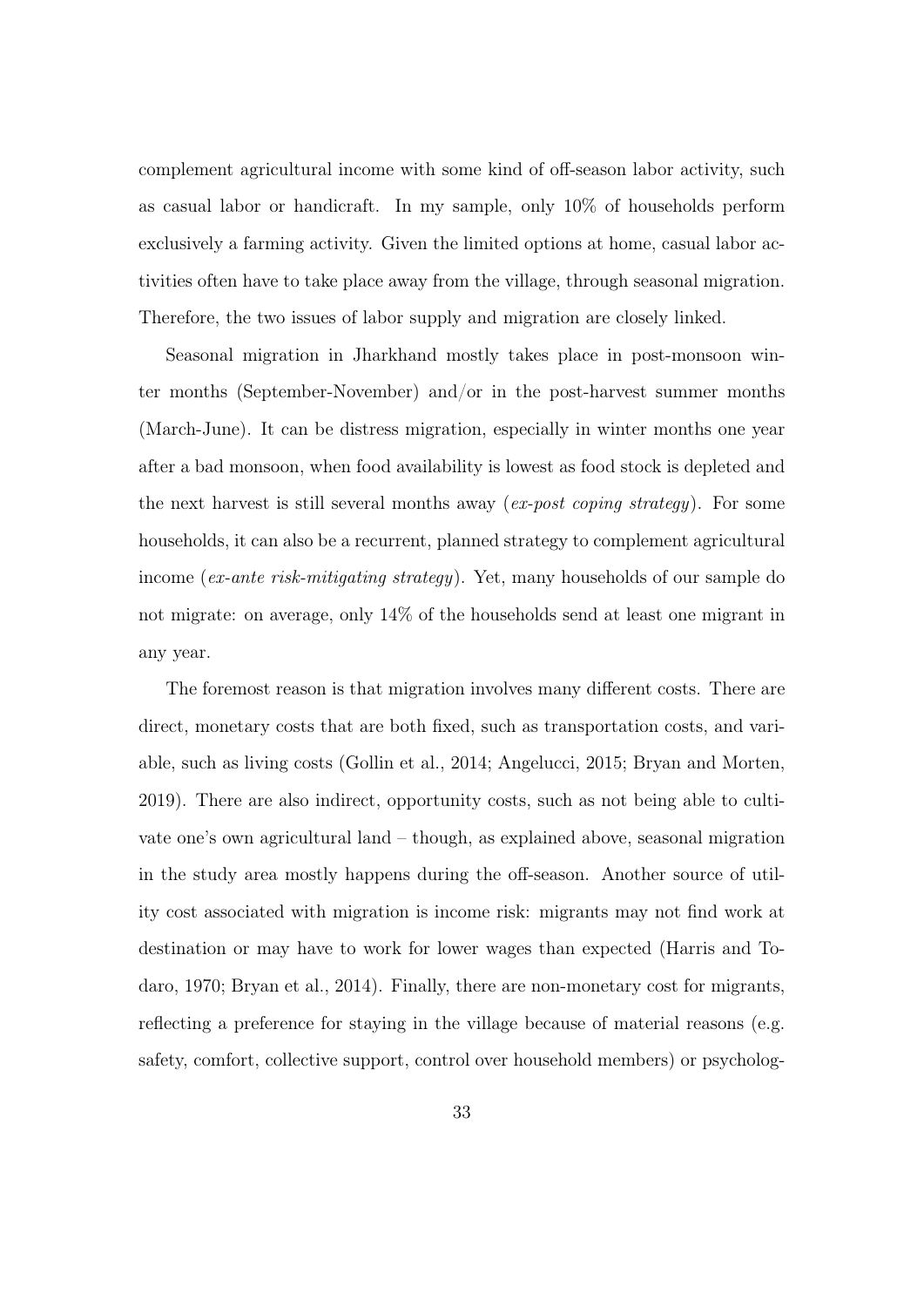ical reasons (e.g. ambiguity or loneliness aversion, habits, socio-cultural norms). Several studies have shown in similar contexts that those non-monetary costs can be very large and might in fact represent the main barrier to migration (Lagakos et al., 2018; Imbert and Papp, 2020).

Seasonal migrants in the sample are defined as household members who have been out of the household in order to work for maximum six months during the year preceding the survey. Table 8 presents some basic statistics at the migrantlevel. On average, migration episodes last 3.4 months. By far the most frequent destination is West Bengal, the neighbor state that is a major agricultural producer and home of some big manufacturing industries, especially in the Calcutta region. Other frequent destinations include New Delhi, Maharasthra, and elsewhere in Jharkhand. In terms of occupation, the big majority (70%) are casual wage workers outside agriculture (at brick kilns, construction sites, etc.). Seasonal migration appears to be profitable: migrants get an average daily wage of 66 rupees, which compares favorably with the average daily wage of 56 rupees that laborers get at home (median wages are respectively 60 vs. 50). Yet, it is also riskier: the coefficient of variation of migrants' wage is 54%, against 45% for non-migrant laborers. The median total income earned during migration is 5,000 rupees, but a non-trivial fraction (7%) of labor migrants fail to earn any income, which highlights again the riskiness of the migration enterprise. At the end of the migration spell, each migrant brings back home remittances of about 3,200 rupees on average (in addition to what might have been potentially transfered while away). Finally, the big majority of migrants (79%) are males, and are either the head of the household  $(31\% \text{ of the cases})$  or a son  $(48\% \text{ of the cases}).$ 

In table 9, I show that treated households supply significantly more labor (out-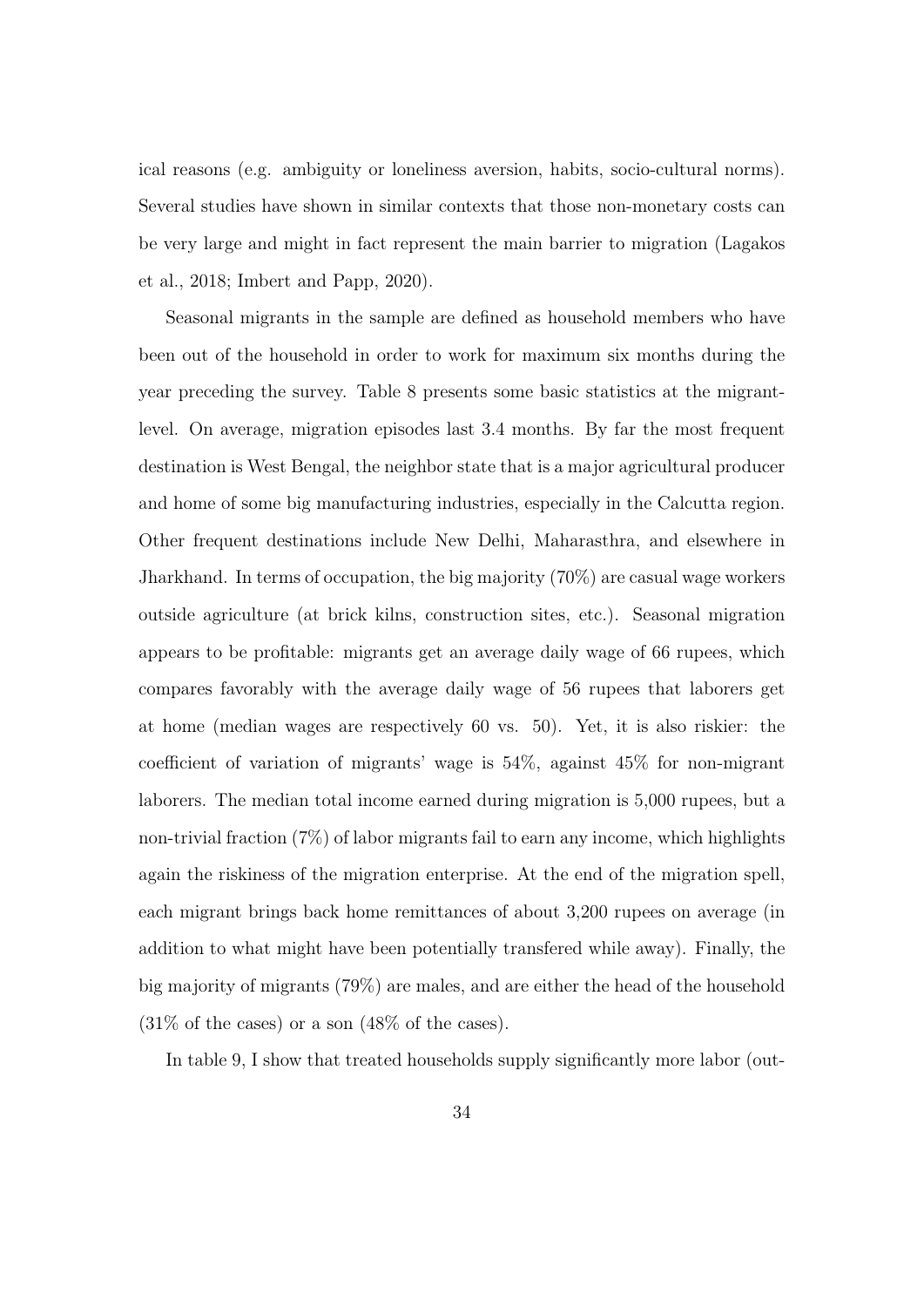|                                           | Mean (std dev.) Median Min Max |    |     |
|-------------------------------------------|--------------------------------|----|-----|
| Duration (months)                         | 3.4(1.5)                       |    |     |
| Daily wage (INR)                          | 65.7(35.3)                     | 60 | 300 |
| Total income earned abroad (hundreds INR) | 59.54 (47.29)                  | 50 | 360 |
| Remittances brought home (hundreds INR)   | 30.16(34.07)                   | 20 | 42  |
|                                           |                                |    |     |

Table 8: Seasonal labor migration: descriptive statistics

Migrant-level data (587 observations).

side of their farm), which translates into higher labor income, immediately after witnessing a bad monsoon. As explained above, such wage work is mostly performed through seasonal migration, which is shown in table 10. While control households do not (or cannot) increase migration, treated households are 5 percentage points (35%) more likely to migrate, and enjoy a more than 40% increase in total migration income and remittances the year of a bad monsoon.

|                                    | (1)          | $\left( 2\right)$  | (3)        | (4)              |
|------------------------------------|--------------|--------------------|------------|------------------|
|                                    |              | Number of laborers |            | Log labor income |
| Relevant monsoon episode:          |              |                    | t.         |                  |
| A. Log rainfall                    |              |                    |            |                  |
| Rain                               | 0.0494       | 0.0527             | 0.0154     | 0.0512           |
|                                    | (0.174)      | (0.175)            | (0.135)    | (0.134)          |
|                                    |              |                    |            |                  |
| $Rain * Treat$                     | $-0.318$     | $-0.313$           | $-0.315**$ | $-0.265*$        |
|                                    | (0.194)      | (0.195)            | (0.153)    | (0.152)          |
| B. Rainfall shock                  |              |                    |            |                  |
| Rain shock                         | $-0.118$     | $-0.105$           | $-0.0453$  | $-0.0648$        |
|                                    | (0.0900)     | (0.0897)           | (0.0739)   | (0.0723)         |
|                                    |              |                    |            |                  |
| Rain shock * Treat                 | $0.204**$    | $0.213**$          | $0.142*$   | $0.146*$         |
|                                    | (0.103)      | (0.102)            | (0.0860)   | (0.0856)         |
| Village FE                         | yes          | no                 | yes        | no               |
| Household FE                       | $\mathbf{n}$ | yes                | no         | yes              |
|                                    |              |                    |            |                  |
| Observations                       | 3189         | 3193               | 2845       | 2848             |
| Mean of dep. var. in control group | 1.81         | 1.81               | 14,558     | 14,558           |
| Mean of dep. var. in treated group | 1.82         | 1.82               | 15,333     | 15,333           |

Table 9: Labor supply

OLS estimation.

Std errors clustered at the household level in parentheses (\*p<0.10, \*\*p<0.05, \*\*\*p<0.01). Observations are weighted in order to account for different sampling probabilities.

All equations include a constant, round (time) fixed effects and hh. controls / size (with hh. FE).

The above findings indicate that treated households are much better able to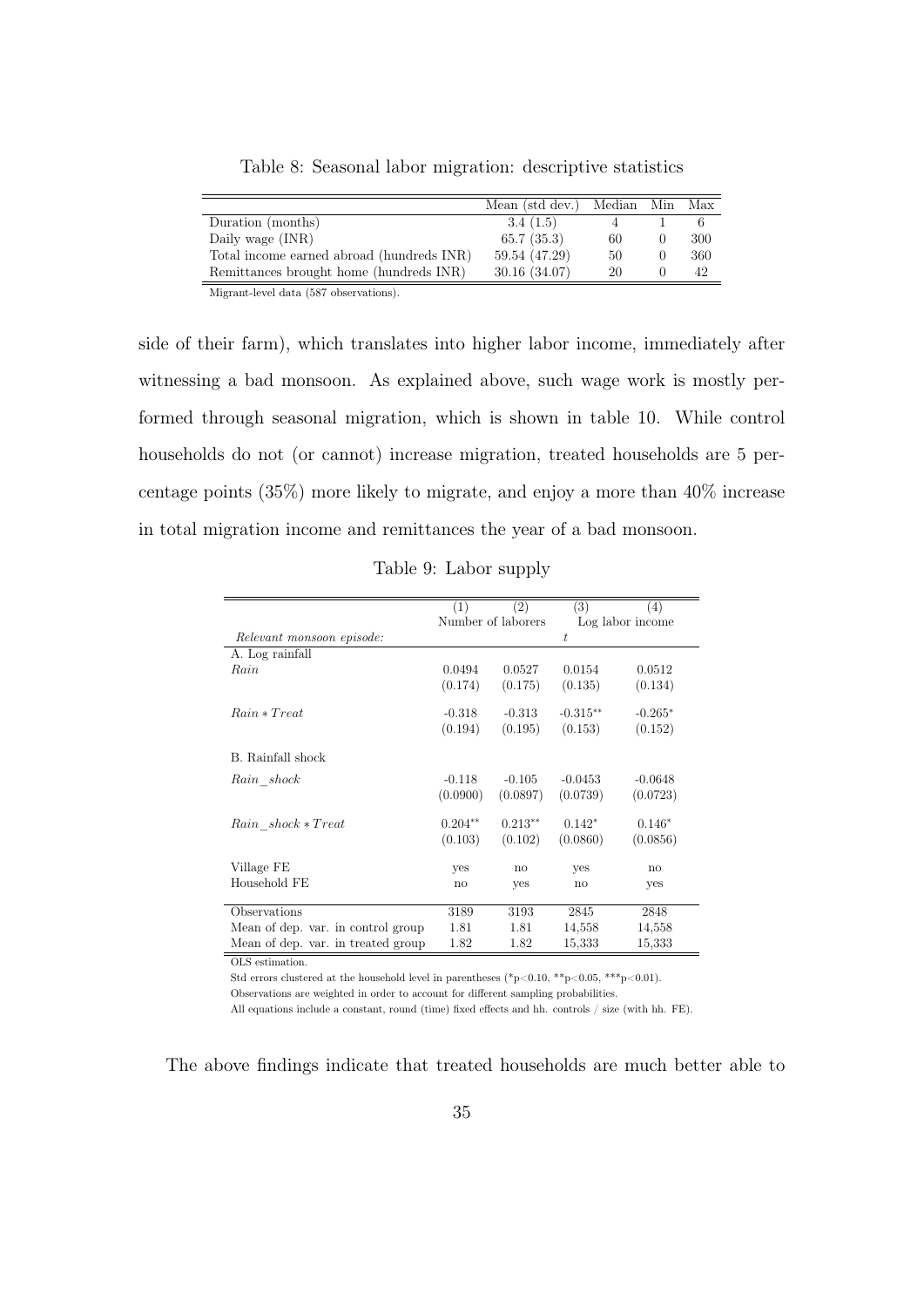|                                    | $\overline{1}$ | $\overline{(2)}$      | (3)          | (4)                          | $\overline{(5)}$ | (6)                          |
|------------------------------------|----------------|-----------------------|--------------|------------------------------|------------------|------------------------------|
|                                    |                | Migration probability |              | Log total mig. income $(+1)$ |                  | Log total remittances $(+1)$ |
| Relevant monsoon episode:          |                |                       |              | t                            |                  |                              |
| A. Log rainfall                    |                |                       |              |                              |                  |                              |
| Rain                               | 0.0381         | 0.0321                | 0.400        | 0.355                        | 0.375            | 0.307                        |
|                                    | (0.0459)       | (0.0463)              | (0.418)      | (0.424)                      | (0.376)          | (0.379)                      |
| $Rain * Treat$                     | $-0.0885*$     | $-0.0921*$            | $-0.710$     | $-0.704$                     | $-0.657$         | $-0.665$                     |
|                                    | (0.0501)       | (0.0506)              | (0.449)      | (0.456)                      | (0.406)          | (0.411)                      |
| B. Rainfall shock                  |                |                       |              |                              |                  |                              |
| Rain shock                         | $-0.0274$      | $-0.0203$             | $-0.277$     | $-0.224$                     | $-0.291$         | $-0.233$                     |
|                                    | (0.0246)       | (0.0248)              | (0.220)      | (0.222)                      | (0.198)          | (0.200)                      |
| Rain shock * Treat                 | 0.0455         | $0.0490*$             | $0.409*$     | $0.426*$                     | $0.448**$        | $0.467**$                    |
|                                    | (0.0278)       | (0.0281)              | (0.247)      | (0.250)                      | (0.224)          | (0.227)                      |
| Village FE                         | <b>ves</b>     | no                    | <b>ves</b>   | no                           | <b>ves</b>       | $\mathbf{n}$                 |
| Household FE                       | no             | <b>ves</b>            | $\mathbf{n}$ | <b>ves</b>                   | $\mathbf{n}$     | yes                          |
| Observations                       | 3189           | 3193                  | 3188         | 3192                         | 3188             | 3192                         |
| Mean of dep. var. in control group | 0.133          | 0.133                 | 984          | 984                          | 421              | 421                          |
| Mean of dep. var. in treated group | 0.141          | 0.141                 | 1129         | 1129                         | 569              | 569                          |

Table 10: Seasonal migration

OLS estimation. Std errors clustered at the household level in parentheses (\*p<0.10, \*\*p<0.05, \*\*\*p<0.01).

Observations are weighted in order to account for different sampling probabilities.

All equations include a constant, round (time) fixed effects, and household controls / family size (with hh. FE).

diversify income sources through seasonal migration in order to mitigate future income shocks, which echoes the results of Bryan et al. (2014). It is natural to think that those additional earnings from wage activities abroad explain another part of the higher food security observed in section 5. Although I have no data about food security during the year following the detected increase in migration, a back-of-the-envelope calculation shows that the estimated migration treatment effect after a drought implies that the income of treated households increases by 450 INR on average thanks to seasonal migration, which roughly corresponds to half a month of food.<sup>31</sup>

This is likely to be another positive consequence of credit availability (see previous section), though some other aspects of SHGs are probably at work too. First, credit might help treated households to pay for the direct sunk costs of migration,

 $31$ In the sample, the modal monthly expenditures on food are 789 INR.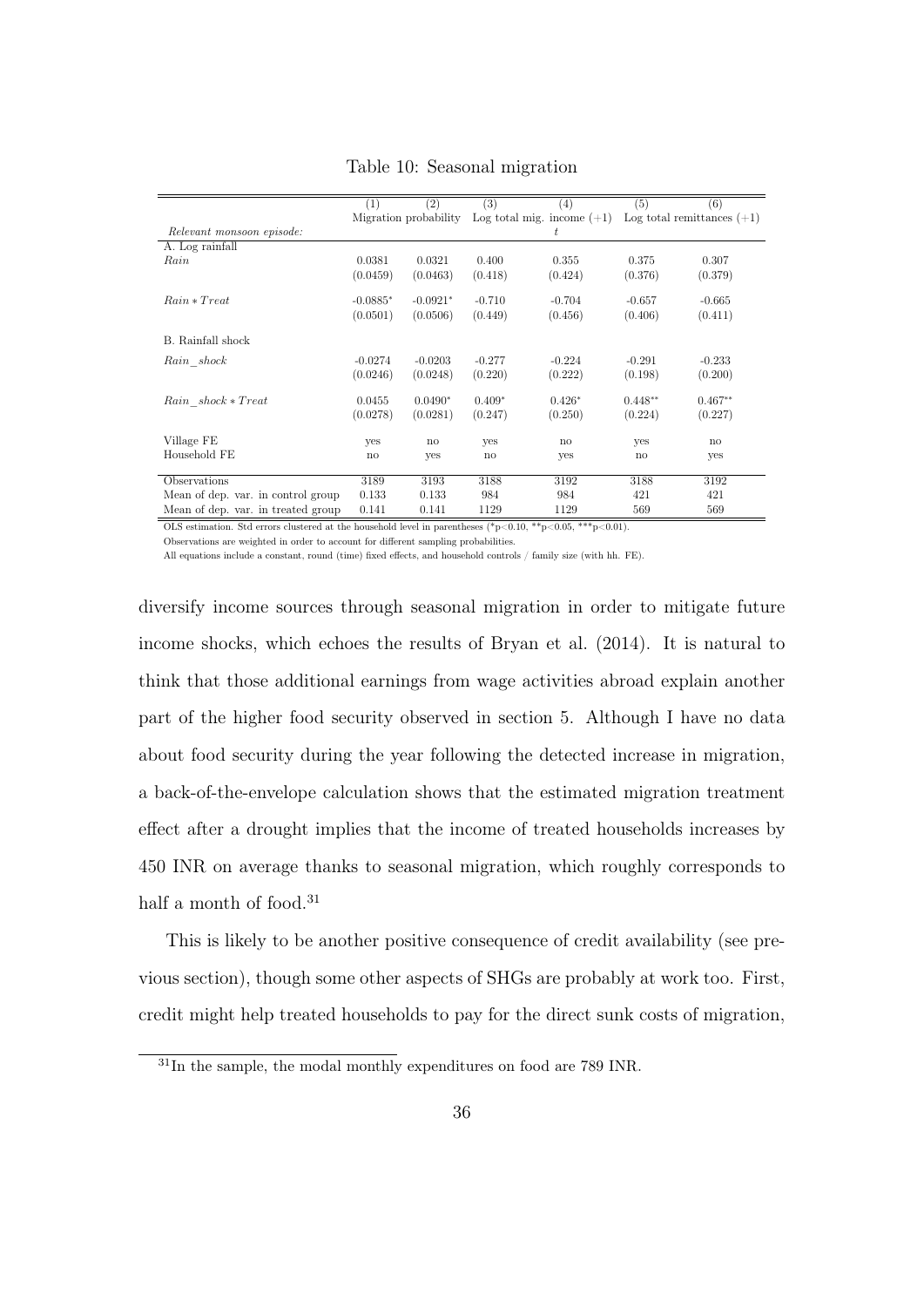even though I showed that the strongest credit effects were not observed immediately after rain shocks but rather during the lean season.<sup>32</sup> Indeed, I do find evidence of a direct effect of credit on migration (see table 20 in appendix). As in the case of food security, credit seems to explain a share of the treatment effect, though not all (table 21). Second, higher expected availability of credit in treated villages might also be very important to reduce the important income risk from migration (such as in Bryan et al., 2014). For instance, SHGs can act as consumption credit, informal insurance and support providers for women left behind, in case migrating husbands fail to send money for some time. Unfortunately, it is harder to show evidence about this channel involving expectations and depending on migration failure.

A third effect of SHGs, going beyond credit, might be to decrease non-monetary costs of migration through network and peer effects, which have been shown to matter a lot in migration decisions (McKenzie and Rapoport, 2010; Hiwatari, 2016; Chort, 2017; Kinnan et al., 2018). For instance, (husbands of) SHG members could migrate together or share contacts and tips at destination. In table 11, I show that the probability to migrate is strongly positively correlated with the own experience of previous migration (row 1), which seems to come partly from learning by previously non-migrating households (row 2). It is also strongly positively correlated with the existence of a migration network at the village level (row 3), confirming the importance of peer effects in migration decisions. The village network matters non only contemporaneously but seem to persist over time (row 4), pointing again at the importance of experience and learning (from peers in this case). Moreover,

<sup>&</sup>lt;sup>32</sup>Interestingly, I find a small and insignificant treatment effect on migration or labor during the lean season, which would correspond to 'desperate' reactions occurring after being hit by the income shock.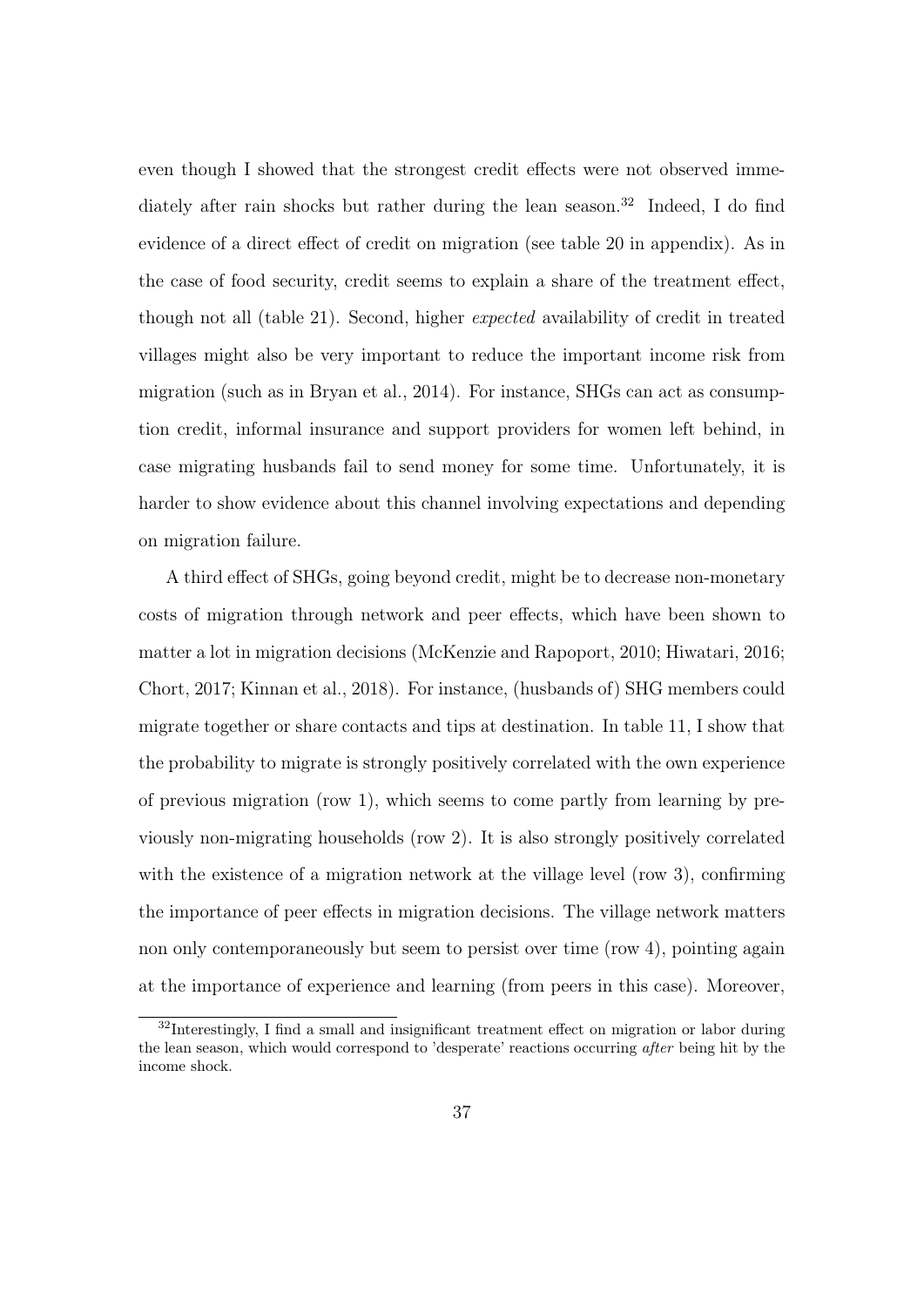the households who are members of SHGs seem to benefit greatly from an additional network, composed of the other members of their particular group (rows 5 and 6). The treatment is therefore expected to have increased migration by making own experimentation and learning easier, as well as by expanding peer networks (as another source of learning, through information exchange and imitation).<sup>33</sup> This is likely to explain another share, potentially large, of the treatment effect. Finally, SHGs could act as 'monitoring' devices during husbands' absence, thus encouraging migration (such as in Chen, 2006; de Laat, 2014), though I have no evidence supporting this hypothesis.<sup>34</sup>

Table 11: Probability to migrate: correlation matrix

| Sample:                                                                                         | All waves    | 2 last waves |
|-------------------------------------------------------------------------------------------------|--------------|--------------|
| (1) Someone in hh. migrated in previous wave                                                    |              | 0.153(0.000) |
| (2) Someone in hh. migrated in R2 but nobody migrated in $R1^{\dagger}$                         |              | 0.073(0.042) |
| (3) Proportion of hh. in village who migrated in current wave <sup><math>\ddagger</math></sup>  | 0.189(0.000) | 0.169(0.000) |
| (4) Proportion of hh. in village who migrated in previous wave <sup><math>\ddagger</math></sup> |              | 0.062(0.004) |
| SHG members only:                                                                               |              |              |
| (5) Someone in same SHG migrated in current wave <sup><math>\ddagger</math></sup>               | 0.138(0.000) | 0.132(0.000) |
| $(6)$ Someone in same SHG migrated in previous wave <sup><math>\ddagger</math></sup>            |              | 0.072(0.022) |

Significance level (p-value) between parentheses. † Estimated on last wave only. ‡ Excluding current household.

<sup>&</sup>lt;sup>33</sup>Several studies have shown the importance of giving the opportunity to households to experiment with effective but uncertain technologies to boost adoption rates (e.g. Foster and Rosenzweig, 1995; Dupas, 2014; Bryan et al., 2014). The particular role of peer effects has been highlighted in Bandiera and Rasul (2006) and Conley and Udry (2010), among others.

<sup>34</sup>Related to this point, Bargain et al. (2020) show that, in Indonesia, male migration is higher in households where the wife's bargaining power is stronger because limited commitment issues are less binding in that case. A number of papers in the literature have pointed out that, because of the support of the group, improved financial capacities and the ability to formulate individual projects, female empowerment is a major consequence of the participation to SHGs (e.g. Desai and Joshi, 2013; Deininger and Liu, 2013; Datta, 2015; Baland et al., 2019, 2020).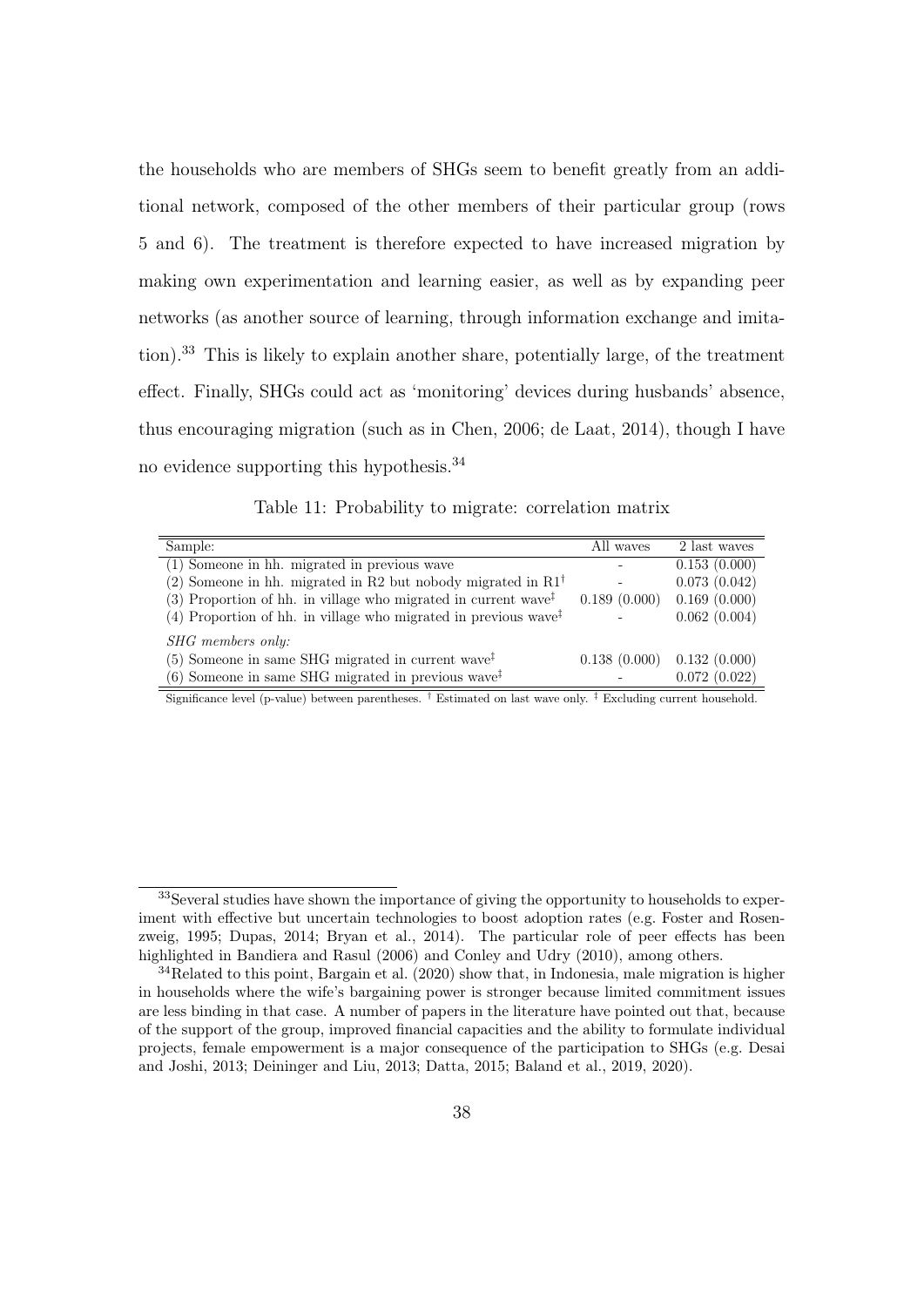#### 8 Conclusion

In developing countries, most poor households experience a large income volatility because of a large exposure to climatic, economic and policy shocks, combined with a lack of appropriate insurance devices. Extreme weather events, in particular, are projected to become more frequent in a warming climate, leaving rain-fed agriculture and large populations in developing countries at risk. Policymakers need a better understanding of the magnitude of the impacts on rural households, and of the potential coping strategies available.

It is well established in the literature that recurring income shocks, as well as traditional risk-mitigating strategies and coping mechanisms, can be very costly for poor households. In this context, reliable access to finance in general and credit in particular can potentially bring welfare-improving opportunities to smooth household consumption. Although (or perhaps because) the argument is theoretically well-accepted, there is very little direct empirical evidence about the impact of microcredit on the possibility to cope with (climate-related) income shocks.

The present paper studies how does the monsoon quality affect credit access, seasonal migration and food security of rural households in Jharkhand, East India, and what is the impact of Self-Help Groups (SHGs) in this context. SHGs are groups of women from the same village and homogeneous backgrounds, who voluntarily come together to save and borrow small amounts on a regular basis. To answer this question, the paper combines meteorological data with original panel data from a long-run field experiment that randomized access to SHGs at the village level and measured changes in the living standards of a sample of households between 2004 and 2009.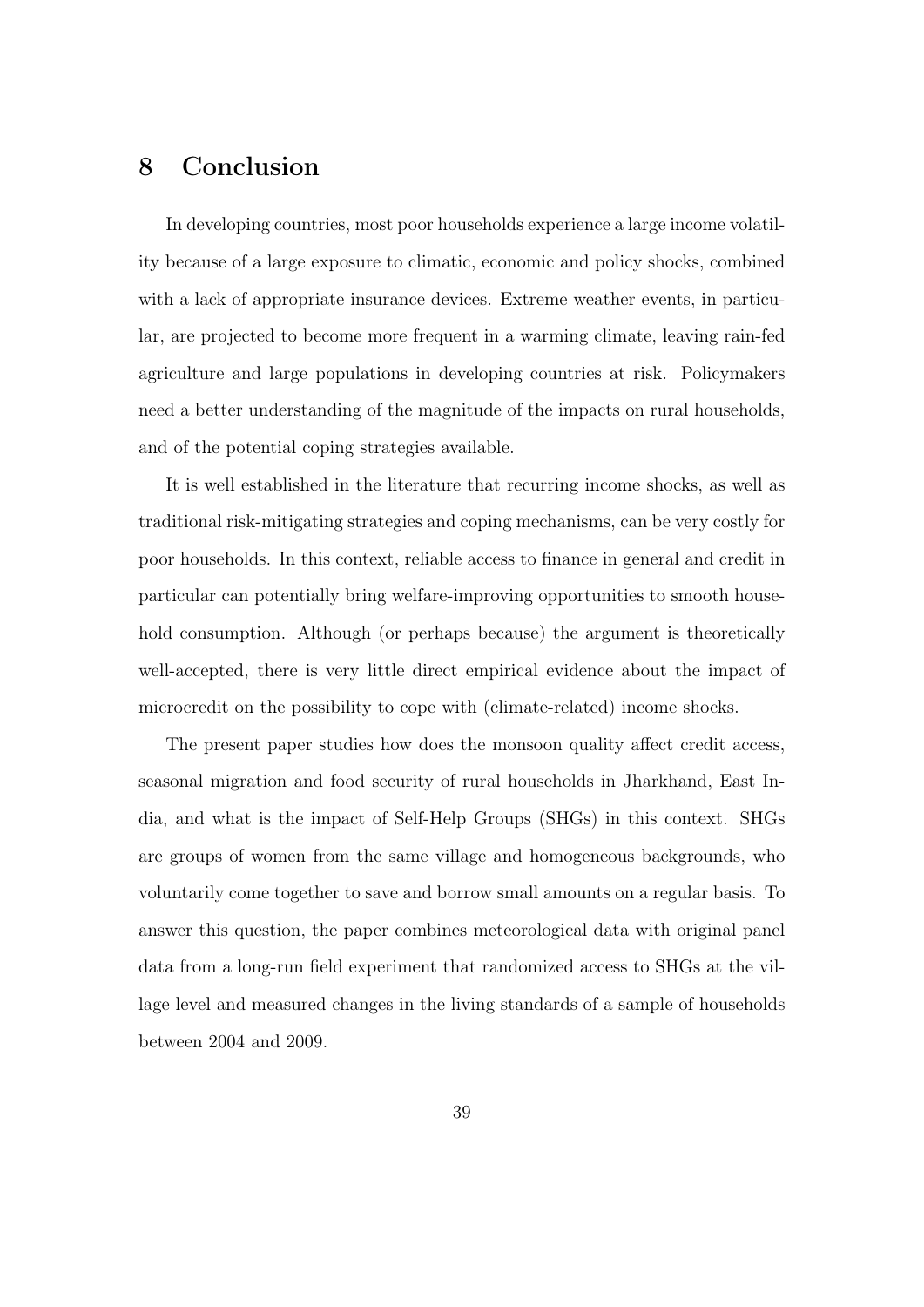I show that all households' agricultural production and income are very sensitive to monsoon deficits, which represent large exogenous income shocks that cannot be dealt with through inter-household transfers or other informal insurance mechanisms. Interestingly, while credit dries up dramatically for control households during the lean season following a bad monsoon, I find that treated households enjoy a stable access to credit over time. Hence, SHGs keep playing their crucial buffer role even in case of (largely covariate) weather shocks, thanks to their collection of regular deposits, their strong repayment performance and their linkage with external commercial banks. I then show that treated households increase seasonal migration immediately after the realization of a bad monsoon, in order to mitigate the future agricultural income shock through temporary profitable occupations away from home. Such migration is a direct result of SHG credit, which facilitates the payment of sunk costs and attenuates the income risk related to migration. It also results from a side-effect of SHGs, which is that they constitute peer networks in which information exchanges and collective experimentation can take place. Finally, I find that the combination of SHG credit and migration earnings allow treated households to enjoy higher food security over the year.

To my knowledge, this is one of the first papers to provide direct evidence about the impact of microcredit on two very important and topical issues: dealing with climatic shocks and encouraging seasonal migration. It shows that SHGs are useful and effective credit instruments for rural households, which appear very resilient to covariate weather shocks. Even though they are not designed as insurance tools, they offer significant seasonal smoothing possibilities to members, with potentially large medium and long-term benefits to members. They help households to make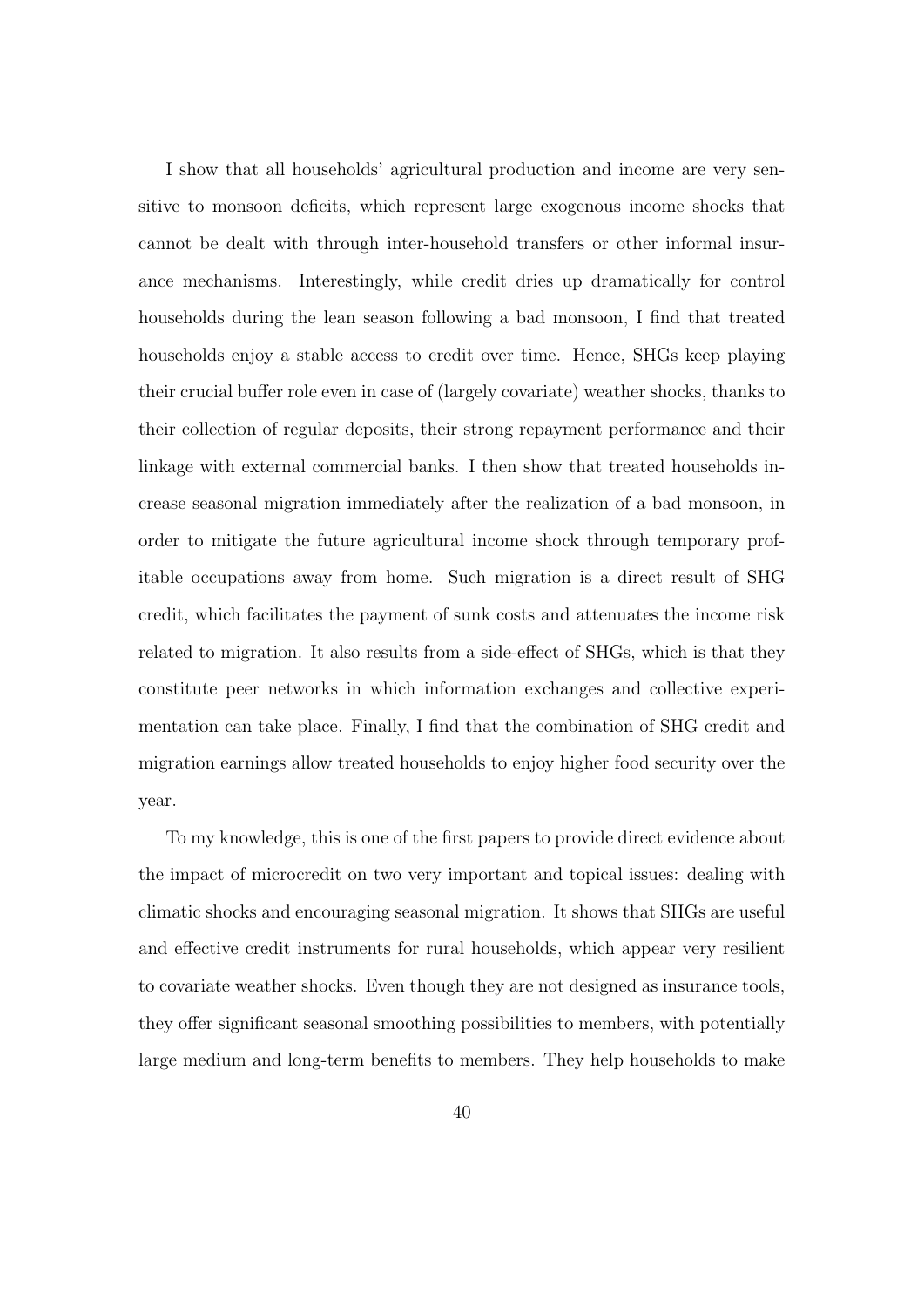better inter-temporal choices in occupation and consumption.

My findings have potentially important policy implications, given that weather shocks are ubiquitous and expected to increase in future due to climate change, with very important health and economic consequences for millions of poor farmers. In contrast to the widespread adoption of microcredit, attempts at introducing explicit microinsurance arrangements have met with very limited success. This may require a rethinking of development strategies aimed at reducing risk. Rather than trying to design new formal insurance products for poor small-scale farmers in developing countries – which are likely to remain too costly, complex, rigid and risky in most cases –, building on the success of local credit and savings associations such as SHGs may be a better option. In particular, there may be ways to change the way microcredit operates, at the margin, to further improve households' risk management. For instance, the Indian SHGs' policy of forced savings, though central to their resilience, might nevertheless be too rigid in order to play an effective insurance role over multiple years in case of important adverse shocks. Well-established SHGs could explore the possibility to relax the regular savings constraint during periods of economic hardships.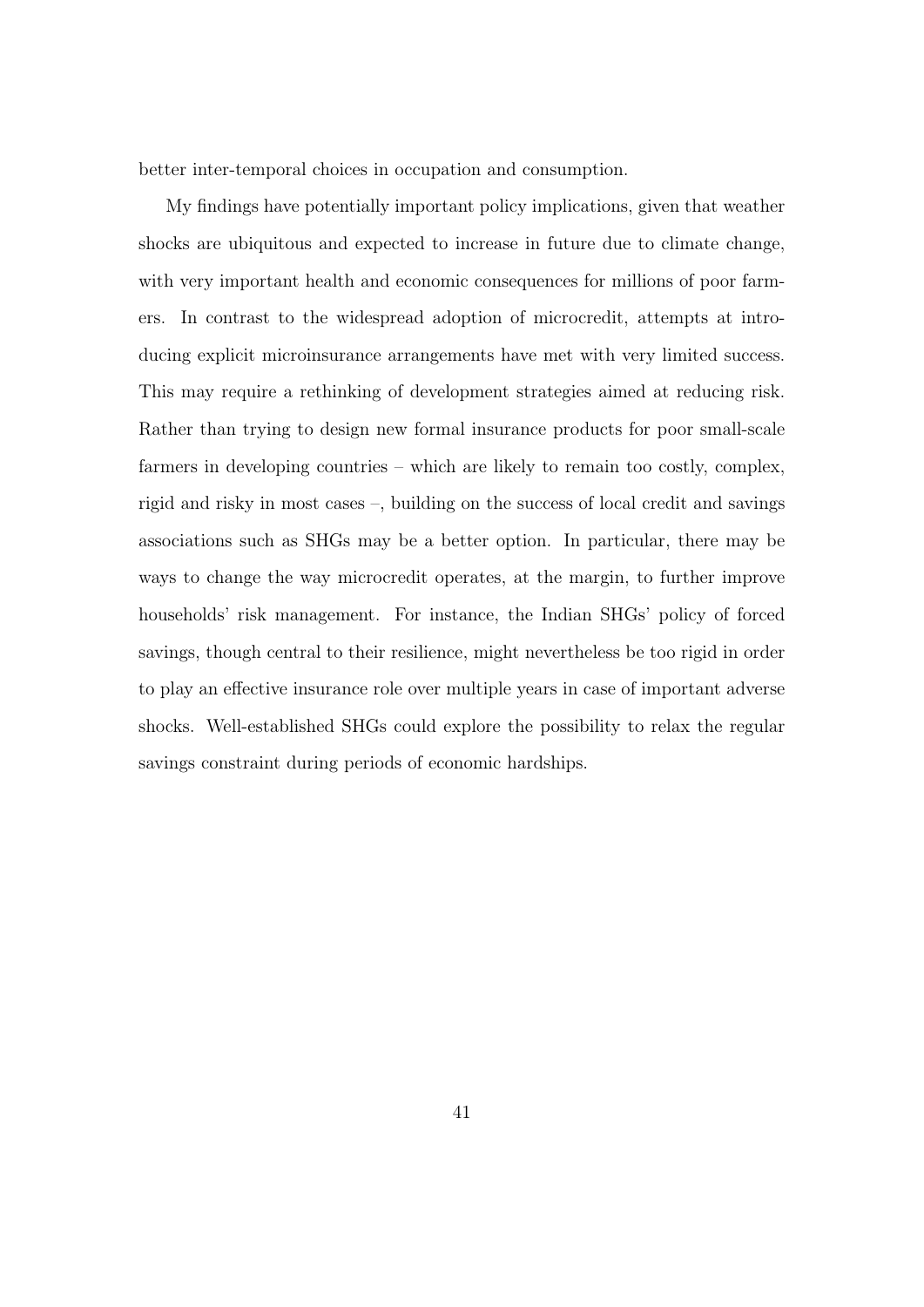## References

- Alderman, Harold, John Hoddinott, and Bill Kinsey, "Long term consequences of early childhood malnutrition," Oxford Economic Papers, July 2006, 58 (3), 450–474.
- Ampaabeng, Samuel K. and Chih Ming Tan, "The long-term cognitive consequences of early childhood malnutrition: The case of famine in Ghana," Journal of Health Economics, 2013, 32 (6), 1013–1027.
- Angelucci, Manuela, "Migration and Financial Constraints: Evidence from Mexico," The Review of Economics and Statistics, March 2015, 97 (1), 224– 228.
- Asada, Haruhisa and Jun Matsumoto, "Effects of rainfall variation on rice production in the Ganges-Brahmaputra Basin," Climate Research, 2009, 38, 249–260.
- Baland, Jean-Marie, Rohini Somanathan, and Lore Vandewalle, "Socially disadvantaged groups and microfinance in India," Economic Development and Cultural Change, 2019, 67 (3), 537–569.
- , Timothée Demont, and Rohini Somanathan, "Child Education and Labour Decisions of Long-Run Microfinance Participants in Rural India," Economic Development and Cultural Change, October 2020, forthcoming.
- Bandiera, Oriana and Imran Rasul, "Social Networks and Technology Adoption in Northern Mozambique," Economic Journal, October 2006, 116 (514), 869–902.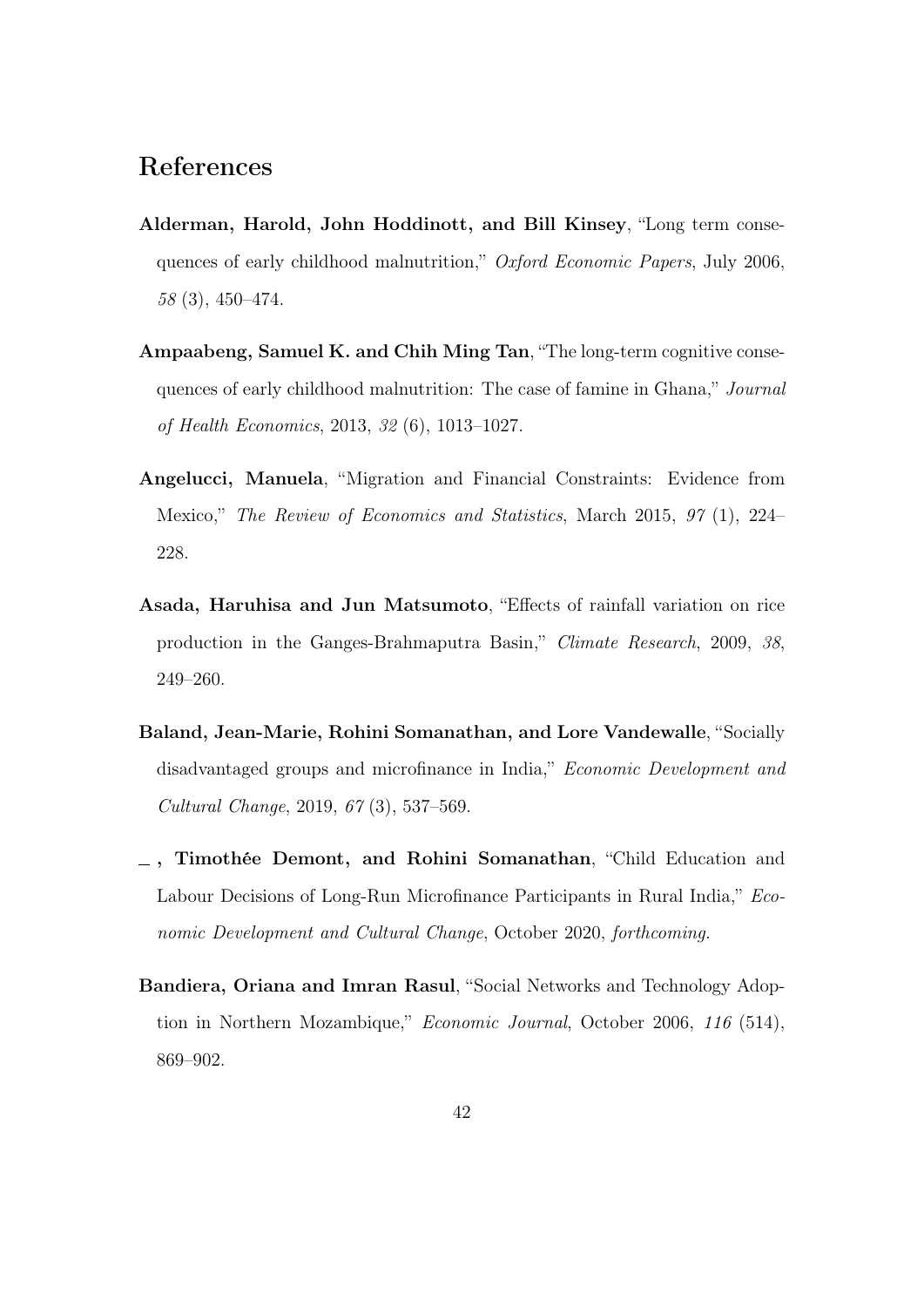- Bargain, Olivier, Jordan Loper, and Roberta Ziparo, "Women's Empowerment and Husband's Migration: Evidence from Indonesia," Working Paper, AMSE 2020.
- Beaman, Lori, Dean S. Karlan, and Bram Thuysbaert, "Saving for a (not so) Rainy Day: A Randomized Evaluation of Savings Groups in Mali," CEPR Discussion Papers 10206, C.E.P.R. Discussion Papers October 2014.
- Beegle, Kathleen, Rajeev H. Dehejia, and Roberta Gatti, "Child labor and agricultural shocks," Journal of Development Economics, October 2006, 81  $(1), 80-96.$
- Branca, F, G Pastore, T Demissie, and A Ferro-Luzzi, "The nutritional impact of seasonality in children and adults of rural Ethiopia," European journal of clinical nutrition, December 1993, 47 (12), 840—850.
- Bryan, Gharad and Melanie Morten, "The Aggregate Productivity Effects of Internal Migration: Evidence from Indonesia," Journal of Political Economy, 2019, 127 (5), 2229–2268.
- , Shyamal Chowdhury, and Ahmed Mushfiq Mobarak, "Underinvestment in a Profitable Technology: The Case of Seasonal Migration in Bangladesh," Econometrica, 2014, 82 (5), 1671–1748.
- Casini, Paolo, Lore Vandewalle, and Zakhi Wahhaj, "Public Good Provision in Indian Rural Areas: the Returns to Collective Action by Microfinance Groups," World Bank Economic Review, August 2015, lhv041, 1–41.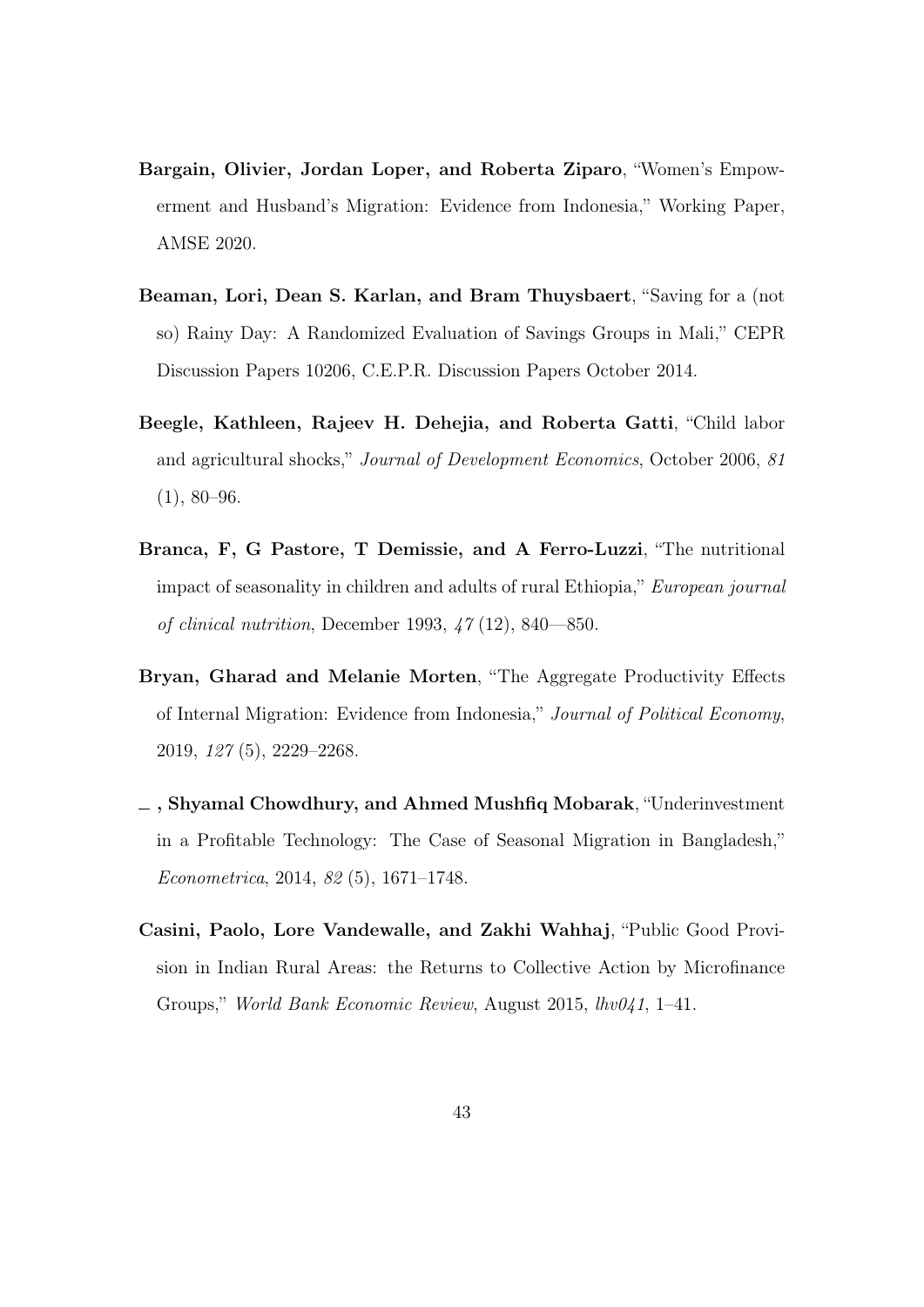- CGAP, "Sustainability of Self-Help Groups in India: two analyses," Occasional Paper 12, Consultative Group to Assist the Poor August 2007.
- Chen, Joyce J., "Migration and Imperfect Monitoring: Implications for Intra-Household Allocation," American Economic Review, May 2006, 96 (2), 227–231.
- Chort, Isabelle, "Migrant Network and Immigrants' Occupational Mismatch," The Journal of Development Studies, 2017, 53 (11), 1806–1821.
- Cole, Shawn, Andrew Healy, and Eric Werker, "Do voters demand responsive governments? Evidence from Indian disaster relief," Journal of Development Economics, 2012, 97 $(2)$ , 167 – 181.
- , Xavier Gine, Jeremy Tobacman, Petia Topalova, Robert Townsend, and James Vickery, "Barriers to household risk management : evidence from India," American Economic Journal: Applied, 2013, 5 (1), 104–135.
- Conley, Timothy G. and Christopher R. Udry, "Learning about a New Technology: Pineapple in Ghana," American Economic Review, March 2010,  $100(1), 35-69.$
- Cruz, R.V., H. Harasawa, M. Lal, S. Wu, Y. Anokhin, B. Punsalmaa, Y. Honda, M. Jafari, C. Li, and N. Huu Ninh, "Asia," in M.L. Parry, O.F. Canziani, J.P. Palutikof, P.J. van der Linden, and C.E. Hanson, eds., Climate Change 2007: Impacts, Adaptation and Vulnerability. Contribution of Working Group II to the Fourth Assessment Report of the Intergovernmental Panel on Climate Change, Cambridge University Press, 2007, pp. 469–506.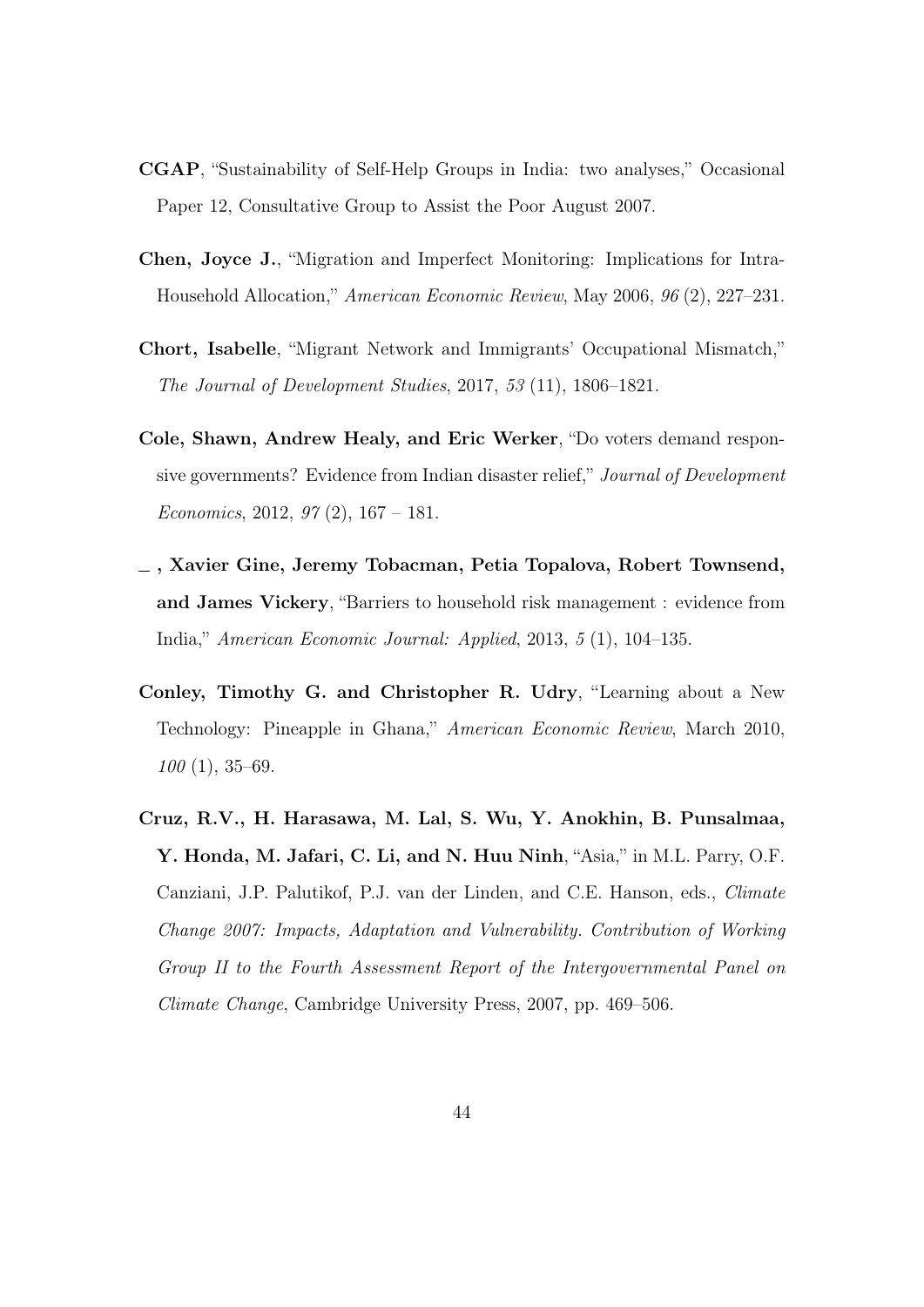- Datta, Upamanyu, "Socio-Economic Impacts of JEEViKA: A Large-Scale Self-Help Group Project in Bihar, India," World Development, 2015, 68, 1 – 18.
- Dave, Harishkumar R. and Hans Dieter Seibel, "Commercial Aspects of Self-Help Group Banking in India: A Study of Bank Transaction Costs," Working Papers 2002,7, University of Cologne, Development Research Center 2002.
- de Laat, Joost, "Household allocations and endogenous information: The case of split migrants in Kenya," Journal of Development Economics, 2014, 106 (C), 108–117.
- Deaton, Angus and Jean Drèze, "Food and Nutrition in India: Facts and Interpretation," Economic & Political Weekly, 2009, XLIV (7), 42–65.
- Deininger, Klaus and Yanyan Liu, "Economic and Social Impacts of an Innovative Self-Help Group Model in India," World Development, 2013, 43 (C), 149–163.
- Demirgüç-Kunt, Asli, Leora Klapper, Dorothe Singer, Saniya Ansar, and Jake Hess, "Global Findex Database 2017: Measuring Financial Inclusion and the Fintech Revolution," Technical Report, The World Bank 2018.
- Dercon, Stefan, "Growth and shocks: evidence from rural Ethiopia," Journal of Development Economics, August 2004, 74 (2), 309–329.
- and Alan Sanchez, "Children and the Food Price Crisis.," Young Lives Policy Brief 5, University of Oxford September 2008.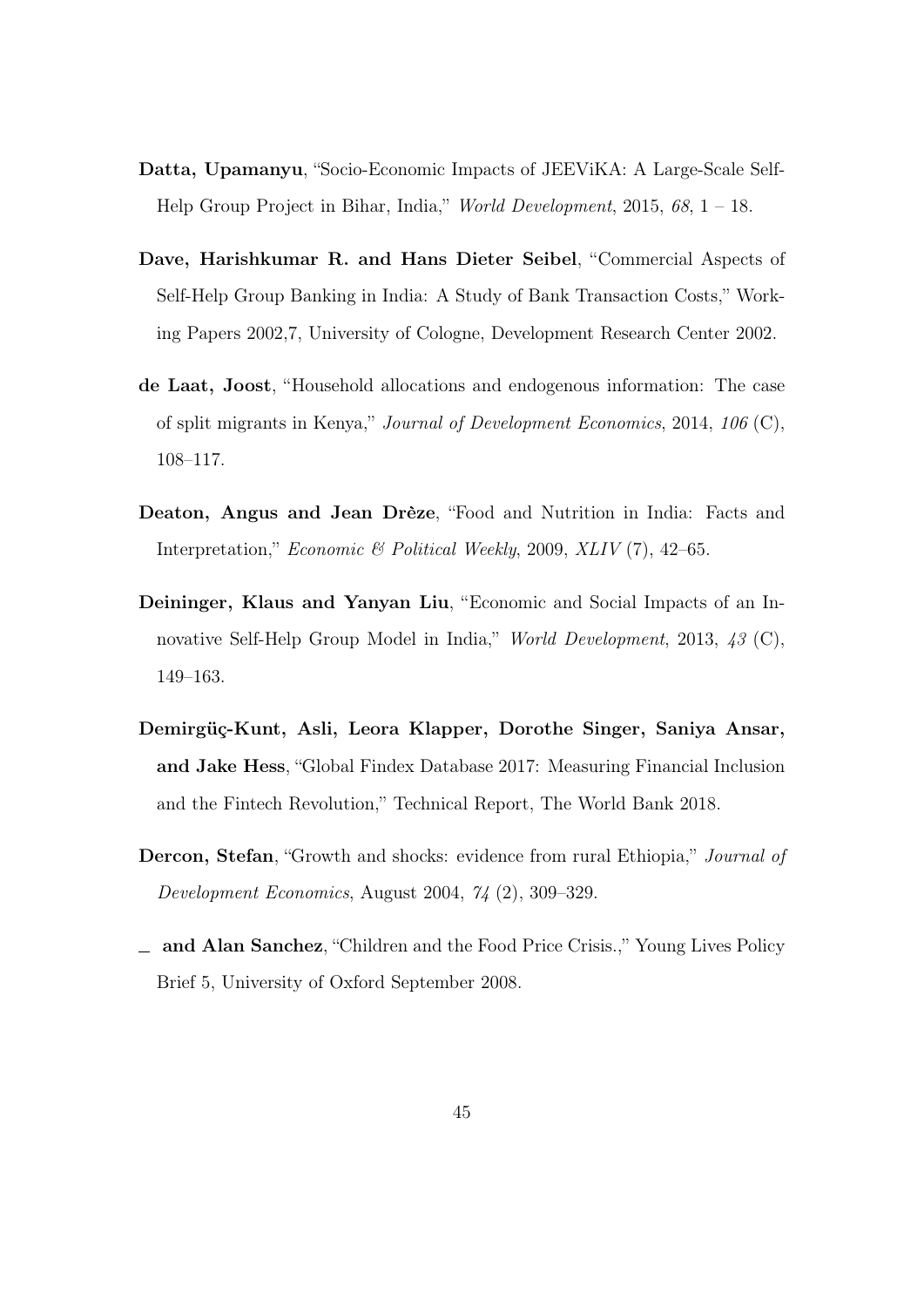- and Pramila Krishnan, "In Sickness and in Health: Risk Sharing within Households in Rural Ethiopia," Journal of Political Economy, August 2000, 108  $(4), 688 - 727.$
- , John Hoddinott, and Tassew Woldehanna, "Shocks and Consumption in 15 Ethiopian Villages, 1999–2004," Journal of African Economies, December 2005, 14 (4), 559–585.
- Desai, Raj M. and Shareen Joshi, "Collective Action and Community Development: Evidence from Self-Help Groups in Rural India," The World Bank Economic Review, 2013.
- Dupas, Pascaline, "Short-Run Subsidies and Long-Run Adoption of New Health Products: Evidence From a Field Experiment," Econometrica, January 2014, 82 (1), 197–228.
- Fafchamps, Marcel and Susan Lund, "Risk-sharing networks in rural Philippines," Journal of Development Economics, August 2003, 71 (2), 261–287.
- FAO, "Climate Change and Food Security: Risks and Responses," Technical Report, Rome: FAO 2016.
- Foster, Andrew D and Mark R Rosenzweig, "Learning by Doing and Learning from Others: Human Capital and Technical Change in Agriculture," Journal of Political Economy, December 1995, 103 (6), 1176–1209.
- Gadgil, Sulochana and K. Rupa Kumar, "The Asian monsoon agriculture and economy," in Bin Wang, ed., The Asian Monsoon, Berlin, Heidelberg: Springer Praxis Book, 2006, pp. 651–683.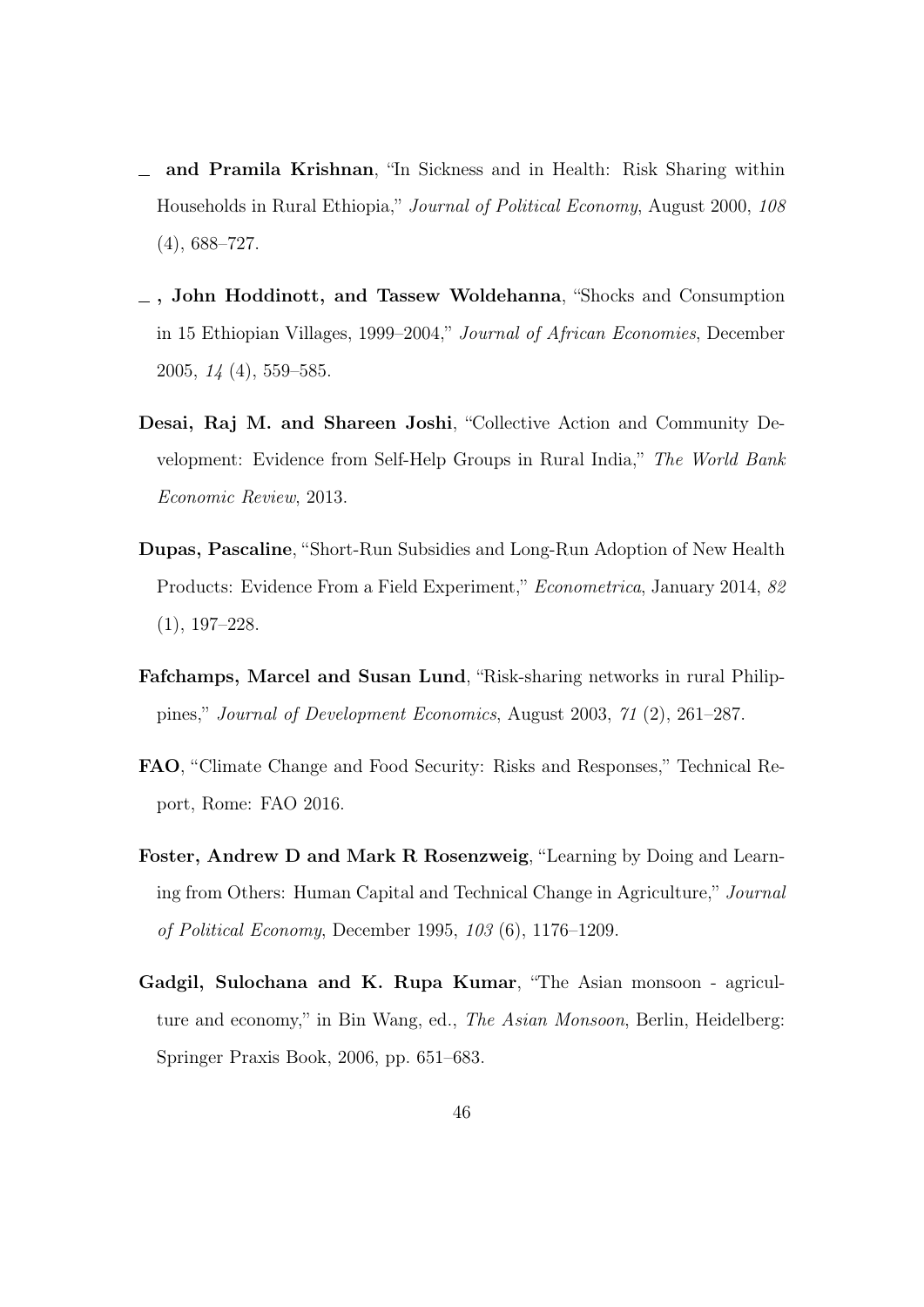- and Siddhartha Gadgil, "The Indian Monsoon, GDP and Agriculture," Economic and Political Weekly, November 2006, 41 (47), 4887–4895.
- Gaiha, Raghav and Mani Arul Nandhi, "Microfinance, Self-Help Groups and Empowerment in Maharashtra," in Raghbendra Jha, ed., The Indian Economy Sixty Years After Independence, London: Palgrave Macmillan UK, 2008, pp. 179–199.
- Gaurav, Sarthak, "Are Rainfed Agricultural Households Insured? Evidence from Five Villages in Vidarbha, India," World Development, 2015, 66 (C), 719–736.
- Gollin, Douglas, David Lagakos, and Michael E. Waugh, "The Agricultural Productivity Gap," The Quarterly Journal of Economics, 2014, 129 (2), 939– 993.
- Government of India, "Climate, Climate Change and Agriculture (chapter 6)," in "Economic Survey of India, 2017-18" 2018.
- Groppo, Valeria and Kati Kraehnert, "Extreme Weather Events and Child Height: Evidence from Mongolia," World Development, 2016, 86 (C), 59–78.
- Hallegatte, Stephane, Adrien Vogt-Schilb, Mook Bangalore, and Julie Rozenberg, Unbreakable : Building the Resilience of the Poor in the Face of Natural Disasters, Washington, DC: World Bank, 2017.
- Harris, John R and Michael P Todaro, "Migration, Unemployment & Development: A Two-Sector Analysis," American Economic Review, March 1970, 60 (1), 126–142.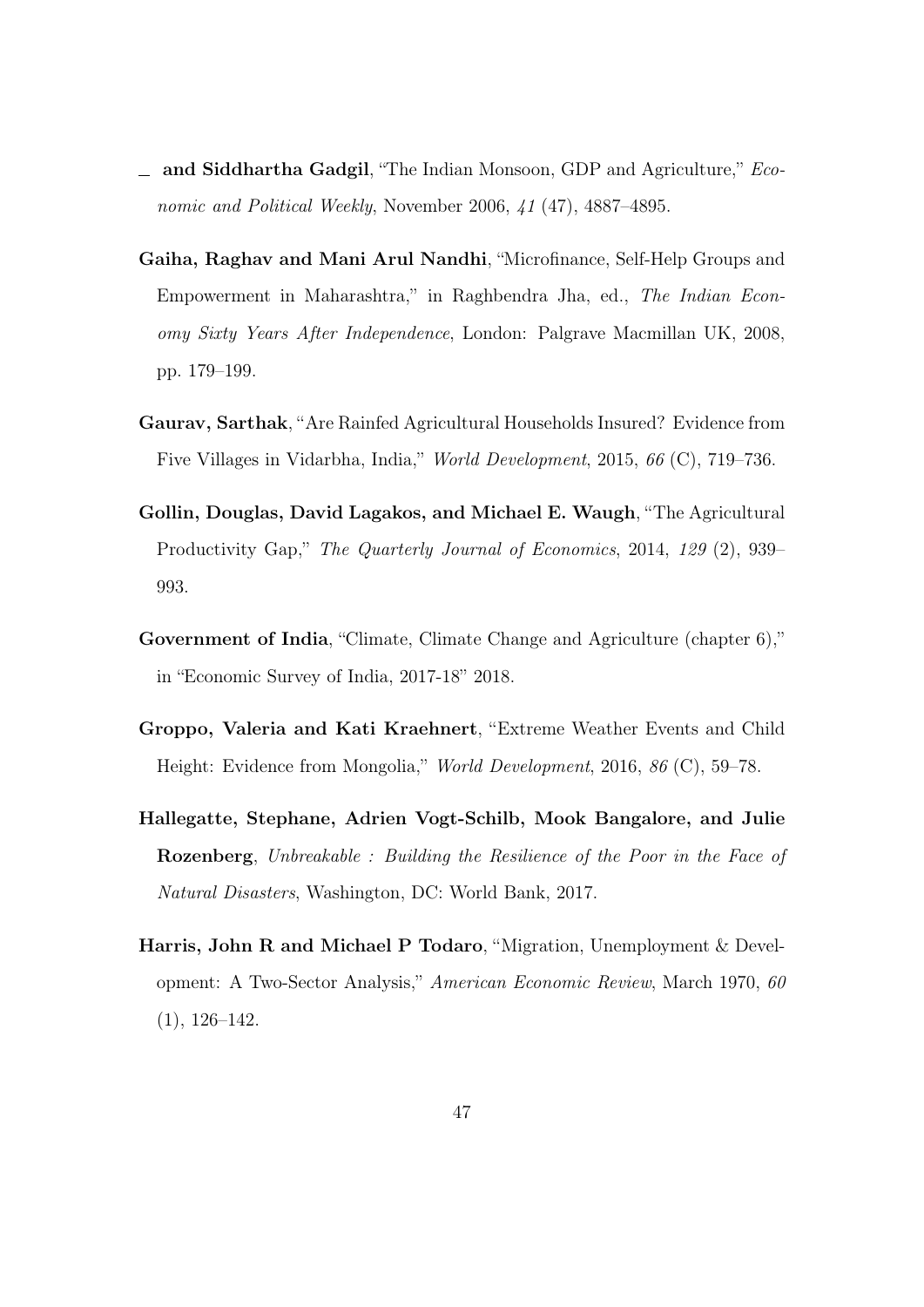- Hiwatari, Masato, "Social networks and migration decisions: The influence of peer effects in rural households in Central Asia," Journal of Comparative Economics, 2016, 44 (4), 1115–1131.
- Imbert, Clement and John Papp, "Costs and Benefits of Rural-Urban Migration: Evidence from India," Journal of Development Economics, 2020, forthcoming.
- IPCC, "Climate Change 2014: Impacts, Adaptation, and Vulnerability," in Intergovernmental Panel on Climate Change, ed., Fifth Assessment Report, Cambridge University Press, 2014.
- Islam, Asadul and Pushkar Maitra, "Health shocks and consumption smoothing in rural households: Does microcredit have a role to play?," Journal of Development Economics, 2012, 97 (2), 232 – 243.
- Jacoby, Hanan G and Emmanuel Skoufias, "Risk, Financial Markets, and Human Capital in a Developing Country," Review of Economic Studies, July 1997, 64 (3), 311–35.
- **Jensen, Robert**, "Agricultural Volatility and Investments in Children," American Economic Review, May 2000, 90 (2), 399–404.
- Kabeer, Naila and Helzi Noponen, "Social and economic impacts of PRADAN's Self-Help Group Microfinance and Livelihoods Promotion Program," Working Paper 11, Imp-Act March 2005.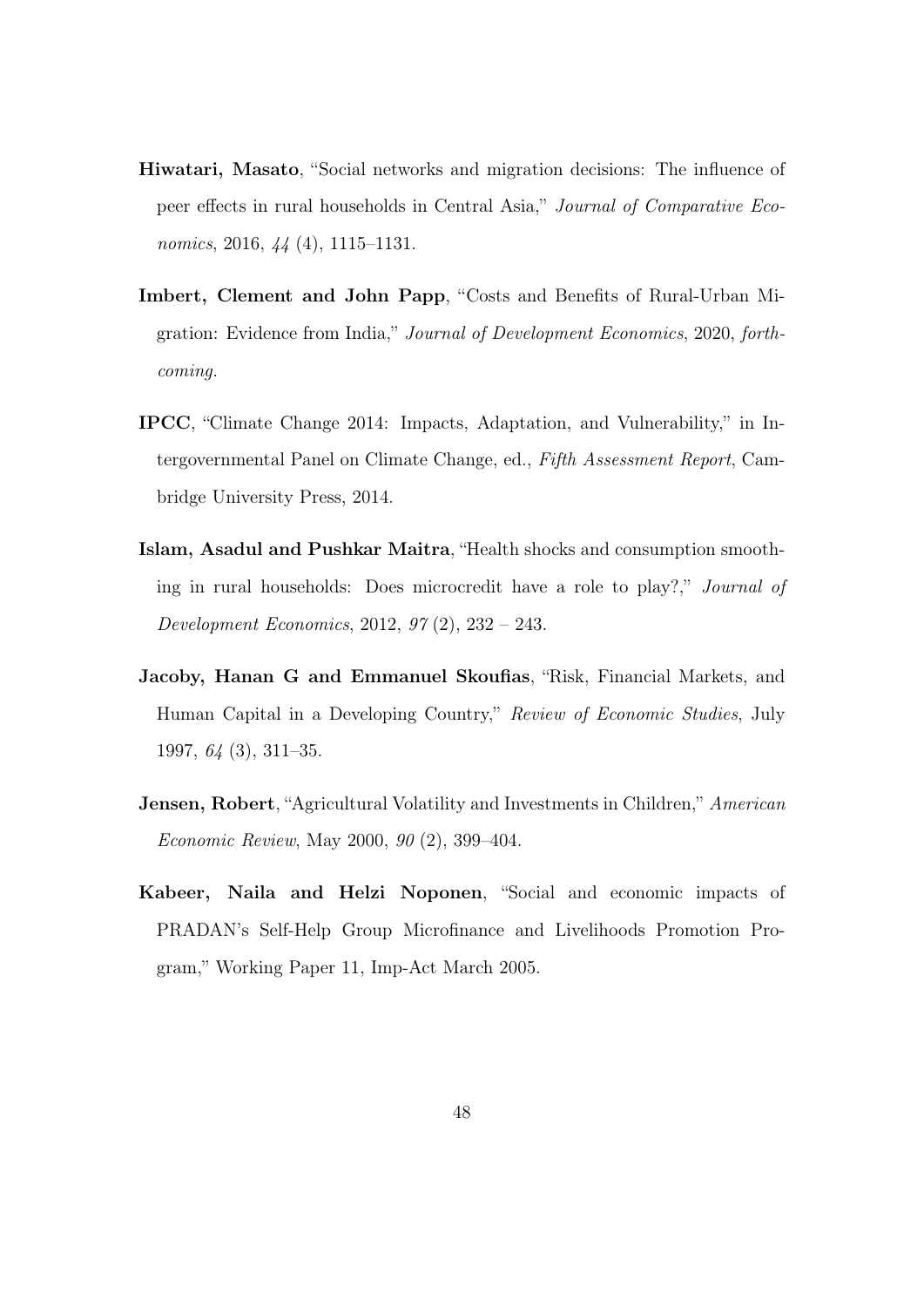- Kaboski, Joseph P. and Robert M. Townsend, "Policies and Impact: An Analysis of Village-Level Microfinance Institutions," Journal of the European Economic Association, 03 2005, 3 (1), 1–50.
- Karlan, Dean and Jonathan Zinman, "Expanding Credit Access: Using Randomized Supply Decisions to Estimate the Impacts," Review of Financial Studies, 2010, 23 (1).
- , Robert Osei, Isaac Osei-Akoto, and Christopher Udry, "Agricultural Decisions after Relaxing Credit and Risk Constraints," The Quarterly Journal of Economics, 2014, 129 (2), 597–652.
- Kazianga, Harounan and Christopher Udry, "Consumption smoothing? Livestock, insurance and drought in rural Burkina Faso," Journal of Development Economics, April 2006, 79 (2), 413–446.
- Khandker, Shahidur R., M.A. Baqui Khalily, and Hussain A. Samad, "Seasonal Migration to Mitigate Income Seasonality: Evidence from Bangladesh," Journal of Development Studies, October 2010, 48 (8), 1063–1083.
- Kinnan, Cynthia, Shing-Yi Wang, and Yongxiang Wang, "Access to Migration for Rural Households," American Economic Journal: Applied Economics, October 2018, 10 (4), 79–119.
- Kochar, Anjini, "Explaining Household Vulnerability to Idiosyncratic Income Shocks," American Economic Review, May 1995, 85 (2), 159–64.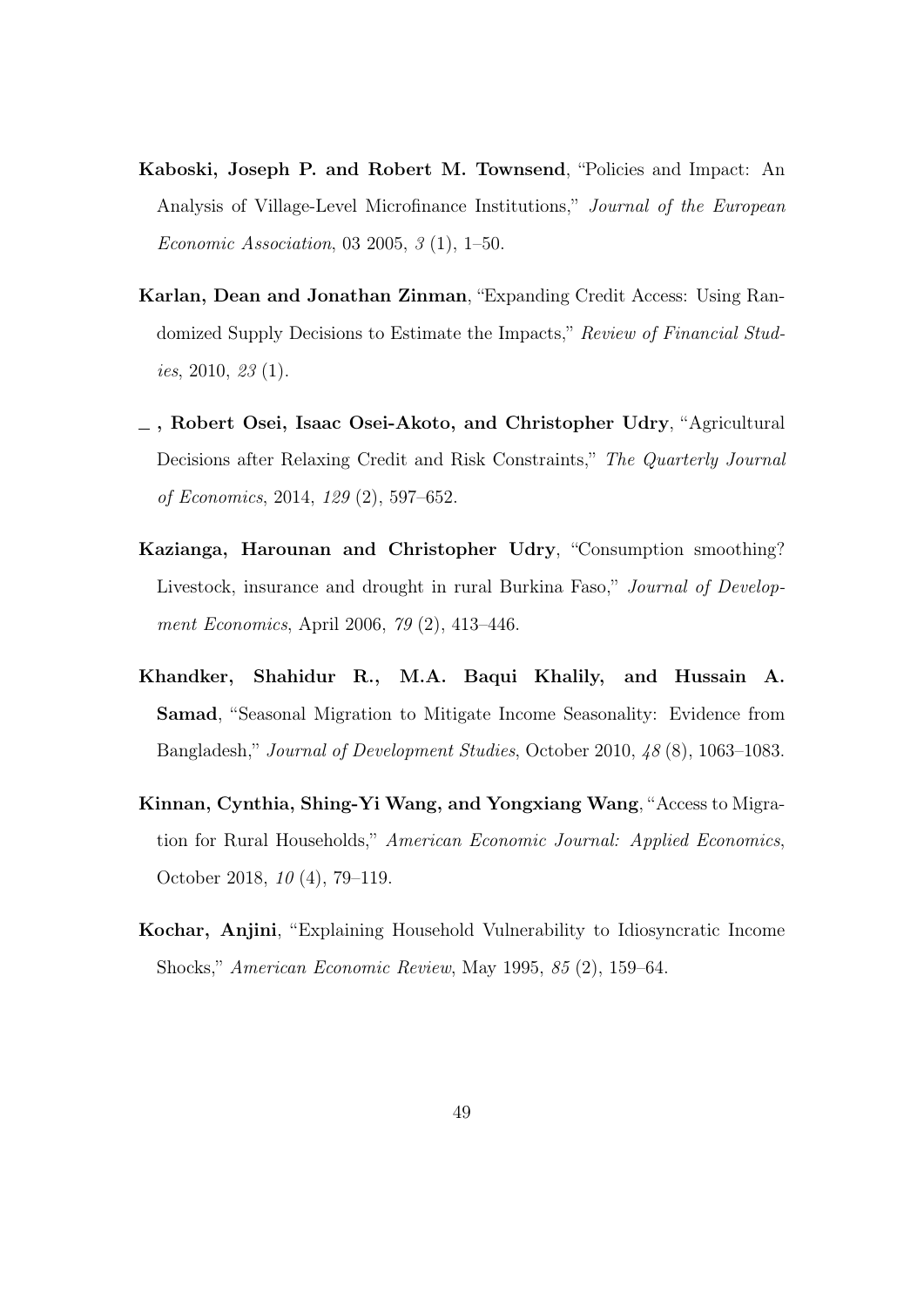- Lagakos, David, Ahmed Mushfiq Mobarak, and Michael E. Waugh, "The Welfare Effects of Encouraging Rural-Urban Migration," NBER Working Papers 24193, National Bureau of Economic Research, Inc January 2018.
- Loo, Yen Yi, Lawal Billa, and Ajit Singh, "Effect of climate change on seasonal monsoon in Asia and its impact on the variability of monsoon rainfall in Southeast Asia," Geoscience Frontiers, 2015,  $6(6)$ , 817 – 823. Special Issue: Geoinformation techniques in natural hazard modeling.
- Maccini, Sharon and Dean Yang, "Under the Weather: Health, Schooling, and Economic Consequences of Early-Life Rainfall," American Economic Review, June 2009, 99 (3), 1006–26.
- Maluccio, John A., John Hoddinott, Jere R. Behrman, Reynaldo Martorell, Agnes R. Quisumbing, and Aryeh D. Stein, "The Impact of Improving Nutrition During Early Childhood on Education among Guatemalan Adults," The Economic Journal, 2009, 119 (537), 734–763.
- McKee, T. B., N. J. Doesken, and J. Kleist, "The relationship of drought frequency and duration of time scales," in "Eighth Conference on Applied Climatology" American Meteorological Society Anaheim CA January 1993, pp. 179– 186.
- McKenzie, David and Hillel Rapoport, "Self-Selection Patterns in Mexico-U.S. Migration: The Role of Migration Networks," The Review of Economics and Statistics, November 2010, 92 (4), 811–821.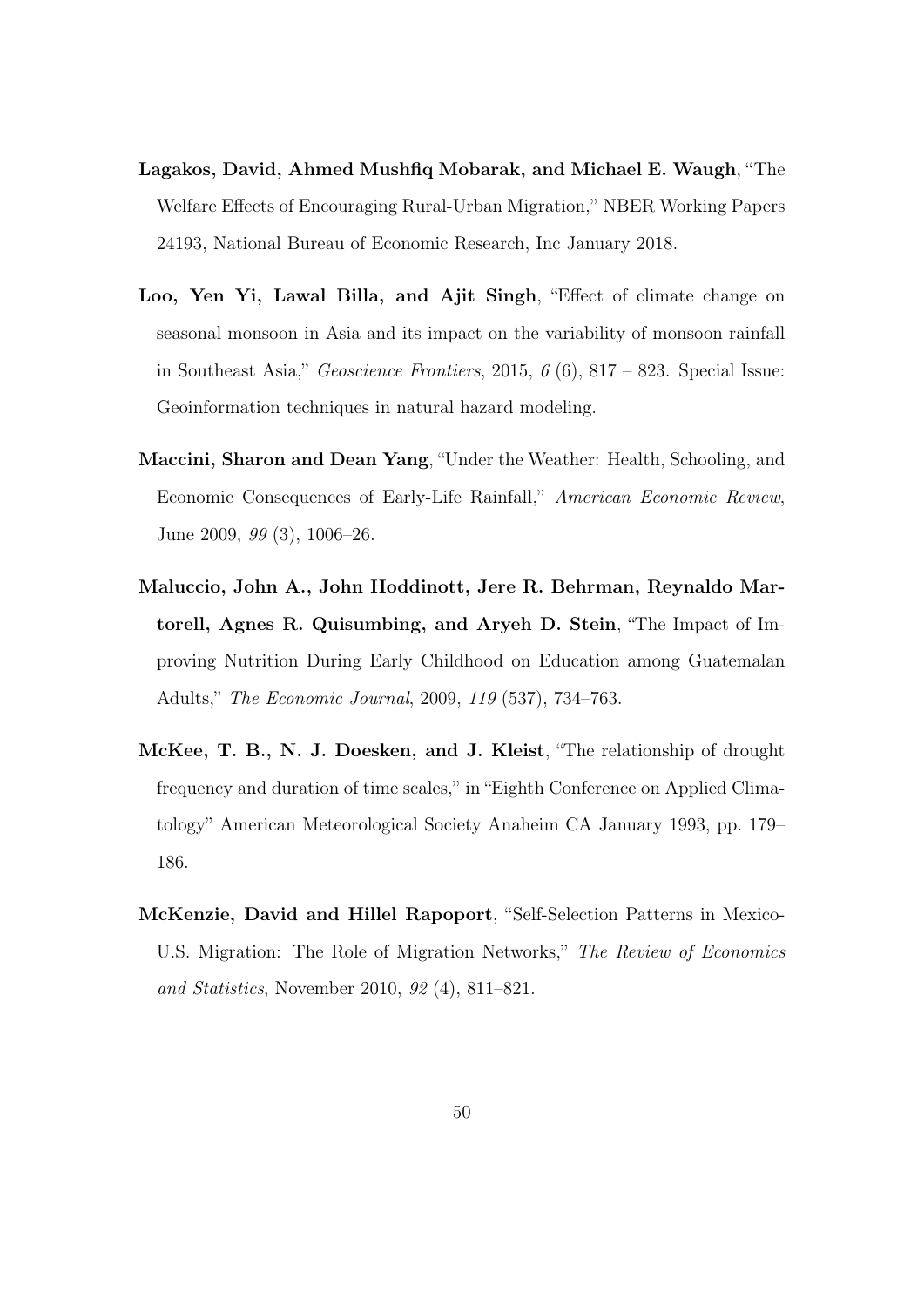- Menon, P., A. Deolalikar, and A. Bhaskar, "India state hunger index: Comparisons of hunger across states," Technical Report, International Food Policy Research Institute, Washington, D.C. 2008.
- Morduch, Jonathan, "Income Smoothing and Consumption Smoothing," Journal of Economic Perspectives, Summer 1995, 9 (3), 103–14.
- NABARD, "Annual Report 2017-18," Technical Report, National Bank for Agriculture and Rural Development, Mumbai 2018.
- Platteau, Jean-Philippe, Ombeline De Bock, and Wouter Gelade, "The Demand for Microinsurance: A Literature Review," World Development, 2017,  $94, 139 - 156.$
- Prasanna, V., "Impact of monsoon rainfall on the total foodgrain yield over India," Journal of Earth System Science, Jun 2014, 123 (5), 1129–1145.
- Premand, Patrick and Renos Vakis, "Do shocks affect poverty persistence? Evidence using welfare trajectories from Nicaragua," Well-Being and Social Pol $icy, 2010, 6(1), 95-129.$
- Rao, Shobha, Asawari N Kanade, Chittaranjan S Yajnik, and Caroline H D Fall, "Seasonality in maternal intake and activity influence offspring's birth size among rural Indian mothers—Pune Maternal Nutrition Study," International Journal of Epidemiology, 2009, 38 (4), 1094–1103.
- Rosenzweig, Mark R and Hans P Binswanger, "Wealth, Weather Risk and the Composition and Profitability of Agricultural Investments," Economic Journal, January 1993, 103 (416), 56–78.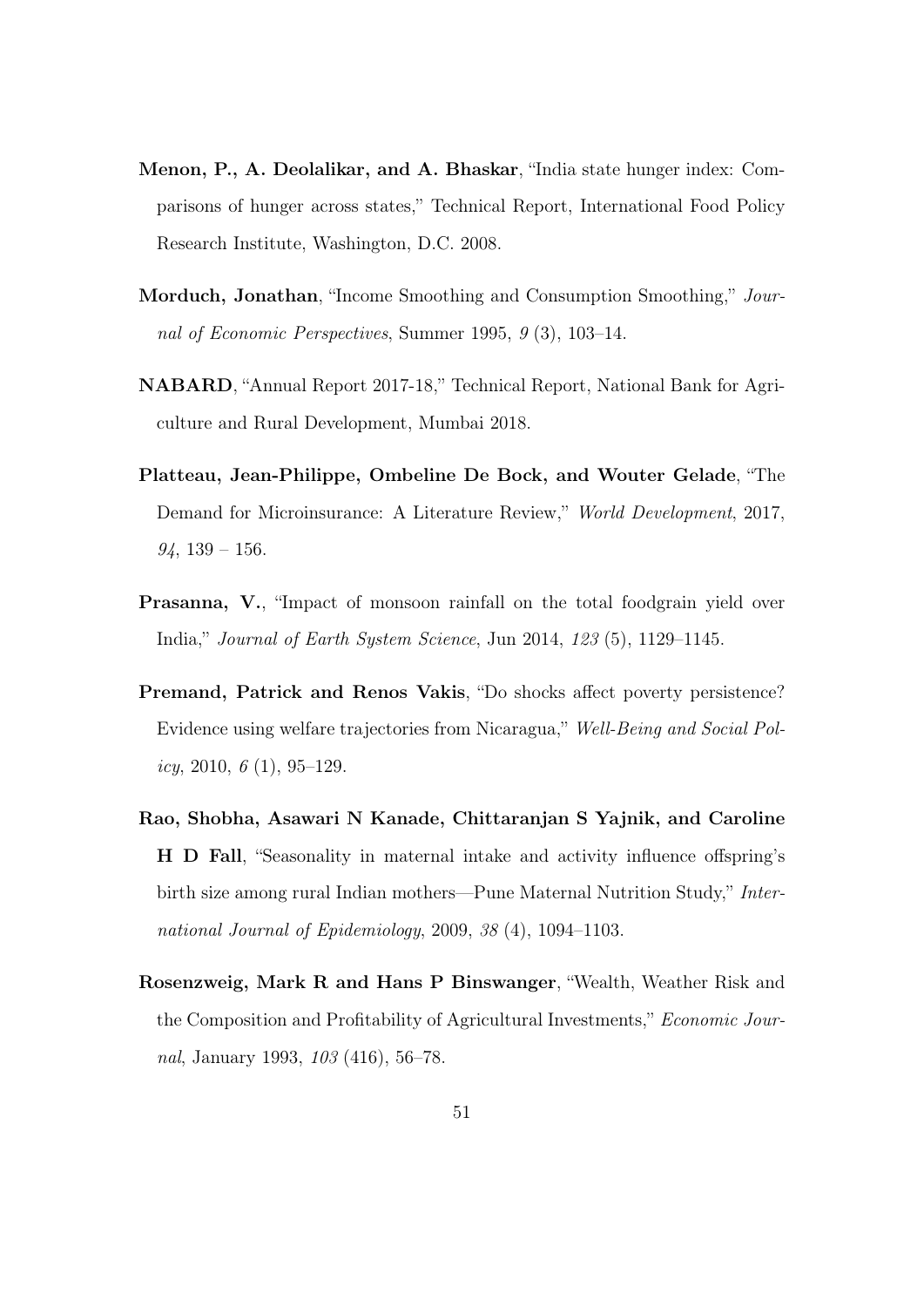- Singh, D., M. Tsiang, B. Rajaratnam, and N. S. Diffenbaugh, "Observed changes in extreme wet and dry spells during the South Asian summer monsoon season," Nature Climate Change, June 2014, 4, 456–461.
- Somville, Vincent and Lore Vandewalle, "Access to Banking, Savings and Consumption Smoothing in Rural India," IHEID Working Papers 09-2019, Economics Section, The Graduate Institute of International Studies June 2019.
- Tiwari, Sailesh, Hanan G. Jacoby, and Emmanuel Skoufias, "Monsoon Babies: Rainfall Shocks and Child Nutrition in Nepal," Economic Development and Cultural Change, 2017, 65 (2), 167–188.
- Townsend, Robert, "Risk and Insurance in Village India," Econometrica, May 1994, 62 (3), 539–91.
- Vanden Eynde, Oliver, "Targets of Violence: Evidence from India's Naxalite Conflict," The Economic Journal, 2018, 128 (609), 887–916.
- World Bank, Overcoming Drought, The World Bank, 2006.
- , "Development and Climate Change," World Development Report 2010, The World Bank 2010.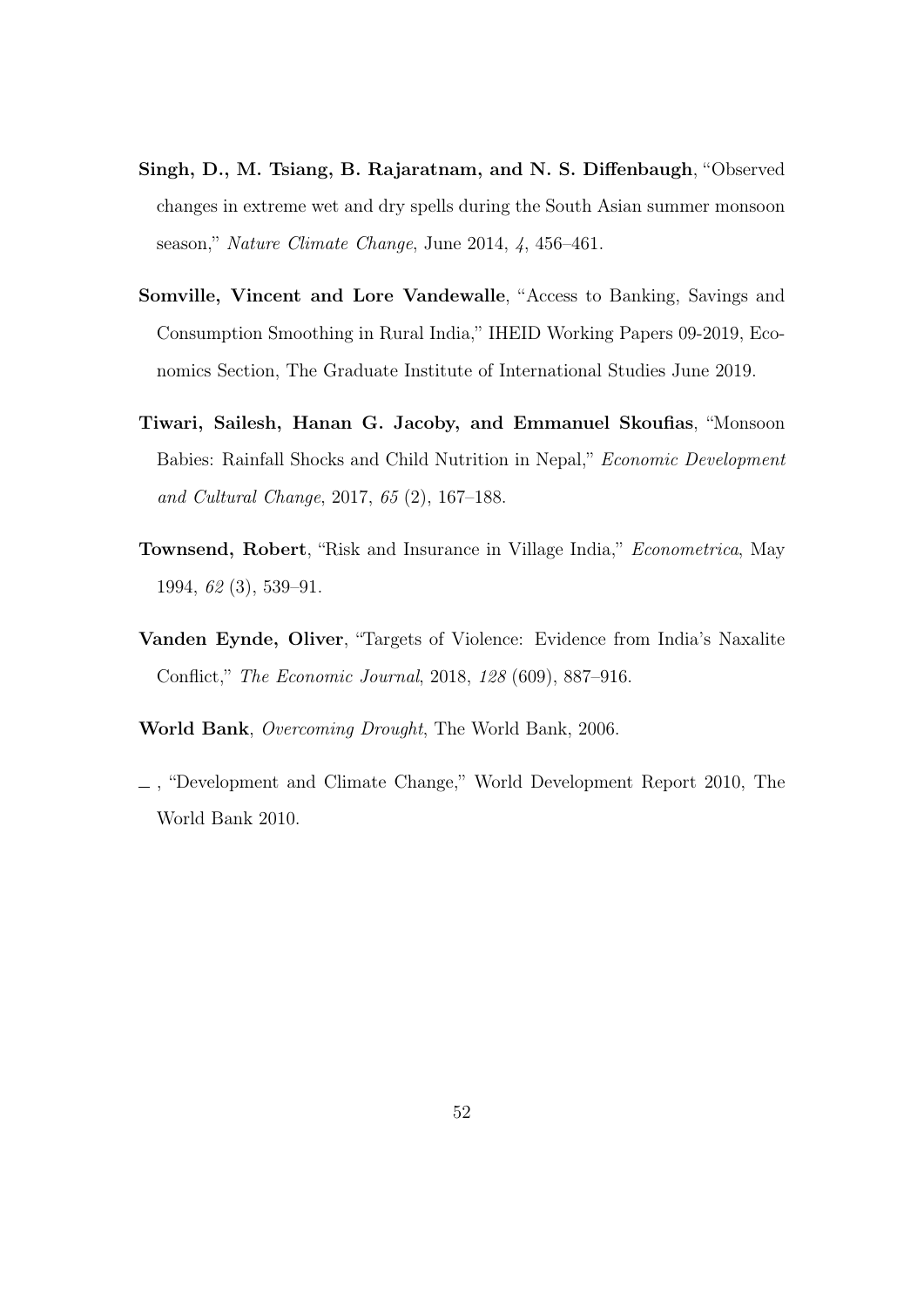# A Descriptive statistics about the sample

| Region    | District           | Village        | Type    |
|-----------|--------------------|----------------|---------|
| Northeast | $Banka^{\dagger}$  | Fattapathar    | Member  |
| Northeast | Banka†             | Kanibel        | Member  |
| Northeast | Banka <sup>†</sup> | Devhar         | Control |
| Northeast | Banka <sup>†</sup> | Bagmunda       | Member  |
| Northeast | Dumka.             | Gwalshimla     | Member  |
| Northeast | Dumka.             | Sitasal        | Member  |
| Northeast | Dumka.             | Tetriya        | Member  |
| Northeast | Dumka.             | Barhet         | Control |
| Northeast | Dumka              | Ranga          | Control |
| Central   | Hazaribagh         | Bigha          | Member  |
| Central   | Hazaribagh         | Debo           | Member  |
| Central   | Hazaribagh         | Ranik          | Member  |
| Central   | Hazaribagh         | Rupin          | Control |
| Central   | Koderma            | Garhai         | Member  |
| Central   | Koderma            | Irgobad        | Member  |
| Central   | Koderma            | Saanth         | Member  |
| Central   | Koderma            | Lariyadih      | Control |
| Southeast | E. Singhbhum       | Haldipokhar    | Member  |
| Southeast | E. Singhbhum       | Murasai        | Member  |
| Southeast | E. Singhbhum       | Pukhuria       | Member  |
| Southeast | E. Singhbhum       | Pathar Banga   | Control |
| Southeast | W. Singhbhum       | Baihatu        | Member  |
| Southeast | W. Singhbhum       | Chandra Jarki‡ | Member  |
| Southeast | W. Singhbhum       | Kera           | Member  |
| Southeast | W. Singhbhum       | Mermera.       | Member  |
| Southeast | W. Singhbhum       | Unchibita      | Member  |
| Southeast | W. Singhbhum       | Jarki          | Control |
| Southeast | W. Singhbhum       | Nakti          | Control |
| Southwest | Gumla              | Jaldega        | Member  |
| Southwest | Gumla              | Semra          | Member  |
| Southwest | Gumla              | Umra           | Member  |
| Southwest | Gumla              | Kurum          | Control |
| Southwest | Khunti             | Banabira       | Member  |
| Southwest | Khunti             | Bhandara       | Member  |
| Southwest | Khunti             | Udikel         | Member  |
| Southwest | Khunti             | Irud           | Control |
| Southwest | Khunti             | <b>Kamra</b>   | Control |

Table 12: Sample villages and district

 $Notes:$   $\quad$   $^\dagger$  Bihar.  $\quad$   $^\ddagger$  Chandra Jarki replaced Kera in round  $3$ due to insecurity reasons.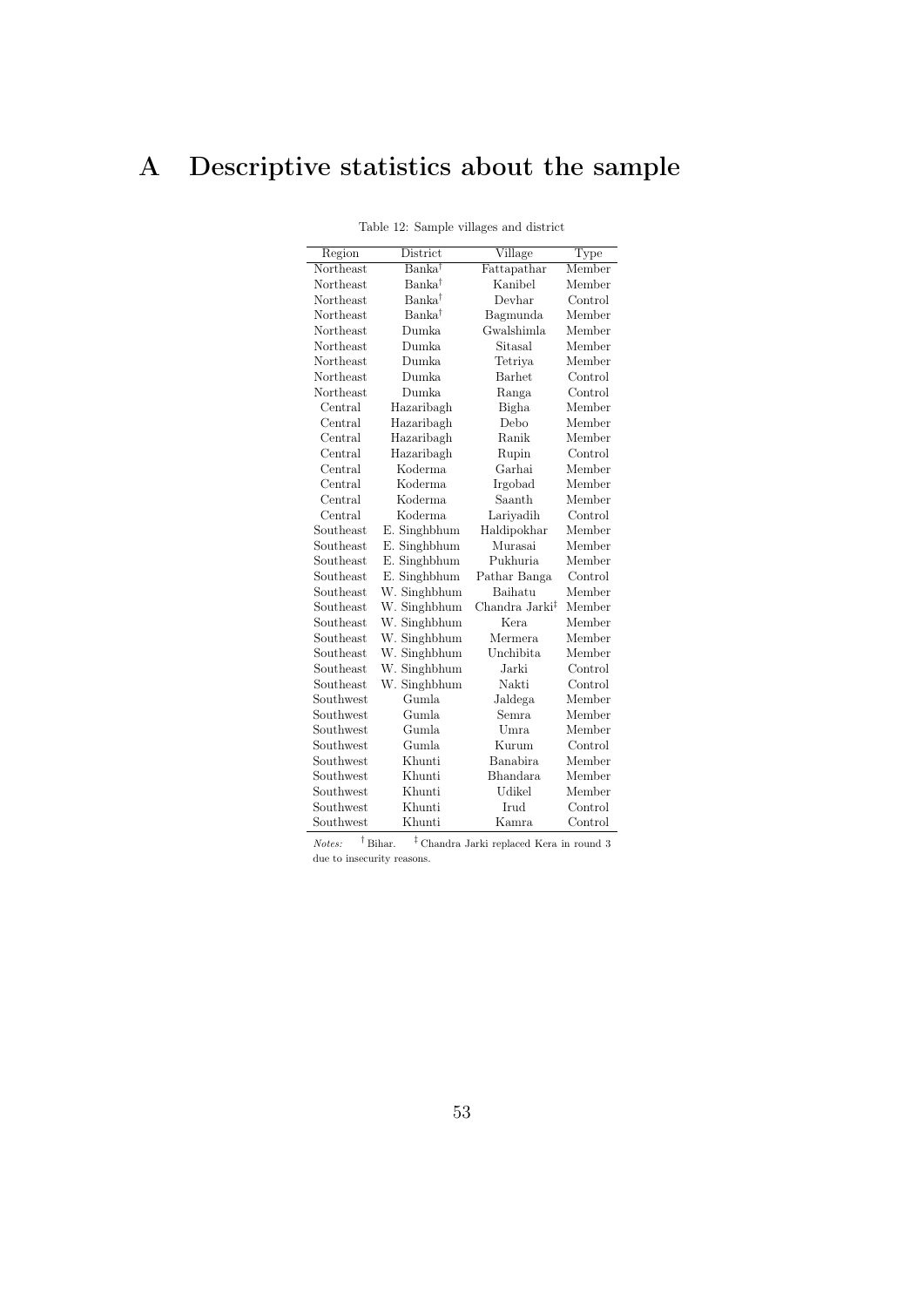Table 13: Baseline summary household-level statistics and balance check

|                                                        |       | Control Group |             | Treatment-Control |             |         |
|--------------------------------------------------------|-------|---------------|-------------|-------------------|-------------|---------|
|                                                        | Obs.  | Mean          | (std. err.) | Coeff.            | (std. err.) | p-value |
| Head's years of education                              | 1.051 | 2.93          | (0.35)      | 0.35              | (0.44)      | 0.437   |
| Spouse's years of education                            | 841   | 0.75          | (0.16)      | 0.26              | (0.22)      | 0.240   |
| Scheduled caste (SC)                                   | 1.051 | 0.061         | (0.022)     | 0.045             | (0.041)     | 0.281   |
| Scheduled tribe (ST)                                   | 1.051 | 0.430         | (0.109)     | $-0.053$          | (0.130)     | 0.683   |
| Below official poverty line                            | 1.050 | 0.444         | (0.067)     | 0.061             | (0.067)     | 0.374   |
| Land owned (acres)                                     | 1.048 | 1.758         | (0.275)     | 0.159             | (0.275)     | 0.566   |
| Hindu                                                  | 1.051 | 0.650         | (0.082)     | 0.030             | (0.100)     | 0.767   |
| Head's age                                             | 1.048 | 44.78         | (1.359)     | $-0.04$           | (1.577)     | 0.978   |
| Spouse's age                                           | 850   | 38.79         | (1.273)     | $-0.21$           | (1.428)     | 0.886   |
| Household size                                         | 1.051 | 5.73          | (0.264)     | $-0.09$           | (0.336)     | 0.786   |
| Participation rate to last Lokh Sabah elections $(\%)$ | 1.051 | 55.3          | (6.08)      | $-2.06$           | (6.95)      | 0.769   |

Data source: own 2004 household survey. Standard errors clustered at the village level in parentheses. Observations weighted according to sampling probabilities.

Table 14: Baseline summary village-level statistics and balance check

|                                                           |      | Control Group |                      |          | Treatment-Control    |         |
|-----------------------------------------------------------|------|---------------|----------------------|----------|----------------------|---------|
|                                                           | Obs. | Mean          | $(\text{std. err.})$ | Coeff.   | $(\text{std. err.})$ | p-value |
| 20-year (1990-2009) average annual precipitation $(mm)^1$ | 36   | 1468          | (1051)               | 46.3     | (127.8)              | 0.719   |
| Rain shock t (see def. in data section) <sup>1</sup>      | 36   | 0.25          | (0.127)              | $-0.01$  | (0.155)              | 0.949   |
| Rain shock t-1 (see def. in data section) <sup>1</sup>    | 36   | 0.50          | (0.148)              | $-0.06$  | (0.180)              | 0.740   |
| Population (# households) <sup>2</sup>                    | 36   | 178.8         | (70.8)               | 49.8     | (86.1)               | 0.567   |
| SC population $(\%)^2$                                    | 36   | 0.115         | (0.038)              | $-0.009$ | (0.046)              | 0.839   |
| ST population(%) <sup>2</sup>                             | 36   | 0.427         | (0.111)              | 0.014    | (0.135)              | 0.916   |
| Landless population $(\%)^2$                              | 36   | 0.229         | (0.073)              | 0.080    | (0.089)              | 0.374   |
| Illiterate population( $\%)^2$                            | 36   | 0.666         | (0.030)              | $-0.031$ | (0.036)              | 0.396   |
| Female illiterate population(%) <sup>2</sup>              | 36   | 0.783         | (0.030)              | $-0.024$ | (0.037)              | 0.513   |
| Farming population $(\%)^2$                               | 36   | 0.416         | (0.079)              | $-0.058$ | (0.096)              | 0.553   |
| Working gender-parity index <sup>2</sup>                  | 36   | 0.521         | (0.109)              | 0.025    | (0.133)              | 0.852   |
| Unemployment $(\%)^2$                                     | 36   | 0.344         | (0.074)              | $-0.016$ | (0.090)              | 0.859   |
| Female unemployment $(\%)^2$                              | 36   | 0.526         | (0.109)              | $-0.001$ | (0.132)              | 0.992   |
| Caste / tribe fractionalization <sup>3</sup>              | 36   | 0.557         | (0.078)              | $-0.028$ | (0.095)              | 0.768   |
| Language fractionalization <sup>3</sup>                   | 36   | 0.345         | (0.060)              | 0.023    | (0.072)              | 0.757   |
| Religious fractionalization <sup>3</sup>                  | 36   | 0.371         | (0.064)              | $-0.080$ | (0.077)              | 0.308   |
| Hinduism is main village religion <sup>4</sup>            | 36   | 0.631         | (0.098)              | $-0.013$ | (0.119)              | 0.912   |
| All-weather road reaches village <sup>4</sup>             | 36   | 0.227         | (0.088)              | $-0.042$ | (0.107)              | 0.698   |
| Electricity available in village <sup>4</sup>             | 36   | 0.330         | (0.129)              | 0.097    | (0.156)              | 0.540   |
| Irrigated land $(\%)^4$                                   | 36   | 12.5          | (3.43)               | $-0.06$  | (4.17)               | 0.989   |
| Distance to nearest bank $(km)^4$                         | 36   | 8.02          | (1.73)               | $-1.25$  | (2.10)               | 0.556   |
| Distance to nearest primary health center $(km)^4$        | 36   | 4.31          | (1.02)               | 1.13     | (1.25)               | 0.372   |
| Distance to nearest market $(km)^4$                       | 36   | 5.17          | (0.92)               | 0.09     | (1.13)               | 0.934   |
| Presence of a bus stop in village <sup>4</sup>            | 36   | 0.292         | (0.122)              | $-0.72$  | (0.149)              | 0.633   |
| Presence of a primary school in village <sup>4</sup>      | 36   | 0.75          | (0.106)              | $0.05\,$ | (0.129)              | 0.701   |
| Presence of a middle school in village <sup>4</sup>       | 36   | 0.292         | (0.122)              | 0.108    | (0.148)              | 0.4790  |
| Distance to nearest secondary school $(km)^3$             | 34   | 7.75          | (1.35)               | $-0.95$  | (1.64)               | 0.565   |

Data sources: <sup>1</sup> GPCC, <sup>2</sup> Census of India 2001, <sup>3</sup> own 2004 household survey, <sup>4</sup> own 2004 village survey.<br>Standard errors in parentheses. Fractionalization indexes give the probability that two randomly-drawn individu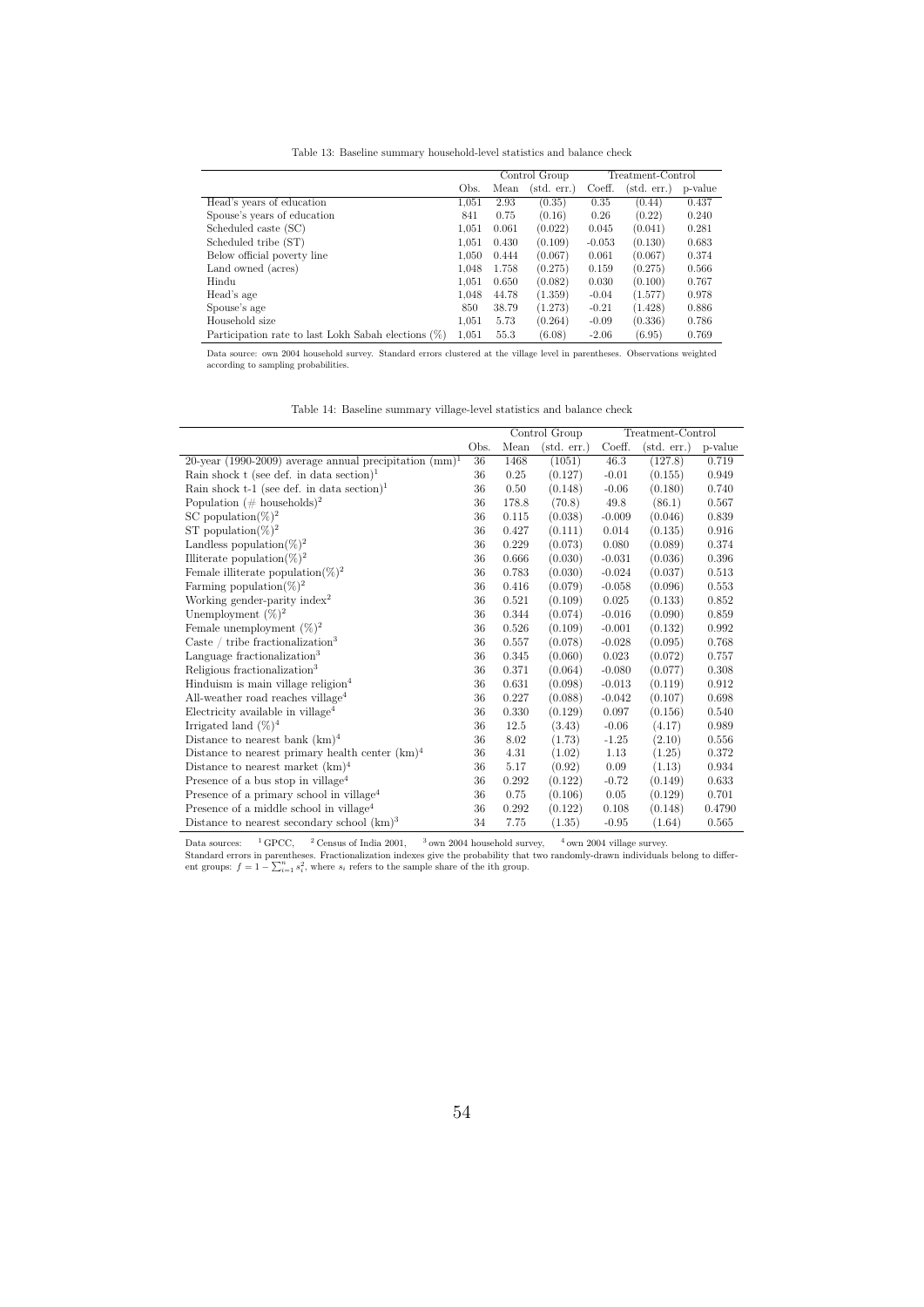# B Supplementary material

#### B.1 Agriculture: price channel

|                   | 1          | (2)              | (3)           | $\left(4\right)$ | (5)     | (6)               |           | (8)             |
|-------------------|------------|------------------|---------------|------------------|---------|-------------------|-----------|-----------------|
|                   |            | Rice (farm-gate) | Rice (market) |                  |         | Tomatoes (market) |           | Onions (market) |
| Rain              | $-1.269**$ |                  | $-0.393*$     |                  | 1.476*  |                   | $0.971**$ |                 |
|                   | (0.502)    |                  | (0.216)       |                  | (0.757) |                   | (0.370)   |                 |
| Rain shock        |            | $0.651***$       |               | $0.200*$         |         | $-0.739**$        |           | $-0.532**$      |
|                   |            | (0.227)          |               | (0.105)          |         | (0.317)           |           | (0.206)         |
| Observations      | 2513       | 2513             | 3030          | 3030             | 2860    | 2860              | 2861      | 2861            |
| Mean of dep. var. | 4.9        | 4.9              | 9.9           | 9.9              | 6.2     | 6.2               | 13.3      | 13.3            |

Table 15: Agricultural market prices

Farm-gate and market prices are the median prices reported by producers and consumers (respect.) in each village-round. OLS estimation. All equations include a constant, round (time) and village fixed effects. Std errors clustered at the village level in parentheses (\*p<0.10, \*\*p<0.05, \*\*\*p<0.01).

#### B.2 Credit

Table 16: Average conditions of different loan options (2004-2009)

|                                      | SHG   | Moneylender | Neighbor | Relative | Bank   |
|--------------------------------------|-------|-------------|----------|----------|--------|
| interest rate $(\%$ monthly)         | 2.4   | 8.1         | 3.3      | 2.2      | 2.9    |
| amount (INR)                         | 1.271 | 3.238       | 3.052    | 3,673    | 11,182 |
| duration (months)                    | 7.0   | 8.7         | 7.0      | 9.0      | 20.3   |
| frequency current SHG members $(\%)$ | 87.4  | 3.1         | 2.9      | 3.3      | 2.9    |
| frequency other households $(\%)$    | 9.6   | 30.5        | 26.9     | 24.8     | 4.6    |
| number of loans                      | 3.156 | 473         | 422      | 413      | 73     |

Figure 4 displays the the distribution of the net annual position of SHG members - i.e. the sum of the regular deposits over the year (excluding loan repayment) minus the sum of loans, one year after a monsoon below or above median.<sup>35</sup> Strikingly, the distributions appear very similar in good and bad years.<sup>36</sup> Moreover,

<sup>35</sup>SHGs keep two separate accounts fro each member, one for the regular deposits and one for the loans taken and repaid. It is only if there is a problem of repayment that the savings account is used to absorb the debt.

<sup>36</sup>A fixed-effect regression of SHG net position on rain deficit of the form of equation (1) gives positive and insignificant estimates.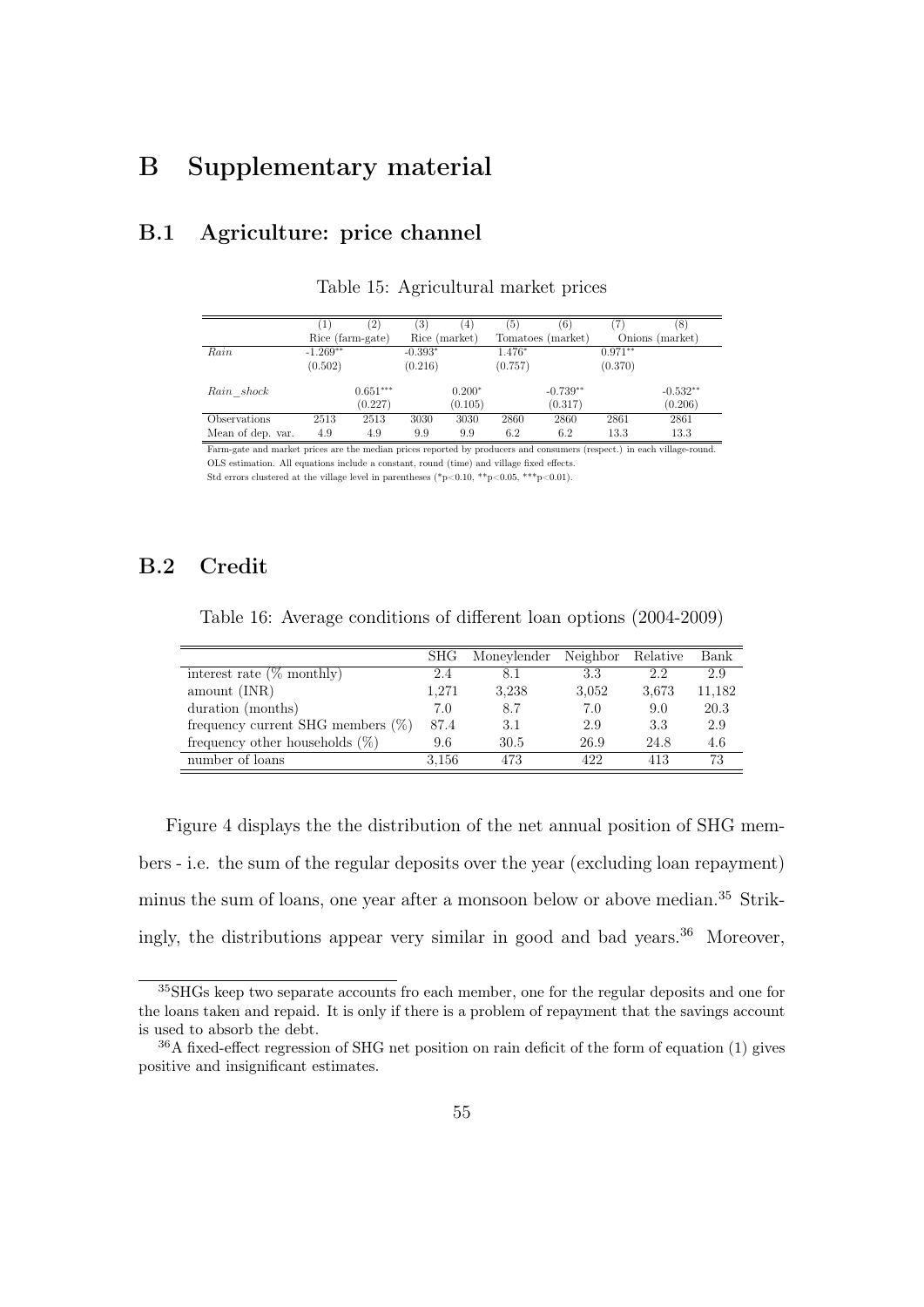both distributions are centered around zero, s.t. the most frequent pattern is to fully collaterize SHG loans over the year. Indeed, more than half of SHG members display a net position comprised between -500 and +500 Rupees. This can be explained by the policy of requiring small deposits at every meeting, which is usually fairly strictly followed. With weekly deposits of 10 Rupees, it leads in any case to yearly savings of about 400 Rupees minimum. Yet, this is of course not true for all members: there is an important mass of net contributors to the group and another larger mass of net borrowers.

Figure 4: Net SHG position and monsoon intensity in t-1: Kernel density estimate



Another aspect of SHG resilience is the evolution of repayment performances (though the previous discussion implies that groups break even only with savings, at least for the modal member). Table 17 displays some statistics about repayment performance. Outright defaults are extremely rare in our data. By contrast, delays in repayment are frequent. I observe that a bad monsoon affects negatively the promptitude of repayment of SHG loans but not of other loans. In fact, other loans tend to display better repayment performances in case of bad rain, which is likely to come from a stricter selection of borrowers and harsher loan recovery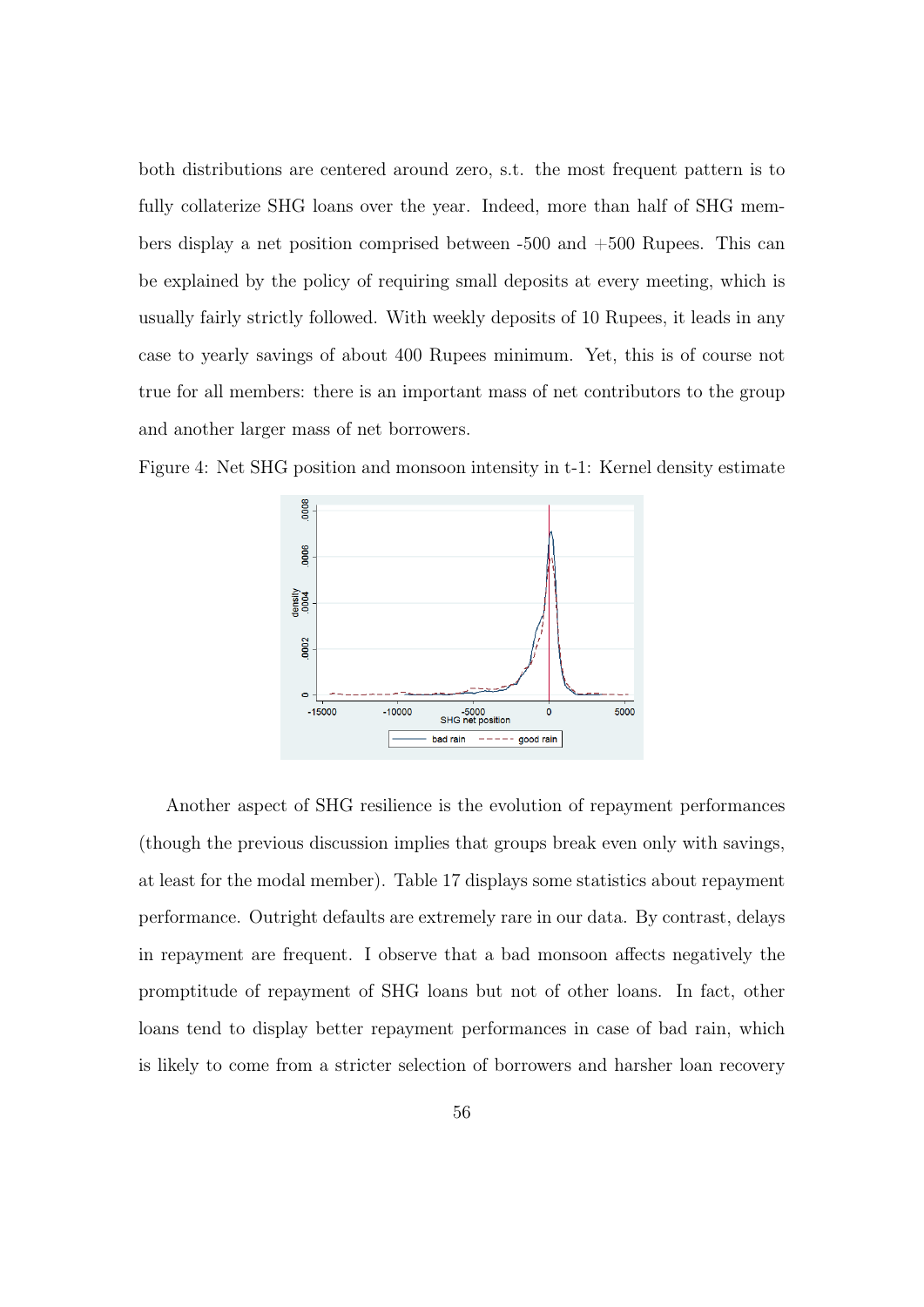practices in period of fund scarcity. This is in line with the fact that contractual duration decreases sharply in bad years for those loans. As a consequence, despite the extension of the repayment period, the availability of savings implies that bad rainfall shocks have no major consequence on SHGs' sustainability.

|                                      |      | Bad monsoon in t-1                          | Good monsoon in t-1 |      |  |
|--------------------------------------|------|---------------------------------------------|---------------------|------|--|
|                                      |      | SHG loans Other loans SHG loans Other loans |                     |      |  |
| Default $(\%)$                       | 1.32 | 0.62                                        | 0.67                | 1.01 |  |
| Late repayment $(\%)^{\dagger}$      | 40.9 | 27.8                                        | 28.9                | 38.4 |  |
| Median contractual duration (months) |      |                                             |                     |      |  |
| Nb. of loans                         | 1349 | 630                                         | 1752                |      |  |

Table 17: Borrowing: average loan repayment performance

Good and bad monsoons refer to June-August rainfall in year t-1 respectively above and below the historical district average.  $\qquad$  † Late repayment is equal to one in case (time to repay > contractual duration) if the loan is repaid or (time elapsed from the date of borrowing > contractual duration) if the loan is not repaid (and is equal to zero otherwise).

|                                      | (1)        | (2)                   | (3)          | (4)           | (5)          | (6)                     | (7)        | (8)           |  |
|--------------------------------------|------------|-----------------------|--------------|---------------|--------------|-------------------------|------------|---------------|--|
|                                      |            | Borrowing probability |              |               |              | Log total credit $(+1)$ |            |               |  |
|                                      |            | Immediately           |              | Lean season   |              | Immediately             |            | Lean season   |  |
| Relevant monsoon episode:            |            | t                     |              | $t-1$         |              | t                       | $t-1$      |               |  |
| A. Log rainfall                      |            |                       |              |               |              |                         |            |               |  |
| Rain                                 | $-0.00106$ | 0.00515               | $0.197**$    | $0.218**$     | $-0.0847$    | $-0.0817$               | $1.213*$   | $1.293*$      |  |
|                                      | (0.0494)   | (0.0510)              | (0.0974)     | (0.100)       | (0.330)      | (0.334)                 | (0.650)    | (0.664)       |  |
| $Rain * Treat$                       | $-0.0142$  | $-0.0163$             | $-0.257**$   | $-0.292***$   | $-0.0969$    | $-0.0697$               | $-1.398**$ | $-1.565**$    |  |
|                                      | (0.0554)   | (0.0574)              | (0.107)      | (0.109)       | (0.372)      | (0.379)                 | (0.693)    | (0.700)       |  |
| B. Negative rainfall shock (drought) |            |                       |              |               |              |                         |            |               |  |
| Rain shock                           | $-0.0215$  | $-0.0232$             | $-0.0352$    | $-0.0391$     | $-0.0983$    | $-0.0883$               | $-0.240$   | $-0.260$      |  |
|                                      | (0.0251)   | (0.0256)              | (0.0359)     | (0.0367)      | (0.164)      | (0.165)                 | (0.238)    | (0.243)       |  |
| Rain shock * Treat                   | 0.0178     | 0.0213                | $0.0926***$  | $0.106***$    | 0.0975       | 0.101                   | $0.486**$  | $0.555***$    |  |
|                                      | (0.0297)   | (0.0305)              | (0.0352)     | (0.0354)      | (0.195)      | (0.198)                 | (0.223)    | (0.223)       |  |
| Village FE                           | yes        | no                    | yes          | $\mathbf{no}$ | yes          | $\mathbf{n}$            | yes        | $\mathbf{no}$ |  |
| Household FE                         | no         | yes                   | $\mathbf{n}$ | yes           | $\mathbf{n}$ | yes                     | no         | yes           |  |
| Observations                         | 3189       | 3193                  | 3189         | 3193          | 3188         | 3192                    | 3188       | 3192          |  |
| Mean of dep. var. in control group   | 0.102      | 0.102                 | 0.102        | 0.102         | 167          | 167                     | 167        | 167           |  |
| Mean of dep. var. in treated group   | 0.155      | 0.155                 | 0.155        | 0.155         | 200          | 200                     | 200        | 200           |  |

Table 18: Credit (June to December) for consumption purpose

OLS estimation. Std errors clustered at the household level in parentheses  $(*p<0.10, **p<0.05, **p<0.01)$ .

Observations are weighted in order to account for different sampling probabilities.

All equations include a constant, round (time) fixed effects, and household controls / family size (with hh. FE).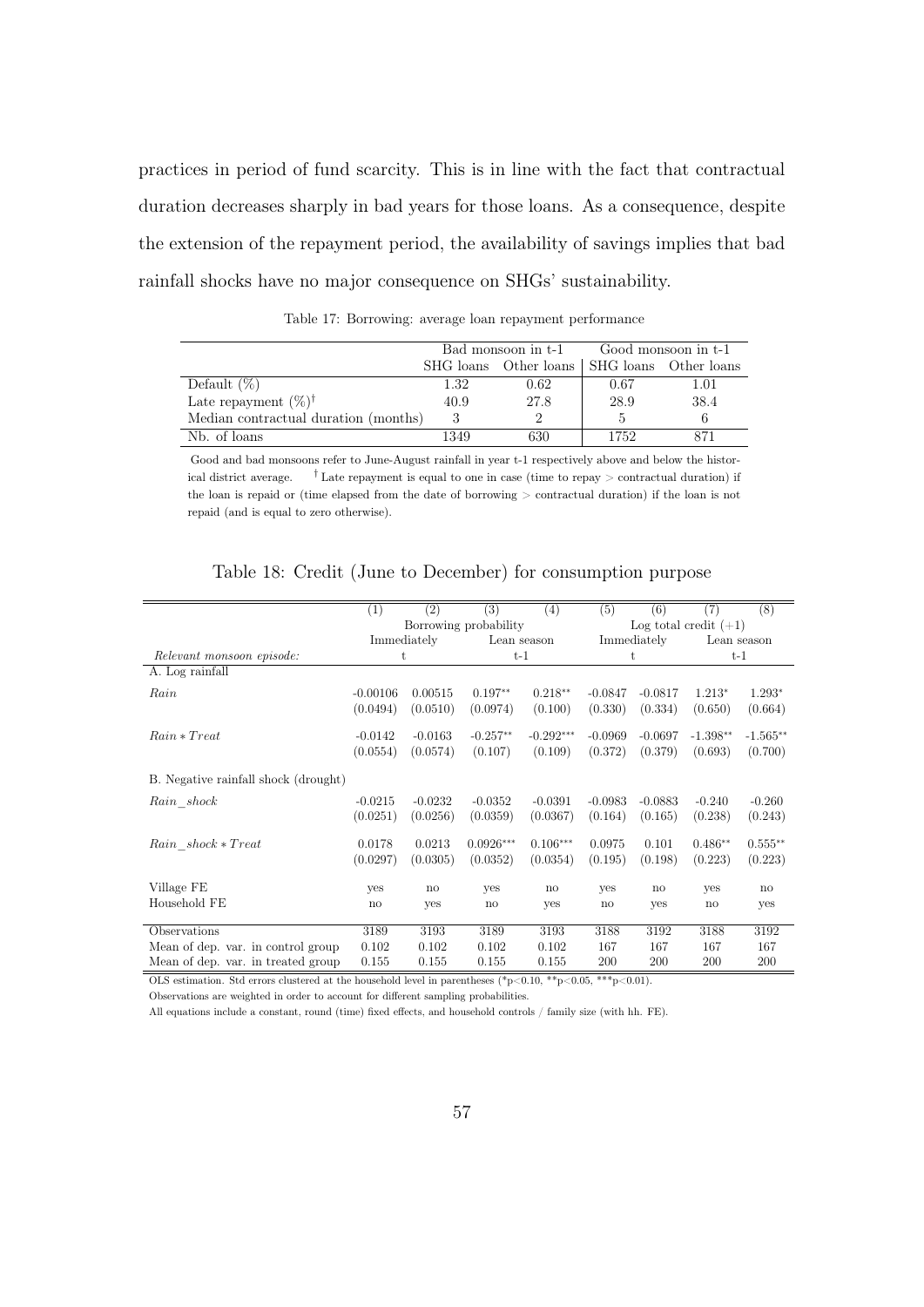|                                      | (1)                    | (2)                   | (3)        | (4)         | (5)         | (6)        | (7)                     | (8)          |  |  |
|--------------------------------------|------------------------|-----------------------|------------|-------------|-------------|------------|-------------------------|--------------|--|--|
|                                      |                        | Borrowing probability |            |             |             |            | Log total credit $(+1)$ |              |  |  |
|                                      |                        | Immediately           |            | Lean season | Immediately |            | Lean season             |              |  |  |
| Relevant monsoon episode:            |                        | t                     |            | $t-1$       |             | t          | $t-1$                   |              |  |  |
| A. Log rainfall                      |                        |                       |            |             |             |            |                         |              |  |  |
| Rain                                 | $0.123**$              | $0.126**$             | 0.129      | 0.0802      | $0.812*$    | $0.825*$   | 0.685                   | 0.369        |  |  |
|                                      | (0.0583)               | (0.0583)              | (0.105)    | (0.105)     | (0.428)     | (0.429)    | (0.725)                 | (0.716)      |  |  |
| $Rain * Treat$                       | $-0.148**$             | $-0.150**$            | $-0.184$   | $-0.145$    | $-1.031**$  | $-1.033**$ | $-1.039$                | $-0.774$     |  |  |
|                                      | (0.0626)               | (0.0632)              | (0.113)    | (0.114)     | (0.458)     | (0.463)    | (0.770)                 | (0.771)      |  |  |
| B. Negative rainfall shock (drought) |                        |                       |            |             |             |            |                         |              |  |  |
| Rain shock                           | $-0.0769**$            | $-0.0810***$          | $-0.0766*$ | $-0.0743*$  | $-0.535**$  | $-0.561**$ | $-0.428$                | $-0.411$     |  |  |
|                                      | (0.0299)               | (0.0299)              | (0.0396)   | (0.0408)    | (0.223)     | (0.224)    | (0.288)                 | (0.296)      |  |  |
| $Rain\_shock * Treat$                | $0.0882***$            | $0.0887***$           | $0.0776**$ | $0.0684*$   | $0.621**$   | $0.620**$  | $0.481*$                | 0.430        |  |  |
|                                      | (0.0336)               | (0.0338)              | (0.0388)   | (0.0398)    | (0.247)     | (0.250)    | (0.273)                 | (0.279)      |  |  |
| Village FE                           | yes                    | $\mathbf{n}$          | yes        | no          | yes         | no         | yes                     | $\mathbf{n}$ |  |  |
| Household FE                         | $\mathbf{n}\mathbf{o}$ | yes                   | no         | yes         | no          | yes        | no                      | yes          |  |  |
| Observations                         | 3189                   | 3193                  | 3189       | 3193        | 3188        | 3192       | 3188                    | 3192         |  |  |
| Mean of dep. var. in control group   | 0.102                  | 0.102                 | 0.102      | 0.102       | 167         | 167        | 167                     | 167          |  |  |
| Mean of dep. var. in treated group   | 0.155                  | 0.155                 | 0.155      | 0.155       | 200         | 200        | 200                     | 200          |  |  |

#### Table 19: Credit (June to December) for business / work purpose

OLS estimation. Std errors clustered at the household level in parentheses  $(*p<0.10, **p<0.05, **p<0.01)$ .

Observations are weighted in order to account for different sampling probabilities.

All equations include a constant, round (time) fixed effects, and household controls / family size (with hh. FE).

## B.3 Migration and credit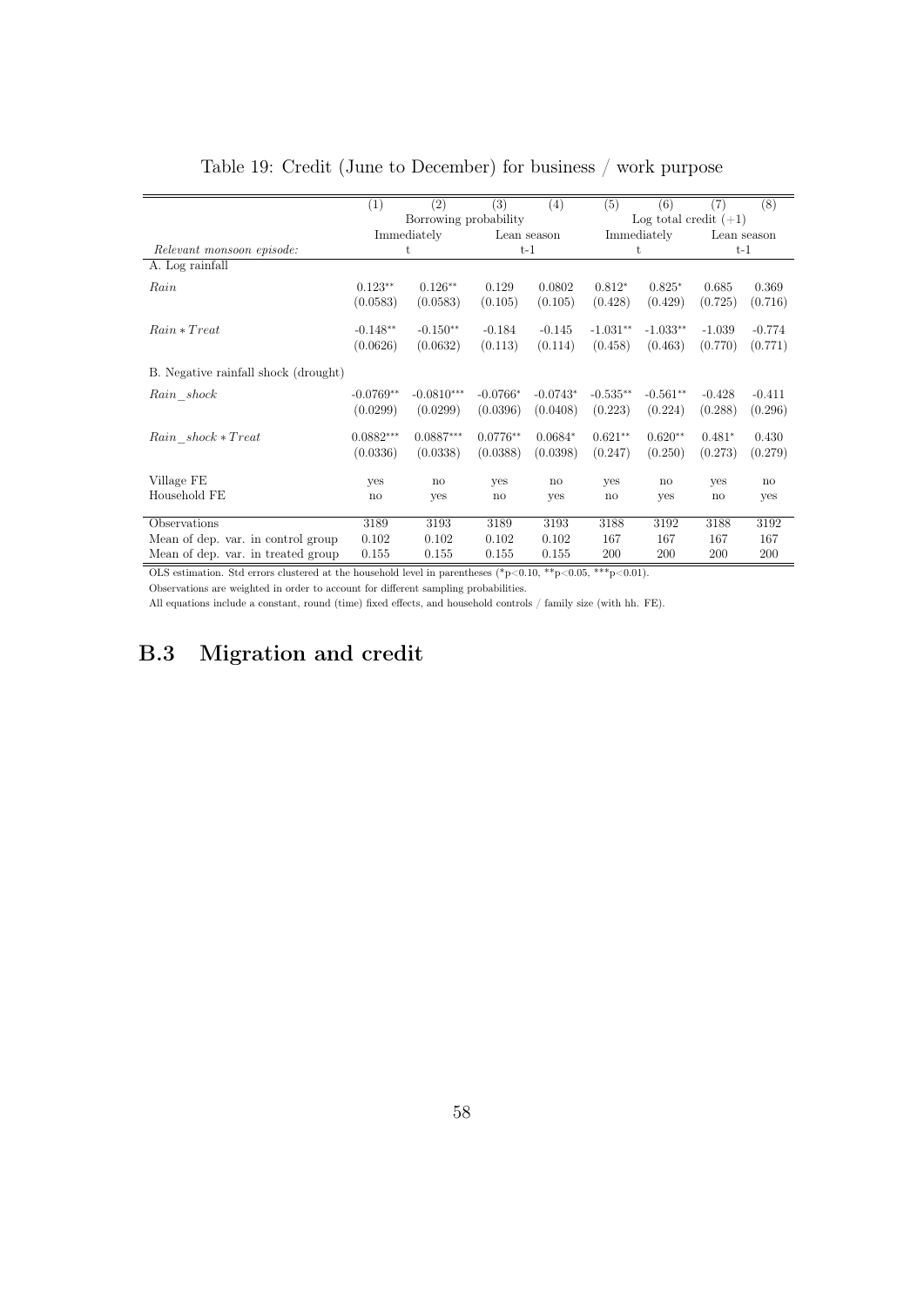|                                    | (1)                   | $\left( 2\right)$ | (3)          | (4)                          | (5)         | (6)                          |
|------------------------------------|-----------------------|-------------------|--------------|------------------------------|-------------|------------------------------|
|                                    | Migration probability |                   |              | Log total mig. income $(+1)$ |             | Log total remittances $(+1)$ |
| Relevant monsoon episode:          |                       |                   |              | t.                           |             |                              |
| Rain shock                         | $-0.00891$            | 0.00696           | $-0.0812$    | 0.0137                       | $-0.0624$   | 0.0563                       |
|                                    | (0.0164)              | (0.0166)          | (0.147)      | (0.151)                      | (0.131)     | (0.134)                      |
| Credit sepnov                      | $-0.00674**$          | $-0.000132$       | $-0.0633**$  | $-0.0154$                    | $-0.0529**$ | $-0.0111$                    |
|                                    | (0.00304)             | (0.00393)         | (0.0268)     | (0.0352)                     | (0.0236)    | (0.0322)                     |
| $Credit$ junsep $* Rain$ shock     | $0.0143***$           | $0.00992*$        | $0.0992**$   | $0.0817*$                    | $0.0994***$ | 0.0644                       |
|                                    | (0.00480)             | (0.00561)         | (0.0396)     | (0.0492)                     | (0.0366)    | (0.0447)                     |
| Village FE                         | yes                   | $\mathbf{n}$      | yes          | no                           | yes         | $\mathbf{n}$                 |
| Household FE                       | $\mathbf{n}$          | yes               | $\mathbf{n}$ | yes                          | no          | yes                          |
| Observations                       |                       |                   |              |                              |             |                              |
|                                    | 3189                  | 3193              | 3188         | 3192                         | 3188        | 3192                         |
| Mean of dep. var. in control group | 0.133                 | 0.133             | 984          | 984                          | 421         | 421                          |
| Mean of dep. var. in treated group | 0.141                 | 0.141             | 1129         | 1129                         | 569         | 569                          |

Table 20: Seasonal migration and credit

OLS estimation. Std errors clustered at the household level in parentheses  $(*p<0.10, **p<0.05, **p<0.01)$ .

Observations are weighted in order to account for different sampling probabilities.

All equations include a constant, round (time) fixed effects, and household controls / family size (with hh. FE).

|  | Table 21: Seasonal migration and credit |  |
|--|-----------------------------------------|--|
|  |                                         |  |

|                                    | (1)          | (2)                   | (3)                    | (4)                          | (5)          | (6)                          |
|------------------------------------|--------------|-----------------------|------------------------|------------------------------|--------------|------------------------------|
|                                    |              | Migration probability |                        | Log total mig. income $(+1)$ |              | Log total remittances $(+1)$ |
| Relevant monsoon episode:          |              |                       |                        | t                            |              |                              |
| Rain shock                         | $-0.0404$    | $-0.0271$             | $-0.373*$              | $-0.285$                     | $-0.383*$    | $-0.279$                     |
|                                    | (0.0250)     | (0.0253)              | (0.223)                | (0.228)                      | (0.202)      | (0.204)                      |
| Rain shock * Treat                 | 0.0412       | 0.0451                | 0.382                  | 0.395                        | $0.419*$     | $0.444*$                     |
|                                    | (0.0278)     | (0.0281)              | (0.246)                | (0.250)                      | (0.224)      | (0.227)                      |
| Credit sepnov                      | $-0.00663**$ | 0.0000952             | $-0.0623**$            | $-0.0134$                    | $-0.0519**$  | $-0.00887$                   |
|                                    | (0.00303)    | (0.00393)             | (0.0268)               | (0.0353)                     | (0.0236)     | (0.0322)                     |
| $Credit$ junsep $* Rain$ shock     | $0.0141***$  | $0.00942*$            | $0.0968**$             | 0.0772                       | $0.0967***$  | 0.0594                       |
|                                    | (0.00480)    | (0.00562)             | (0.0396)               | (0.0492)                     | (0.0365)     | (0.0448)                     |
| Village FE                         | yes          | $\mathbf{n}$          | yes                    | $\mathbf{n}$                 | yes          | $\mathbf{n}$                 |
| Household FE                       | no           | yes                   | $\mathop{\mathrm{no}}$ | yes                          | $\mathbf{n}$ | yes                          |
| Observations                       | 3189         | 3193                  | 3188                   | 3192                         | 3188         | 3192                         |
|                                    |              |                       |                        |                              |              |                              |
| Mean of dep. var. in control group | 0.133        | 0.133                 | 984                    | 984                          | 421          | 421                          |
| Mean of dep. var. in treated group | 0.141        | 0.141                 | 1129                   | 1129                         | 569          | 569                          |

OLS estimation. Std errors clustered at the household level in parentheses  $(*p<0.10, **p<0.05, **p<0.01)$ .

Observations are weighted in order to account for different sampling probabilities.

All equations include a constant, round (time) fixed effects, and household controls / family size (with hh. FE).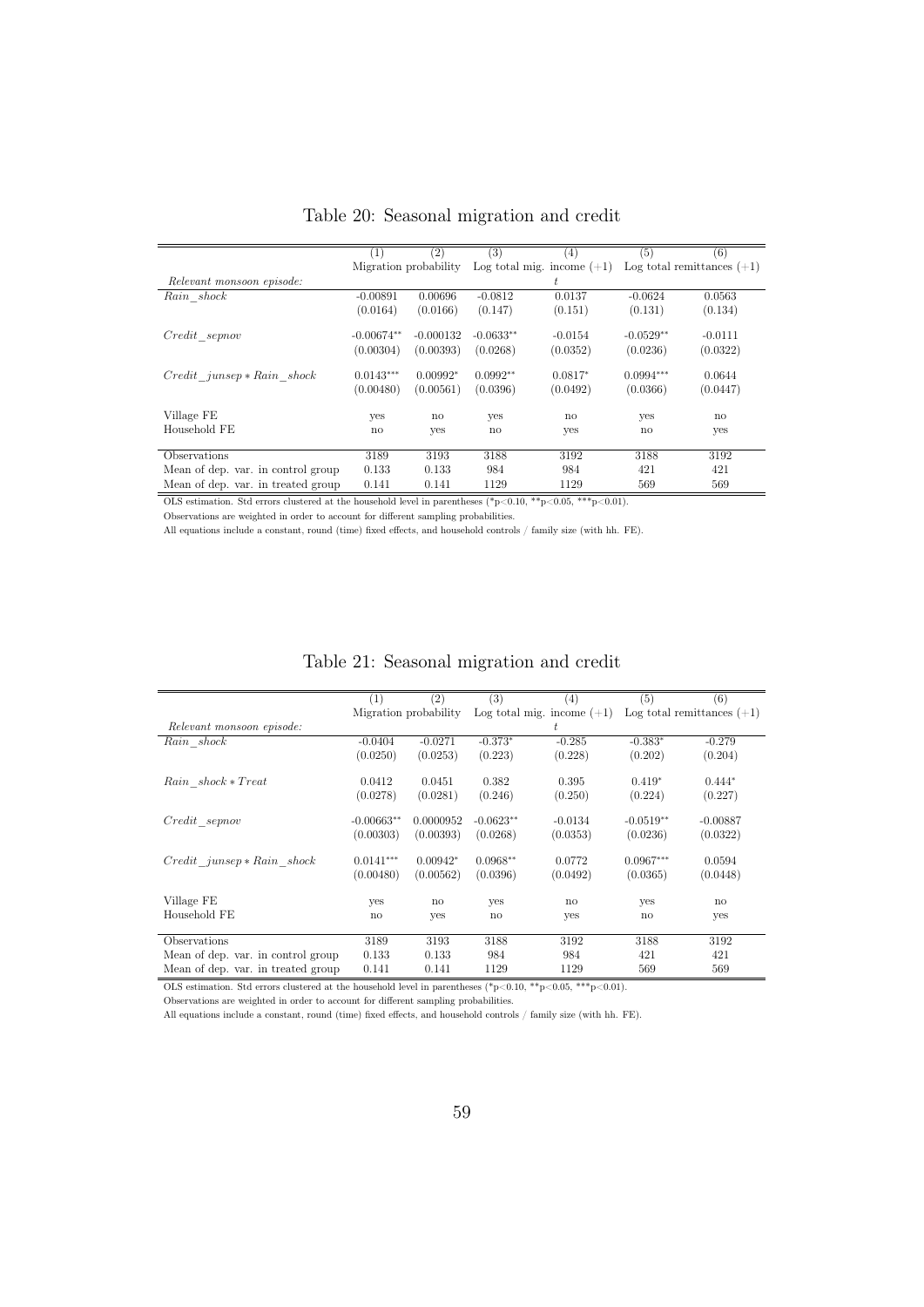# C Robustness tests

|  | Table 22: Rice production: specification test (rain $t+1$ ) |  |  |  |  |
|--|-------------------------------------------------------------|--|--|--|--|
|--|-------------------------------------------------------------|--|--|--|--|

|                                    | (1)          | (2)                    | (3)          | (4)                   | (5)          | (6)             |
|------------------------------------|--------------|------------------------|--------------|-----------------------|--------------|-----------------|
|                                    |              | Log yields $(kg/acre)$ |              | Sufficiency gap ratio |              | Proportion sold |
| A. Log rainfall                    |              |                        |              |                       |              |                 |
| R                                  | 0.219        | 0.207                  | $-0.00698$   | $-0.0113$             | 0.0139       | 0.0125          |
|                                    | (0.160)      | (0.170)                | (0.0520)     | (0.0522)              | (0.0147)     | (0.0151)        |
| $Rain * Treat$                     | $-0.237$     | $-0.177$               | 0.0545       | 0.0606                | $-0.0274**$  | $-0.0243**$     |
|                                    | (0.155)      | (0.164)                | (0.0506)     | (0.0513)              | (0.0118)     | (0.0124)        |
| B. Rainfall shock                  |              |                        |              |                       |              |                 |
| Rain shock                         | $-0.0836$    | $-0.0815$              | 0.0114       | 0.00321               | $-0.0128$    | $-0.00913$      |
|                                    | (0.0940)     | (0.0988)               | (0.0327)     | (0.0329)              | (0.0107)     | (0.0111)        |
| Rain shock * Treat                 | 0.0817       | 0.0494                 | $-0.0349$    | $-0.0335$             | 0.0136       | 0.0111          |
|                                    | (0.0891)     | (0.0934)               | (0.0312)     | (0.0313)              | (0.00896)    | (0.00927)       |
| Village FE                         | yes          | $\mathbf{n}$           | yes          | no                    | yes          | $\mathbf{n}$    |
| Household FE                       | $\mathbf{n}$ | yes                    | $\mathbf{n}$ | yes                   | $\mathbf{n}$ | yes             |
| Observations                       | 2421         | 2424                   | 3189         | 3193                  | 2444         | 2448            |
| Mean of dep. var. in control group | 741          | 741                    | 0.41         | 0.41                  | 0.02         | 0.02            |

OLS estimation. Std errors clustered at the household level in parentheses (\*p<0.10, \*\*p<0.05, \*\*\*p<0.01).

Observations are weighted in order to account for different sampling probabilities.

All equations include a constant, round (time) fixed effects, and household controls / family size (with hh. FE). sufficiency gap ratio is calculated for each household as:  $\max\left(0; \frac{135-per\_capita\_rice\_production}{135}\right)$ .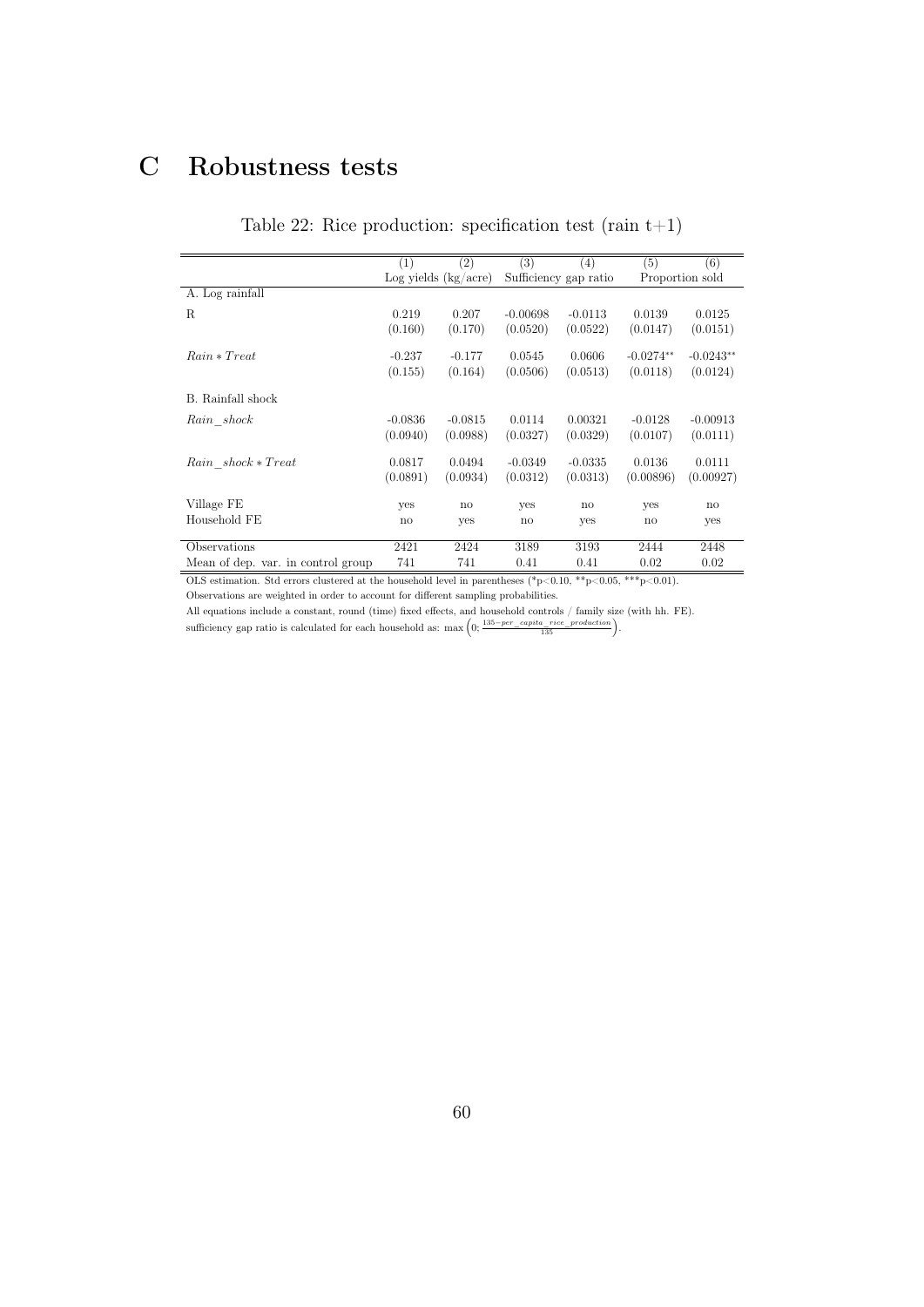| (1)         | $\left( 2\right)$ | (3)                             | (4)          |  |
|-------------|-------------------|---------------------------------|--------------|--|
|             |                   | Animal protein consumption      |              |  |
|             | $t-1$             | t                               |              |  |
| $-1.145***$ | $-1.237***$       | $-462.6***$                     | $-411.2**$   |  |
| (0.317)     | (0.320)           | (162.7)                         | (163.9)      |  |
| 0.531       | $0.652*$          | 224.8                           | 176.6        |  |
| (0.338)     | (0.342)           | (189.7)                         | (191.6)      |  |
| yes         | $\mathbf{n}$      | yes                             | $\mathbf{n}$ |  |
| no          | yes               | $\mathbf{n}\mathbf{o}$          | yes          |  |
|             |                   |                                 |              |  |
|             |                   |                                 | 3184         |  |
| 10.6        | 10.6              | 1130                            | 1130         |  |
| 10.8        | 10.8              | 1180                            | 1180         |  |
|             | 3169              | Months with enough food<br>3173 | 3180         |  |

Table 23: Food security: extreme shocks

OLS estimation. Std errors clustered at the household level in parentheses  $(*p<0.10, **p<0.05, **p<0.01)$ . Observations are weighted in order to account for different sampling probabilities.

All equations include a constant, round (time) fixed effects, and household controls  $/$  family size (with hh. FE). Animal protein consumption is the annualized monetary value of eggs, fish and meat consumption.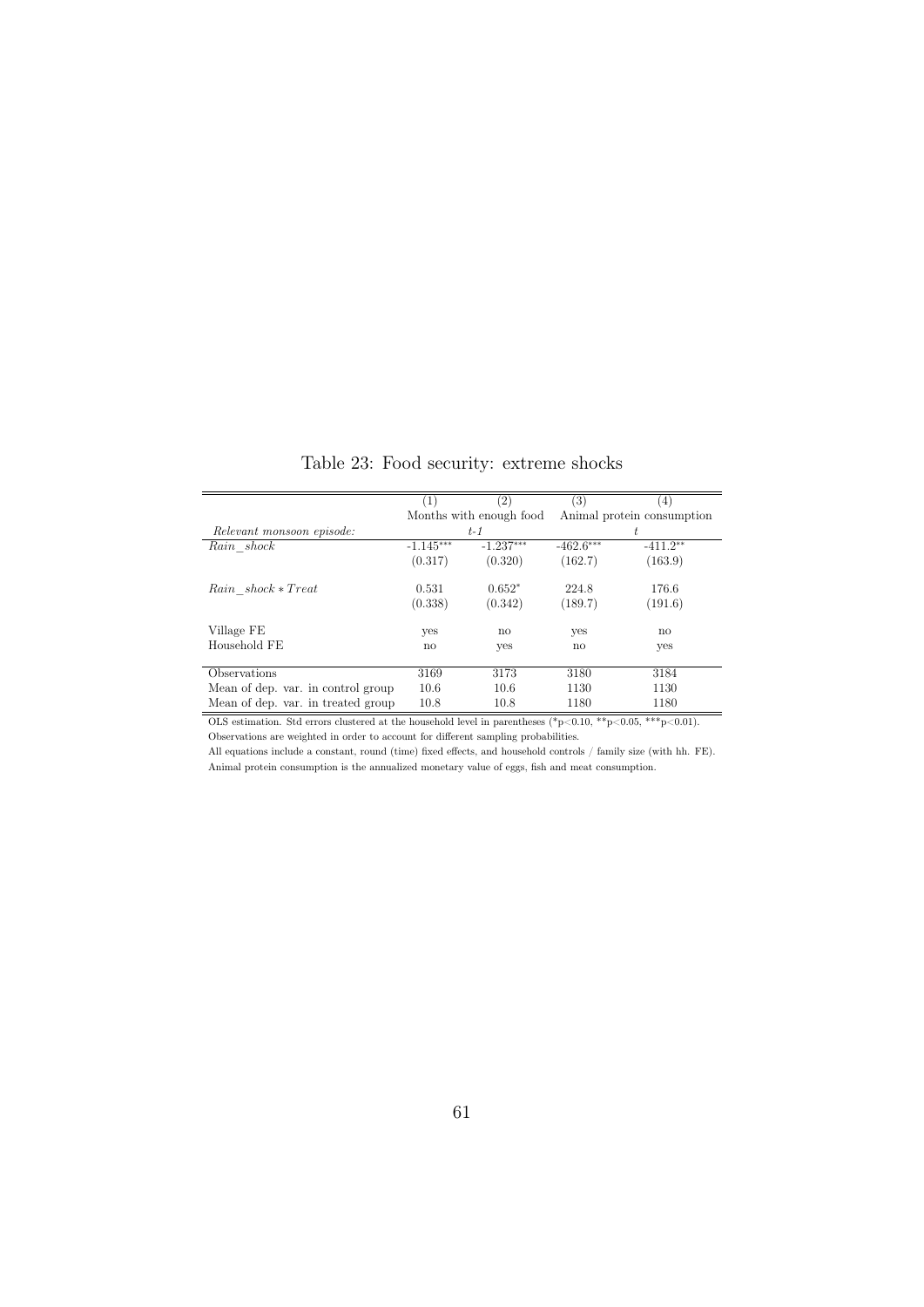|                                    | (1)                   | (2)        | (3)        | (4)                     |
|------------------------------------|-----------------------|------------|------------|-------------------------|
|                                    | Borrowing probability |            |            | Log total credit $(+1)$ |
| A. Log rainfall                    |                       |            |            |                         |
| $Rain_t$                           | $0.156*$              | $0.168**$  | $1.111*$   | $1.170*$                |
|                                    | (0.0829)              | (0.0842)   | (0.614)    | (0.620)                 |
| $Rain_t * Treat$                   | $-0.152*$             | $-0.156*$  | $-1.284*$  | $-1.270*$               |
|                                    | (0.0914)              | (0.0931)   | (0.671)    | (0.679)                 |
| $Rain_{t-1}$                       | $0.456***$            | $0.404**$  | $2.714**$  | $2.265*$                |
|                                    | (0.168)               | (0.172)    | (1.156)    | (1.171)                 |
| $Rain_{t-1} * Treat$               | $-0.485***$           | $-0.463**$ | $-2.902**$ | $-2.634**$              |
|                                    | (0.176)               | (0.180)    | (1.186)    | (1.198)                 |
| B. Negative rainfall shock         |                       |            |            |                         |
| $Rain \; shock_t$                  | $-0.104**$            | $-0.102**$ | $-0.696**$ | $-0.658**$              |
|                                    | (0.0432)              | (0.0435)   | (0.319)    | (0.321)                 |
| $Rain \; shock_t * Treat$          | $0.0874*$             | $0.0838*$  | $0.641*$   | $0.589*$                |
|                                    | (0.0479)              | (0.0483)   | (0.349)    | (0.351)                 |
| $Rain \; shock_{t-1}$              | $-0.138**$            | $-0.140**$ | $-0.898**$ | $-0.909**$              |
|                                    | (0.0597)              | (0.0606)   | (0.429)    | (0.437)                 |
| $Rain \; shock_{t-1} * Treat$      | $0.184***$            | $0.192***$ | $1.166***$ | $1.194***$              |
|                                    | (0.0565)              | (0.0569)   | (0.390)    | (0.393)                 |
| Village FE                         | yes                   | no         | yes        | no                      |
| Household FE                       | no                    | yes        | no         | yes                     |
| Observations                       | 3189                  | 3193       | 3188       | 3192                    |
| Mean of dep. var. in control group | 0.396                 | 0.396      | 1340       | 1340                    |
| Mean of dep. var. in treated group | 0.488                 | 0.488      | 1203       | 1203                    |

Table 24: Credit (June to December): horse-race specification

OLS estimation.

Std errors clustered at the household level in parentheses (\*p<0.10, \*\*p<0.05, \*\*\*p<0.01). Observations are weighted in order to account for different sampling probabilities.

All equations include a constant, round (time) fixed effects,

and household controls / family size (with hh. FE).